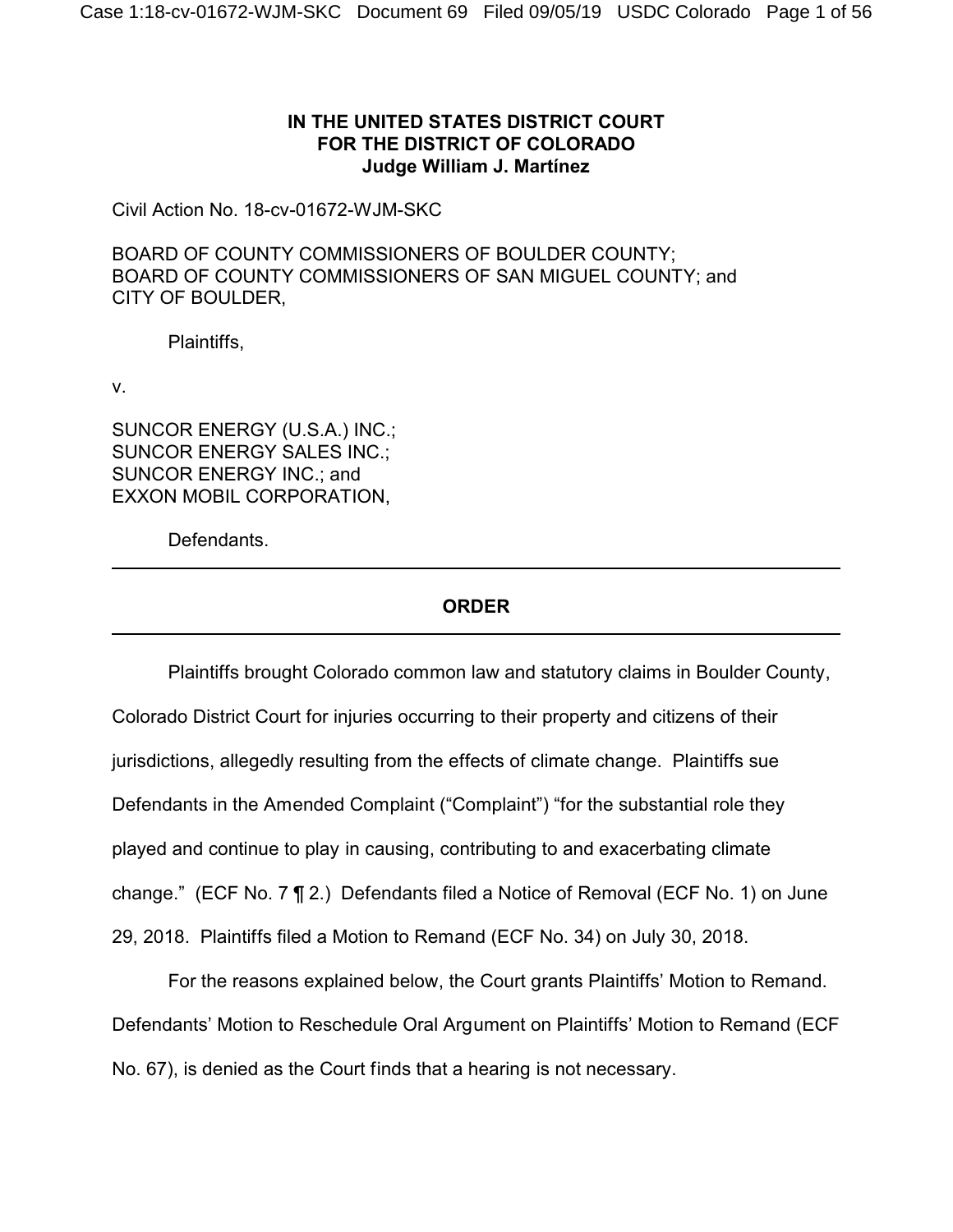### **I. BACKGROUND**

Plaintiffs assert six state law claims: public nuisance, private nuisance, trespass, unjust enrichment, violation of the Colorado Consumer Protection Act, and civil conspiracy. The Complaint alleges that Plaintiffs face substantial and rising costs to protect people and property within their jurisdictions from the dangers of climate alteration. (ECF No. 7 ¶¶ 1–4, 11, 221–320.) Plaintiffs allege that Defendants substantially contributed to the harm through selling fossil fuels and promoting their unchecked use while concealing and misrepresenting their dangers. (*Id*. ¶¶ 2, 5, 13–18, 321–435.) The fossil fuel activities have raised the emission and concentration of greenhouse gases ("GHGs") in the atmosphere. (*Id*. ¶¶ 7, 15, 123–138, 321–38.)

As a result of the climate alterations caused and contributed to by Defendants' fossil fuel activities, Plaintiffs allege that they are experiencing and will continue to experience rising average temperatures and harmful changes in precipitation patterns and water availability, with extreme weather events and increased floods, drought, and wild fires. (ECF No. 7  $\overline{11}$  145–179.) These changes pose a threat to health, property, infrastructure, and agriculture. (*Id*. ¶¶ 1–4, 180–196.) Plaintiffs allege that they are sustaining damage because of services they must provide and costs they must incur to mitigate or abate those impacts. (*Id*. ¶¶ 1, 4–5, 221–320.) Plaintiffs seek monetary damages from Defendants, requiring them to pay their *pro rata* share of the costs of abating the impacts on climate change they have allegedly caused through their tortious conduct. (*Id*. at ¶ 6.) Plaintiffs do not ask the Court to stop or regulate Defendants' emissions of fossil fuels (*id*. at ¶¶ 6, 542), and do not seek injunctive relief.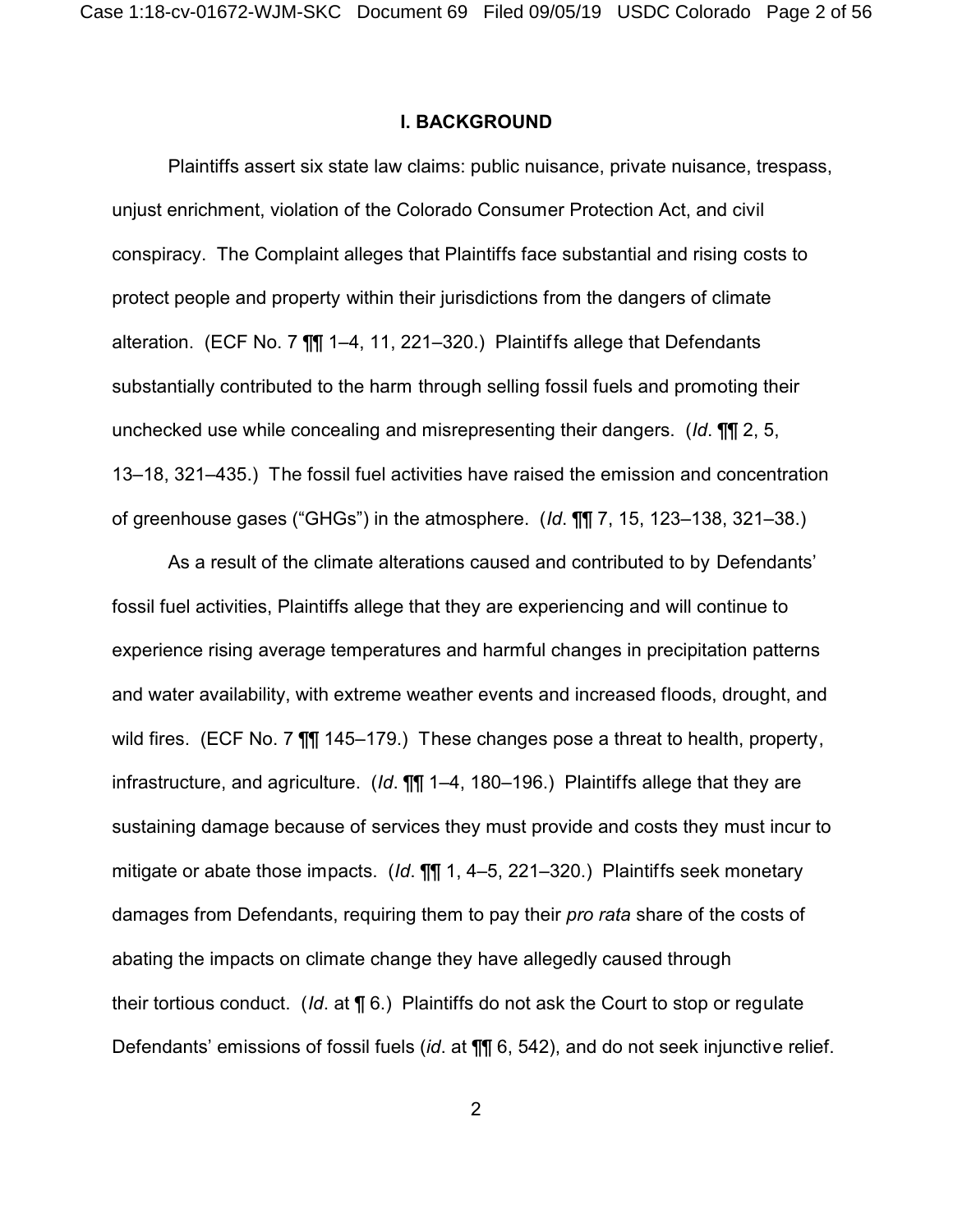Defendants' Notice of Removal asserts the following: (1) federal question jurisdiction— that Plaintiffs' claims arise under federal common law, and that this action necessarily and unavoidably raises disputed and substantial federal issues that give rise to jurisdiction under *Grable & Sons Metal Products, Inc.* v. *Darue Eng'g & Mfg.*, 545 U.S. 308 (2005) ("*Grable*"); (2) complete preemption; (3) federal enclave jurisdiction; (4) jurisdiction because the allegations arise from action taken at the direction of federal officers; (5) jurisdiction under the Outer Continental Shelf Lands Act, 43 U.S.C. § 1349(b); and (6) jurisdiction under 28 U.S.C. § 1452(a) because the claim s are related to bankruptcy proceedings.

While there are no dispositive cases from the Supreme Court, the United States Court of Appeals for the Tenth Circuit, or other United States Courts of Appeal, United States District Court cases throughout the country are divided on whether federal courts have jurisdiction over state law claims related to climate change, such as raised in this case. *Compare California* v. *BP p.l.c.* ("*CA I*"), 2018 WL 1064293 (N.D. Cal. Feb. 27, 2018); *City of Oakland* v. *BP p.l.c. ("CA II*), 325 F. Supp. 3d 1017 (N.D. Cal. June 25, 2018); *City of New York v. BP p.l.c.*, 325 F. Supp. 3d 466 (S.D.N.Y. July 19, 2018) with *State of Rhode Island v. Chevron Corp.*, 2019 WL 3282007 (D. R.I. July 22, 2019); *Mayor and City Council of Baltimore v. BP P.L.C.* ("*Baltimore*"), 2019 WL 2436848 (D. Md. June 10, 2019), *appeal docketed*, No. 19-1644 (4th Cir. June 18, 2019); and *Cnty. of San Mateo v. Chevron Corp.*, 294 F. Supp. 3d 934 (N.D. Cal. 2018), *appeal docketed*, No. 18-15499 (9th Cir. May 27, 2018).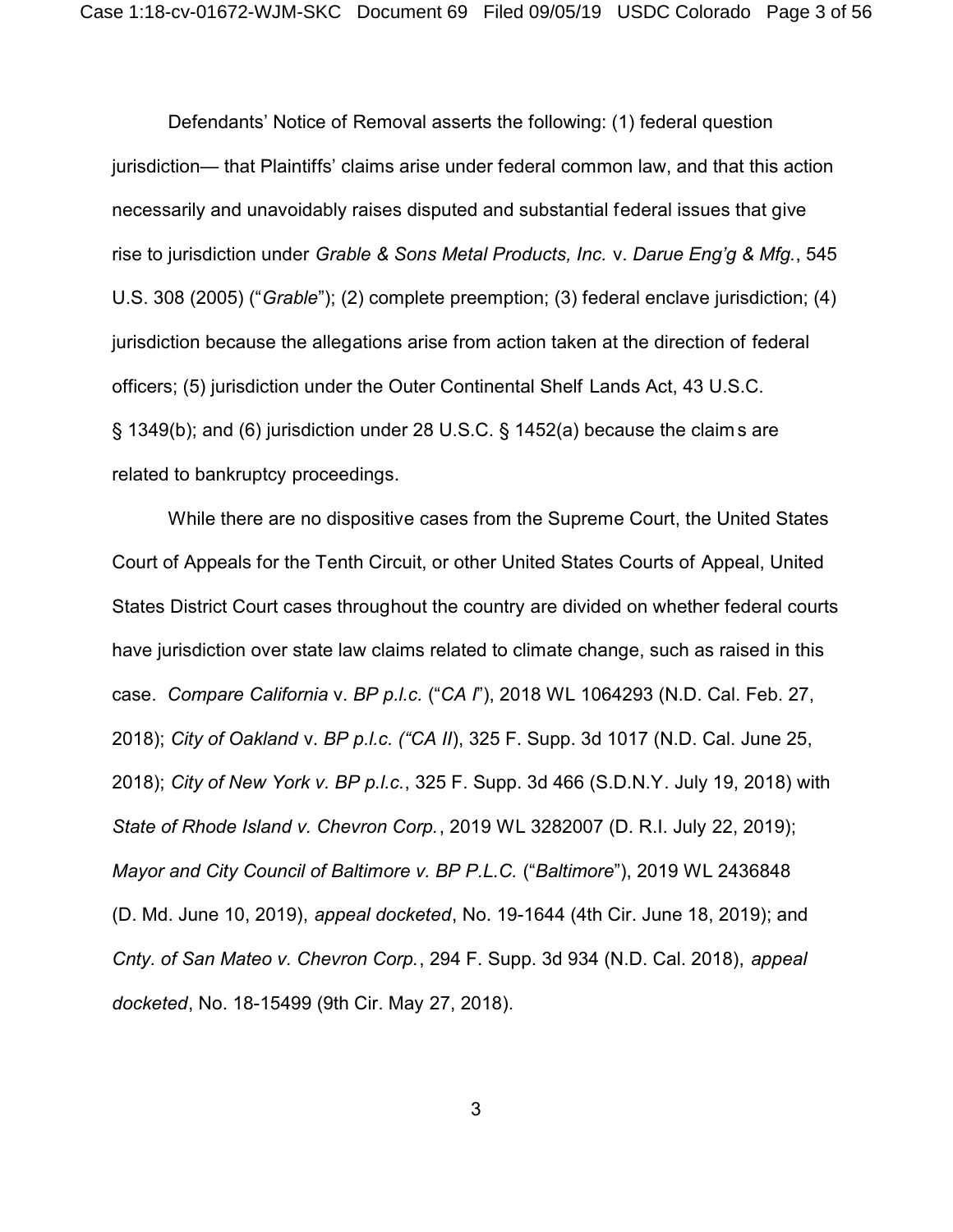### **II. LEGAL STANDARD**

Plaintiffs' Motion to Remand is brought pursuant to 28 U.S.C. § 1447(c). The Motion to Remand asserts that the Court lacks subject matter jurisdiction over the claims in this case, which Plaintiffs contend are state law claims governed by state law.

Federal courts are courts of limited jurisdiction, "possessing 'only that power authorized by Congress and statute.'" *Gunn v. Minton*, 568 U.S. 251, 256 (2013) (citation omitted). Thus, "[f]ederal subject matter jurisdiction is elemental." *Firstenberg v. City of Santa Fe*, 696 F.3d 1018, 1022 (10th Cir. 2012). "It cannot be consented to or waived, and its presence must be established" in every case in federal court. *Id*.

Here, Defendants predicate removal on the ground that the federal court has original jurisdiction over the claims. 28 U.S.C. § 1441(a). Diversity jurisdiction has not been invoked. Removal is appropriate "if, but only if, 'federal subject-matter jurisdiction would exist over the claim."' *Firstenberg*, 696 F.3d at 1023 (citation omitted). If a court finds that it lacks subject matter jurisdiction at any time before final judgment is entered, it must remand the case to state court. 28 U.S.C. § 1447(c).

 The burden of establishing subject matter jurisdiction is on the party seeking removal to federal court, and there is a presumption against its existence. *Salzer v. SSM Health Care of Okla. Inc.*, 762 F.3d 1130, 1134 (10th Cir. 2014). "Removal statutes are to be strictly construed,. . . and all doubts are to be resolved against removal." *Fajen v. Found. Reserve Ins. Co.*, 683 F.2d 331, 333 (10th Cir. 1982). The party seeking removal must show that jurisdiction exists by a preponderance of the evidence. *Dutcher v. Matheson*, 840 F.3d 1183, 1189 (10th Cir. 2016).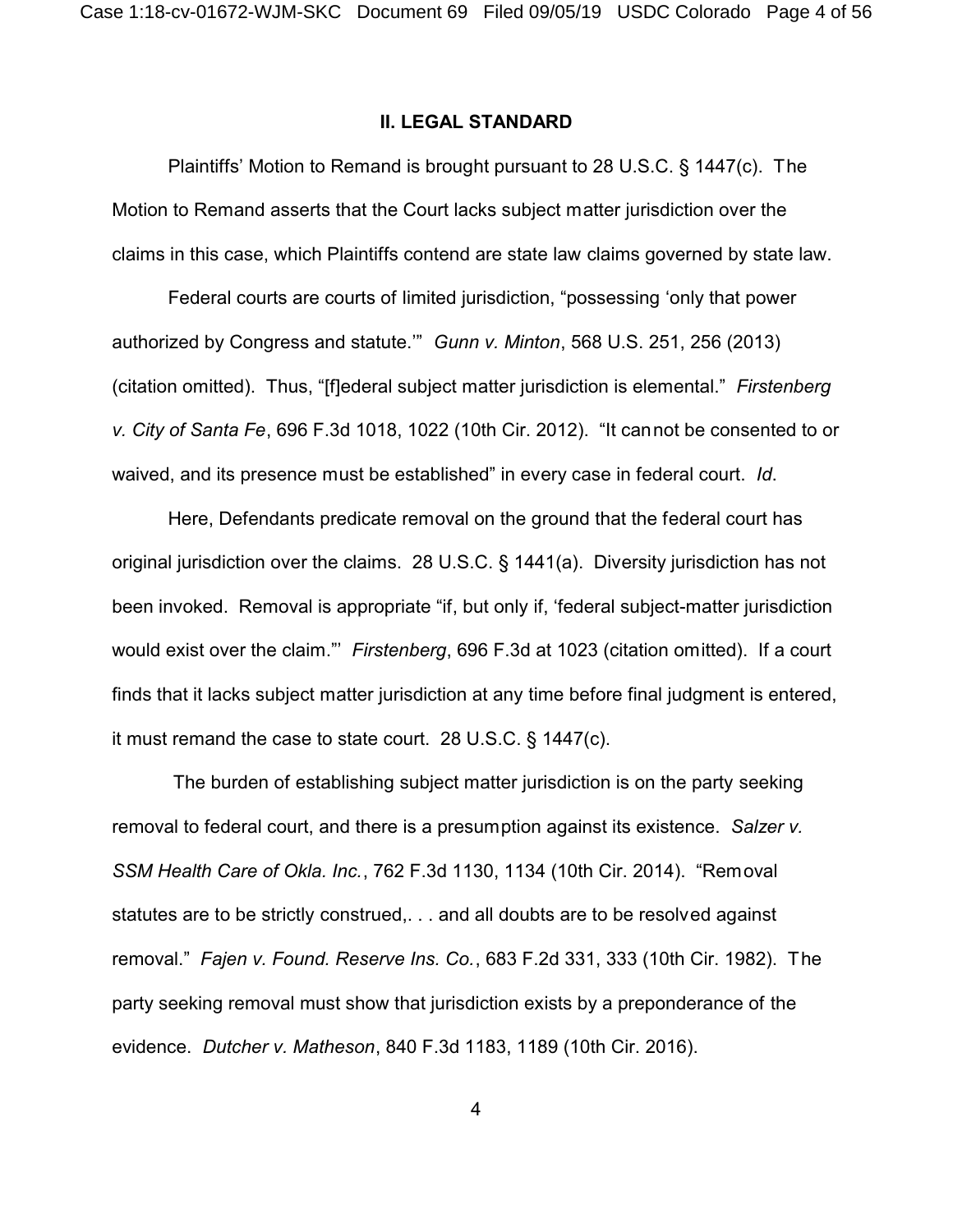### **III. ANALYSIS**

### **A. Federal Question Jurisdiction**

Defendants first argue that federal question jurisdiction exists. Federal question jurisdiction exists for "all civil actions arising under the Constitution, laws, or treaties of the United States." 28 U.S.C. § 1331. In determining whether such jurisdiction exists, a court must "look to the 'face of the complaint'" and ask whether it is "'drawn so as to claim a right to recover under the Constitution and laws of the United States'[.]" *Firstenberg*, 696 F.3d at 1023 (quoting *Bell v. Hood*, 327 U.S. 678, 681 (1946)).

"[T]he presence or absence of federal-question jurisdiction is governed by the 'well-pleaded complaint rule', which provides that federal jurisdiction exists only when a federal question is presented on the face of the plaintiff's properly pleaded complaint." *Caterpillar Inc. v. Williams*, 482 U.S. 386, 392 (1987) (citation omitted). Under this rule, a case arises under federal law 'only when the plaintiff's statement of his own cause of action shows that it is based' on federal law." *Devon Energy Prod. Co., L.P. v. Mosaic Potash Carlsbad, Inc.*, 693 F.3d 1195, 1202 (10th Cir. 2012) (citation omitted). The court need only examine "the well-pleaded allegations of the complaint and ignore potential defenses. . . .'" *Id*. (citation omitted).

The well-pleaded complaint rule makes "the plaintiff the master of the claim; he or she may avoid federal jurisdiction by exclusive reliance on state law." *Caterpillar*, 482 U.S. at 392; *see also Devon Energy*, 693 F.3d at 1202 ("By omitting federal claims from a complaint, a plaintiff can generally guarantee an action will be heard in state court.") (internal quotation marks omitted). While the plaintiff may not circumvent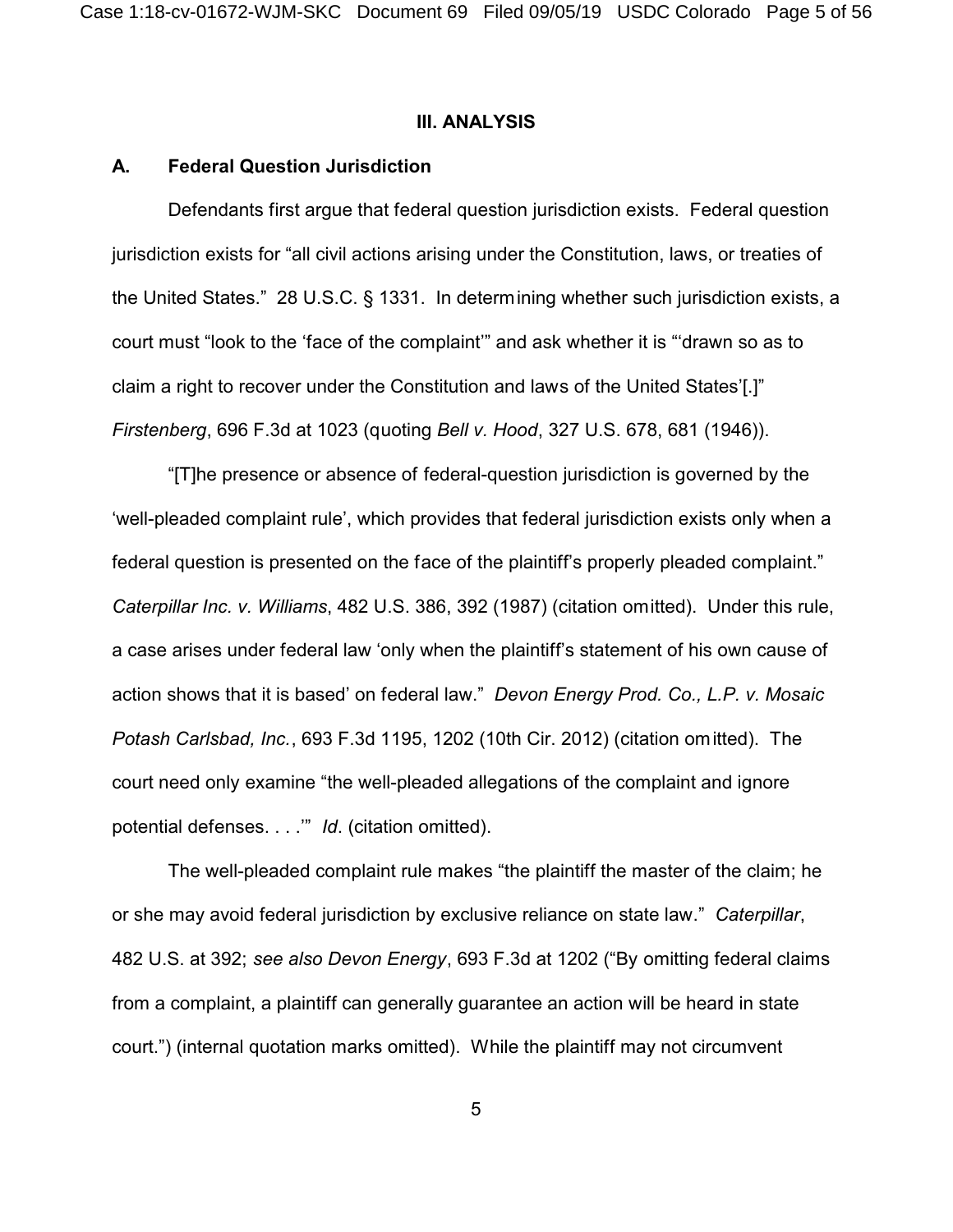federal jurisdiction by artfully drafting the complaint to omit federal claims that are essential to the claim, *Caterpillar*, 482 U.S. at 392, the plaintiff "can elect the judicial forum–state of federal" depending on how the plaintiff drafts the complaint. *Firstenberg*, 696 F.3d at 1023. "Neither the plaintiff's anticipation of a federal defense nor the defendant's assertion of a federal defense is sufficient to make the case arise under federal law." *Id*. (internal quotation marks omitted).

 For a plaintiff's well-pleaded complaint to establish that the claims arise under federal law within the meaning of § 1331, it "must establish one of two things: 'either that federal law creates the cause of action or that the plaintiff's right to relief necessarily depends on a resolution of a substantial question of federal law.'" *Firstenberg*, 696 F.3d at 1023 (citation omitted). The "creation' test" in the first prong accounts for the majority of suits that raise under federal law." *See Gunn*, 568 U.S. at 257. However, where a claim finds its origins in state law, the Supreme Court has identified a "'special and small category' of cases" in which jurisdiction lies under the substantial question prong as they "implicate significant federal interests." *Id*. at 258; *see also Grable*, 545 U.S. at 312.

Defendants argue that both prongs of federal question jurisdiction are met. The Court will address each of these arguments in turn.

## 1. Whether Federal Law Creates the Cause of Action

Defendants first assert that federal question jurisdiction exists because Plaintiffs' claims arise under federal law; namely, federal common law, such that federal law creates the cause of action. The Supreme Court has "held that a few areas, involving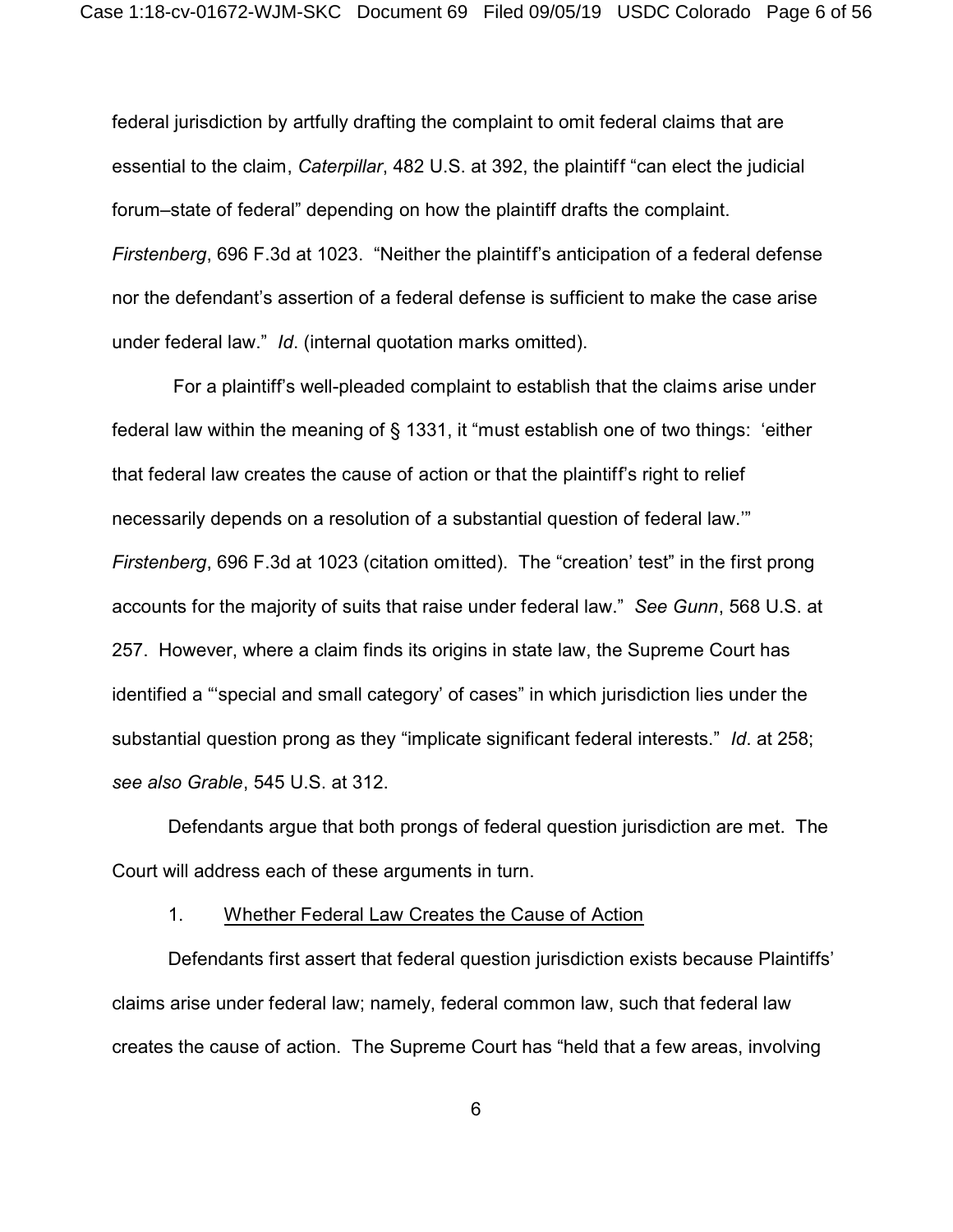'uniquely federal interests,' . . . are so committed by the Constitution and laws of the United States to federal control that state law is pre-empted and replaced, where necessary, by federal law of a content prescribed (absent explicit statutory directive) by the courts—so-called 'federal common law.'" *Boyle v. United Technologies Corp.*, 487 U.S. 500, 504 (1988) (citations omitted); *see also Nat'l Farmers Union Ins. Cos. v. Crow Tribe of Indians,* 471 U.S. 845, 850 (1985). The issue must involve "an area of uniquely federal interest", and federal common law will displace state law only where "a 'significant conflict' exists between an identifiable 'federal policy or interest and the [operation] of state law,' . . or the application of state law would 'frustrate specific objectives' of federal legislation." *Boyle*, 487 U.S. at 507 (citations omitted).

Defendants assert that this case belongs in federal court because it threatens to interfere with longstanding federal policies over matters of uniquely national importance, including energy policy, environmental protection, and foreign affairs. They note that two courts have held that claims akin to those brought by Plaintiffs are governed by federal common law, citing the decisions in *CA I*, *CA II*, and *City of New York*. 1

## a. *Relevant Case Law*

Defendants state over the past century that the federal government has recognized that a stable energy supply is critical for the preservation of our economy

 $1$  Notably, in another case ExxonMobil appeared to argue the opposite of what it argues here: that there is no uniquely federal interest in this type of case and a suit does not require "'the application of federal common law, merely because the conflict is not confined within the boundaries of a single state.'" (*See* ECF No. 50-1 at 55–60) (citation omitted). Instead, it asserted that "only suits by [states] *implicating a sovereign interest* in abating interstate pollution give rise to federal common law." (*Id*. at 58–60) (emphasis added).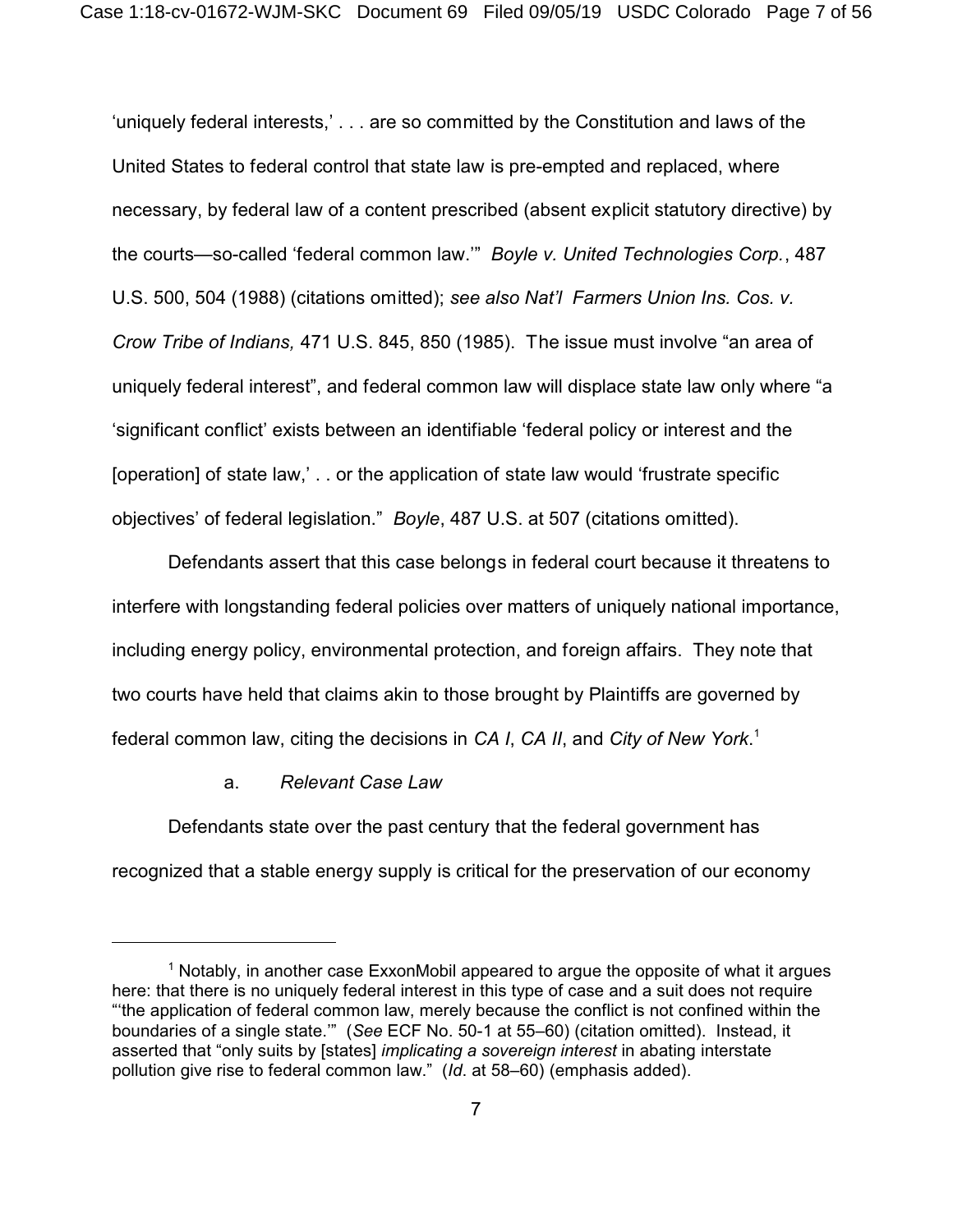and national security, taken steps to promote fossil fuel production, and worked to decrease reliance on foreign oil. The government has also worked with other nations to craft a workable international framework for responding to global warming. This suit purportedly challenges those decisions by requiring the court to delve into the thicket of the "worldwide problem of global warming"— the solutions to which Defendants assert for "sound reasons" should be "determined by our political branches, not by our judiciary." *See CA II*, 2018 WL 3109726, at \*9.

Plaintiffs thus target *global* warming, and the transnational conduct that term entails. (ECF No. 7 ¶¶ 125–38.) Defendants contend that the claims unavoidably require adjudication of whether the benefits of fossil fuel use outweigh its costs—not just in Plaintiffs' jurisdictions, or even in Colorado, but on a global scale. They argue that these claims do not arise out of state common law. Defendants further assert that this is why similar lawsuits have been brought in federal court, under federal law, and why, when those claims were dismissed, the plaintiffs made no effort to pursue their claims in state courts. *See, e.g.*, *Am. Elec. Power Co., Inc.* v. *Connecticut* ("*AEP*"), 564 U.S. 410 (2011); *Kivalina* v. *ExxonMobil Corp.* ("*Kivalina*"), 696 F.3d 849 (9th Cir. 2012). Defendants thus contend that the court has federal question jurisdiction because federal law creates the cause of action.

The Court first addresses the cases relied on by Defendants that address similar claims involving injury from global warming, beginning its analysis with the Supreme Court's decision in *AEP*. The *AEP* plaintiffs brought suit in federal court against five domestic emitters of carbon dioxide, alleging that by contributing to global warming,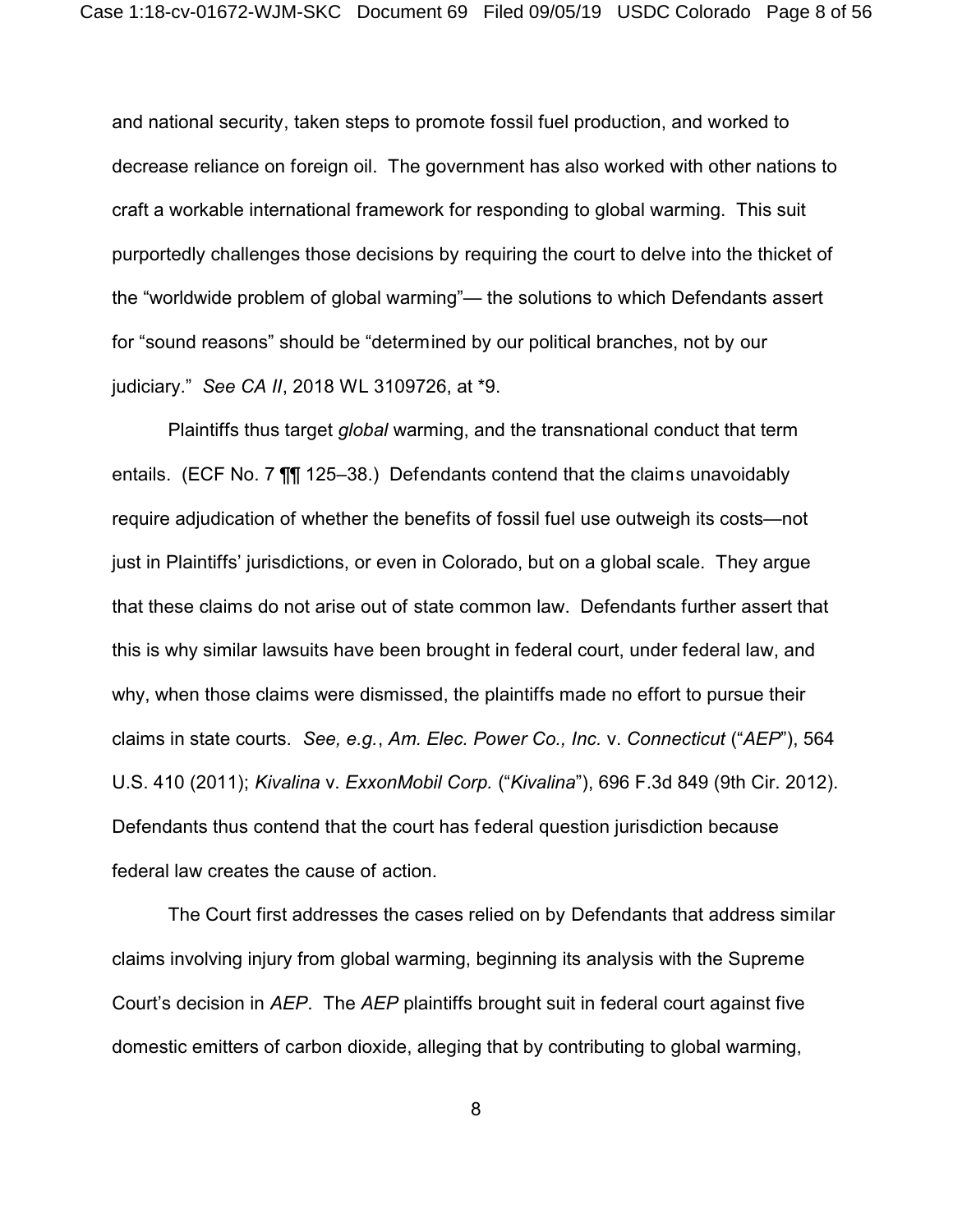they had violated the federal common law of interstate nuisance, or, in the alternative, state tort law. 564 U.S. at 418 (citation omitted). They brought both federal and state claims, and asked for "a decree setting carbon-dioxide emission for each defendant." *Id*. The plaintiffs did not seek damages.

The Court in *AEP* stated what while there is no federal general common law, there is an "emergence of a federal decisional law in areas of national concern", the "new" federal common law. 564 U.S. at 421 (internal quotation marks omitted). This law "addresses 'subjects within national legislative power where Congress has so directed' or where the basic scheme of the Constitution so demands." *Id*. (citation omitted). The Court found that environmental protection is "undoubtedly an area within national legislative power, one in which federal courts may fill in statutory interstices, and, if necessary, even fashion federal law." *Id*. (internal quotation marks omitted). It further stated that when the court "deal[s] with air and water in their ambient or interstate aspects, there is federal common law.'" *Id*. (*quoting Illinois v. City of Milwaukee*, 406 US. 91, 103 (1972)).

*AEP* also found that when Congress addresses a question previously governed by federal common law, "'the need for such an unusual exercise of law-making by federal courts disappears.'" 564 U.S. at 423 (citation omitted). The test for whether congressional legislation excludes the declaration of federal common law is "whether the statute 'speak[s] directly to [the] questions at issue." *Id*. at 424 (citation omitted). The Court concluded that "the Clean Air Act and the EPA actions it authorizes displace any federal common law right to seek abatement of carbon-dioxide emissions from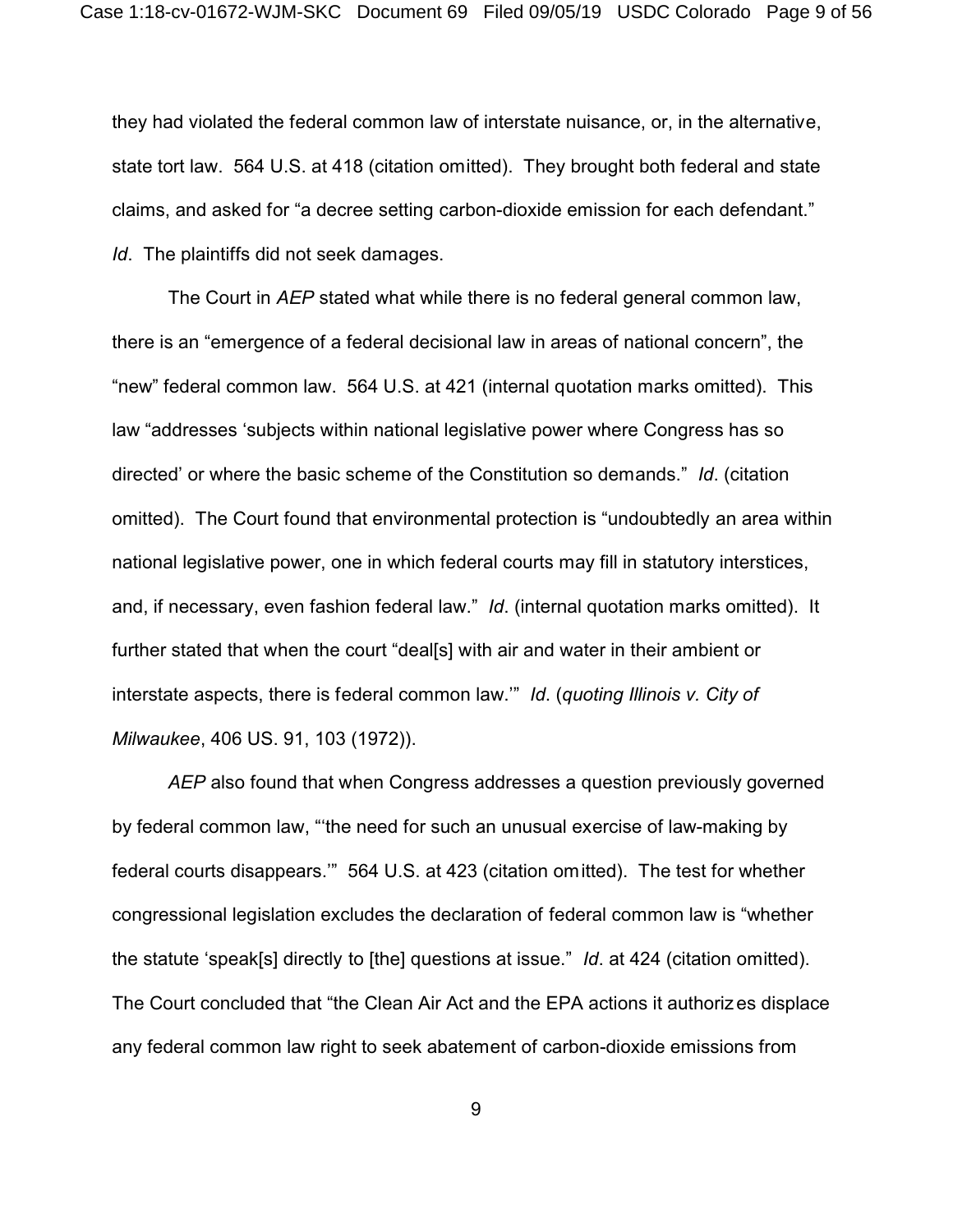fossil-fuel fired power plants," *i.e.,* the Clean Air Act spoke directly "to emissions of carbon dioxide from the defendants' plants." *Id*. Since it found that federal common law was displaced, *AEP* did not decide the scope of federal common law, or whether the plaintiffs had stated a claim under it. *Id.* at 423 (describing the question as "academic"). It also did not address the state law claims. *Id*. at 429.

In *Kivalina*, the plaintiffs alleged that massive greenhouse gas emissions by the defendants resulted in global warming which, in turn, severely eroded the land where the City of Kivalina sat and threatened it with imminent destruction. 696 F.3d at 853. Relying on *AEP*, the Ninth Circuit found that the Clean Air Act displaced federal common law nuisance claims for damages caused by global warming. *Id*. at 856. It recognized that "federal common law includes the general subject of environmental law and specifically includes ambient or interstate air and water pollution." *Id*. at 855 (citing *City of Milwaukee*, 406 US. at 103). Thus, *Kivalina* stated that "federal common law can apply to transboundary pollution suits," and noted that most often such suits are, as in that case, founded on a theory of public nuisance. *Id*. The *Kivalina* court found that the case was governed by *AEP* and the finding that Congress had "directly addressed the issue of greenhouse gas commissions from stationary sources," thereby displacing federal common law. *Id*. at 856. The fact that the plaintiffs sought damages rather than an abatement of emissions did not impact the analysis, according to *Kivalina*, because "the type of remedy asserted is not relevant to the applicability of the doctrine of displacement." *Id*. at 857. The *Kivalina* court affirmed the district court's dismissal of plaintiffs' claims. *Id*. at 858.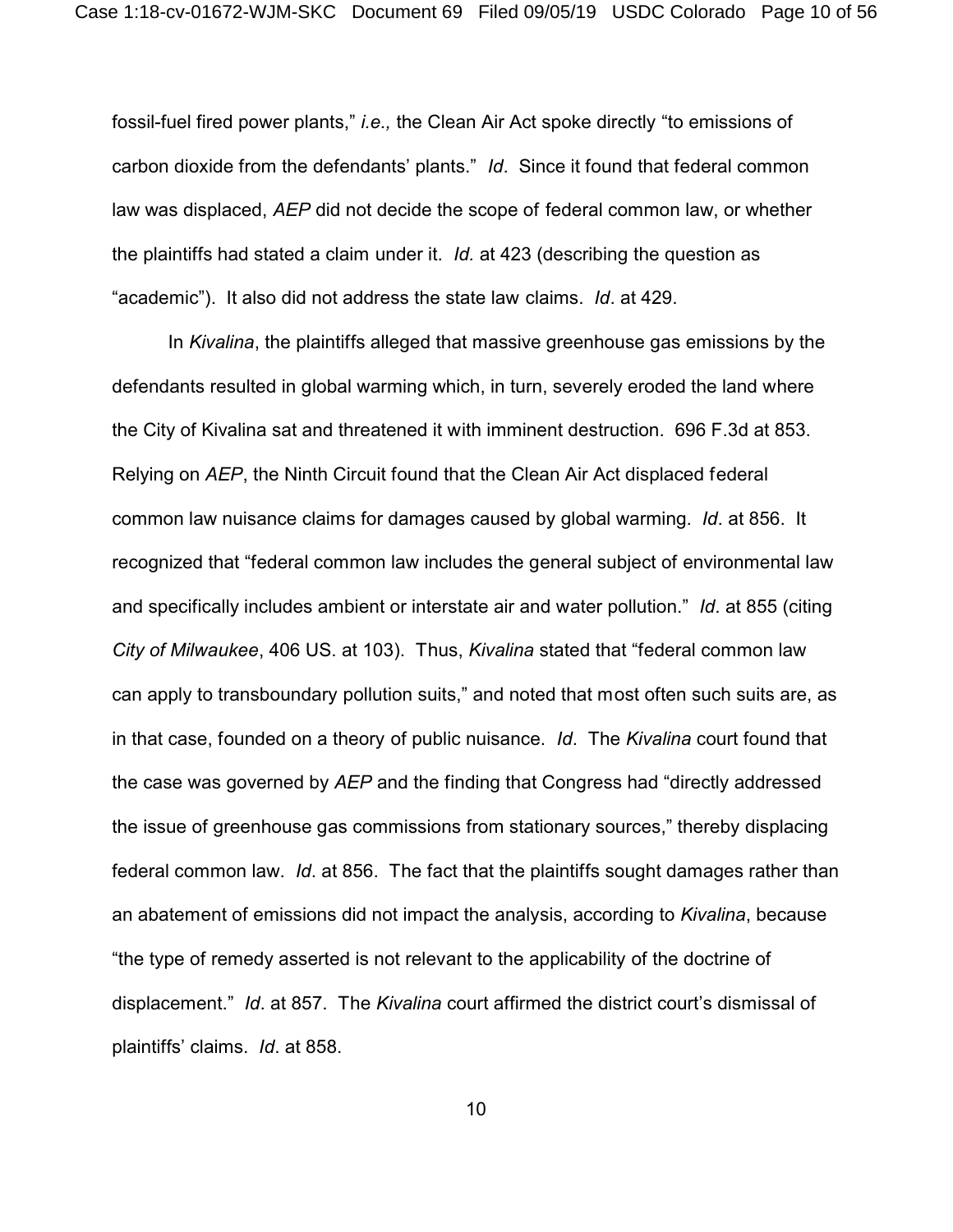Both *AEP* and *Kivalina* were brought in federal court and asserted federal law claims. They did not address the viability of state claims involving climate change that were removed to federal court, as is the case here. This issue was addressed by the United States District Court for the Northern District of California in *CA I* and *CA II*. In the *CA* cases, the Cities of Oakland and San Francisco asserted a state law public nuisance claim against ExxonMobil and a number of other worldwide producers of fossil fuels, asserting that the combustion of fossil fuels produced by the defendants had increased atmospheric levels of carbon dioxide, causing a rise in sea levels with resultant flooding in the cities. *CA I*, 2018 WL 1064293, at \*1. Like the instant case, the plaintiffs did not seek to impose liability for direct emissions of carbon dioxide. Instead, they alleged "that—despite long-knowing that their products posed severe risks to the global climate—defendants produced fossil fuels while simultaneously engaging in large scale advertising and public relations campaigns to discredit scientific research on global warming, to downplay the risks of global warming, and to portray fossil fuels as environmentally responsible and essential to human well-being." *Id*. The plaintiffs sought an abatement fund to pay for infrastructure necessary to address rising sea levels. *Id*.

*CA I* found that the plaintiffs' state law "nuisance claims—which address the national and international geophysical phenomenon of global warming—are necessarily governed by federal common law," citing *AEP*, *City of Milwaukee*, and *Kivalina*. *CA I*, 2018 WL 1064293, at \*2–3. It stated that, as in those cases, "a unif orm standard of decision is necessary to deal with the issues," explaining: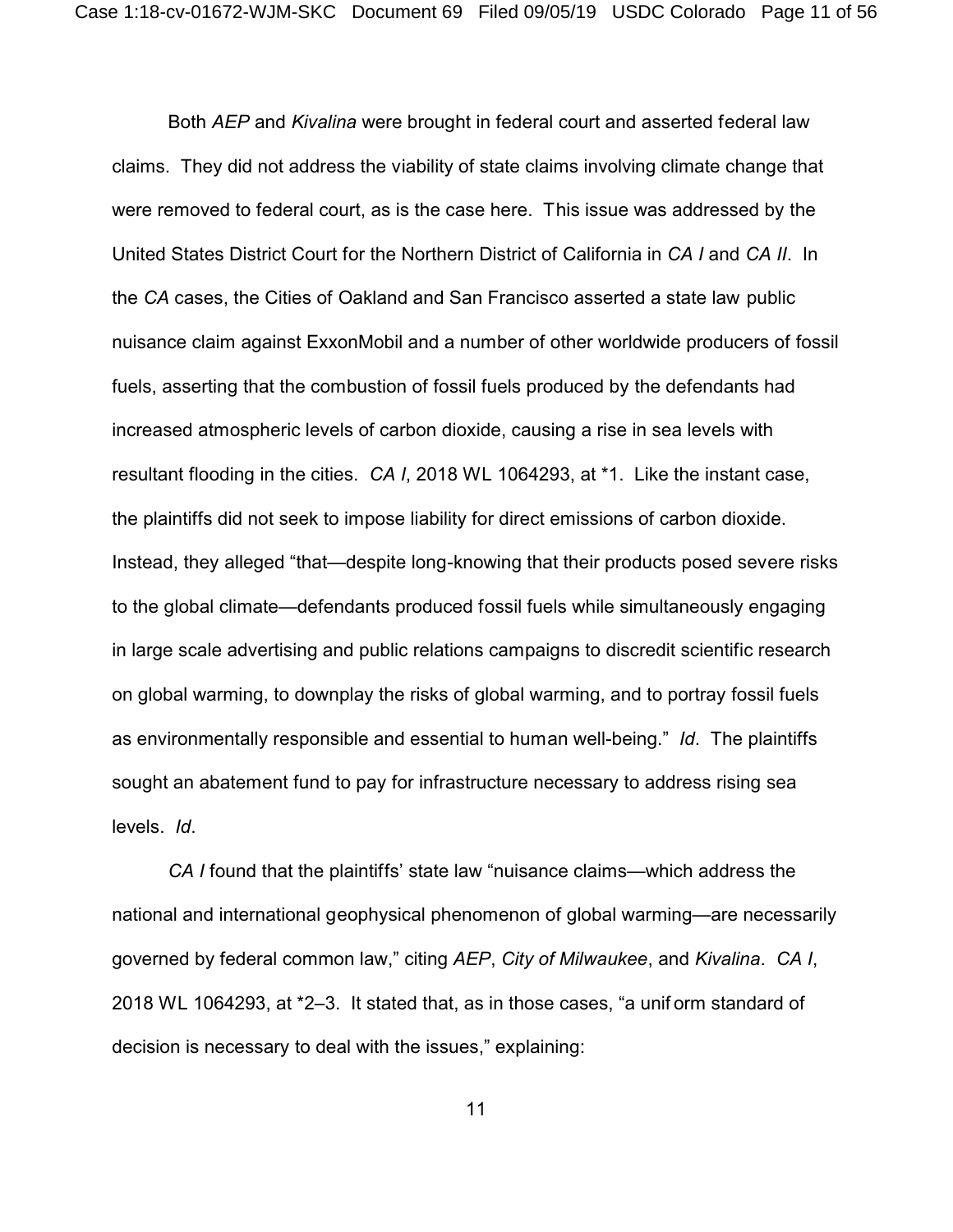If ever a problem cried out for a uniform and comprehensive solution, it is the geophysical problem described by the complaints, a problem centuries in the making (and studying) with causes [including] the combustion of fossil fuels. The range of consequences is likewise universal—warmer weather in some places that may benefit agriculture but worse weather in others, . . . and—as here specifically alleged—the melting of the ice caps, the rising of the oceans, and the inevitable flooding of coastal lands. . . . [T]he scope of the worldwide predicament demands the most comprehensive view available, which in our American court system means our federal courts and our federal common law. A patchwork of fifty different answers to the same fundamental global issue would be unworkable.

### *Id*. at \*3.

The *CA I* court also found that federal common law applied despite the fact that "plaintiffs assert a novel theory of liability," *i.e.,* against the *sellers* of a product rather than direct *dischargers* of interstate pollutants. *CA I*, 2018 WL 1064293, at \*3 (emphasis in original). Again, that is the situation in this case. The *CA I* court stated that "the transboundary problem of global warming raises exactly the sort of federal interests that necessitate a uniform solution," which is no " less true because plaintiffs' theory mirrors the sort of state-law claims that are traditionally applied to products made in other states and sold nationally." *Id*. The court found, however, that federal common law was not displaced by the Clean Air Act and the EPA as in *AEP* and *Kivalina* because the plaintiffs there sought only to reach domestic conduct, whereas the plaintiffs' claims in *CA I* "attack behavior worldwide." *Id*. at 4. It stated that those "foreign emissions are outside of the EPA and Clean Air Acts' reach." *Id*. Nonetheless, as the claims were based in federal law, the court found that federal jurisdiction existed and denied the plaintiffs' motions to remand. *Id*. at 5.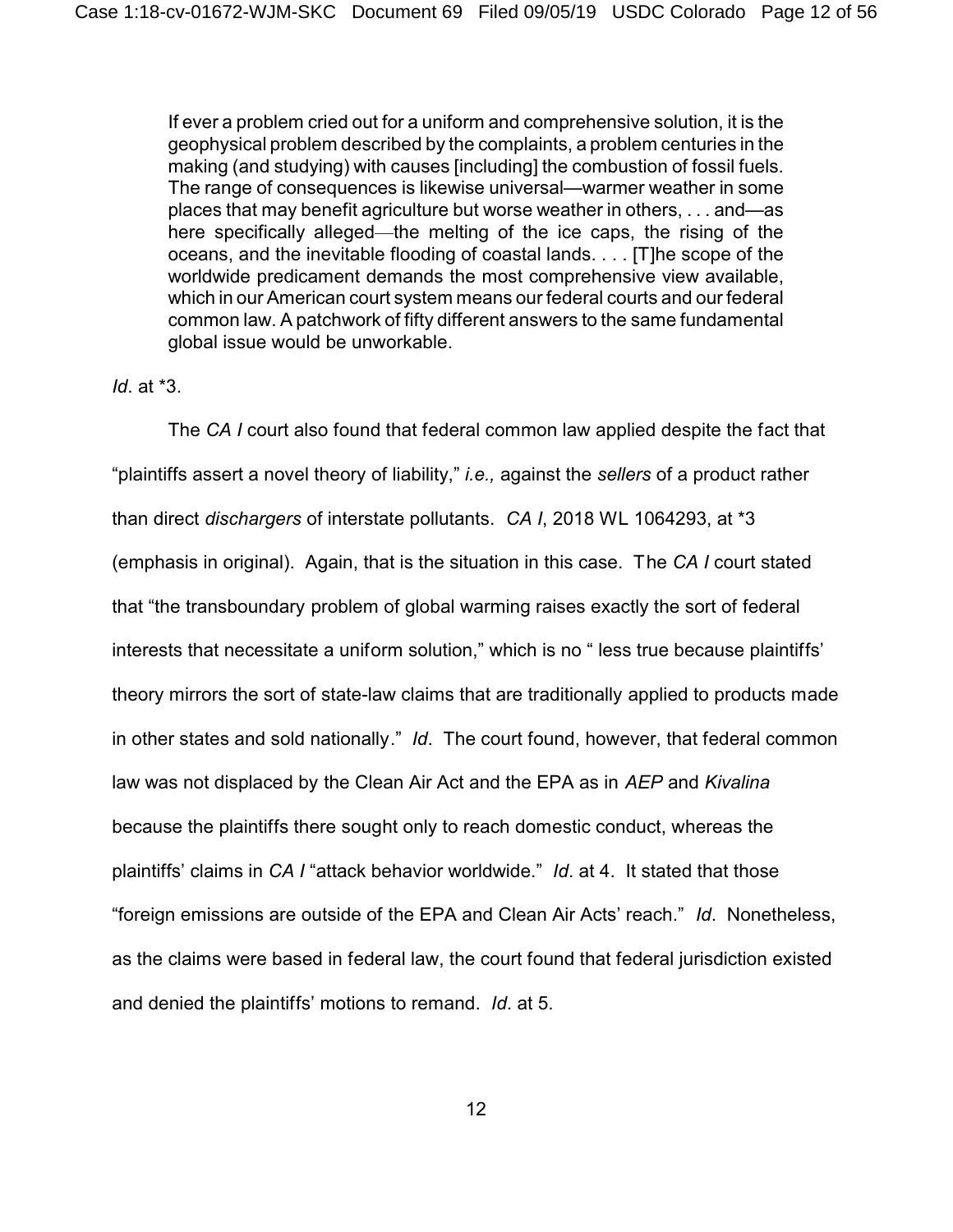In *CA II*, the court granted the defendants' motion to dismiss. 325 F. Supp. 3d at 1019. It reaffirmed that the plaintiffs' nuisance claims "must stand or fall under federal common law," including the state law claims. *CA II*, 325 F. Supp. 3d at 1024. It then held that the claims must be dismissed because they ran counter to the presumption against extraterritoriality and were "foreclosed by the need for federal courts to defer to the legislative and executive branches when it comes to such international problems." *Id*. at 1024–25. The *CA II* court concluded that "[i]t may seem peculiar that an earlier order refused to remand this action to state court on the ground that plaintiffs' claims were necessarily governed by federal law, while the current order concludes that federal common law should not be extended to provide relief." *Id*. at 1028. But it found "no inconsistency," as "[i]t remains proper for the scope of plaintiffs' claims to be decided under federal law, given the international reach" of the claims. *Id*. at 1028–29.

The *City of New York* case followed the rationale of *CA I* and *CA II*, and dismissed New York City's claims of public and private nuisance and trespass against multinational oil and gas companies related to the sale and production of fossil fuels. 325 F. Supp. 3d at 471–76. On a motion to dismiss, the court found that the City's claims were governed by federal common law, not state tort law, because they were "based on the 'transboundary' emission of greenhouse gases" which "require a uniform standard of decision." *Id*. at 472 (citing *CA I*, 2018 WL 10649293, at \*3). It also found that to the extent the claims involved domestic greenhouse emissions, the Clean Air Act displaced the federal common law claims pursuant to *AEP. Id.* To the extent the claims implicated foreign greenhouse emissions, they were "barred by the presumption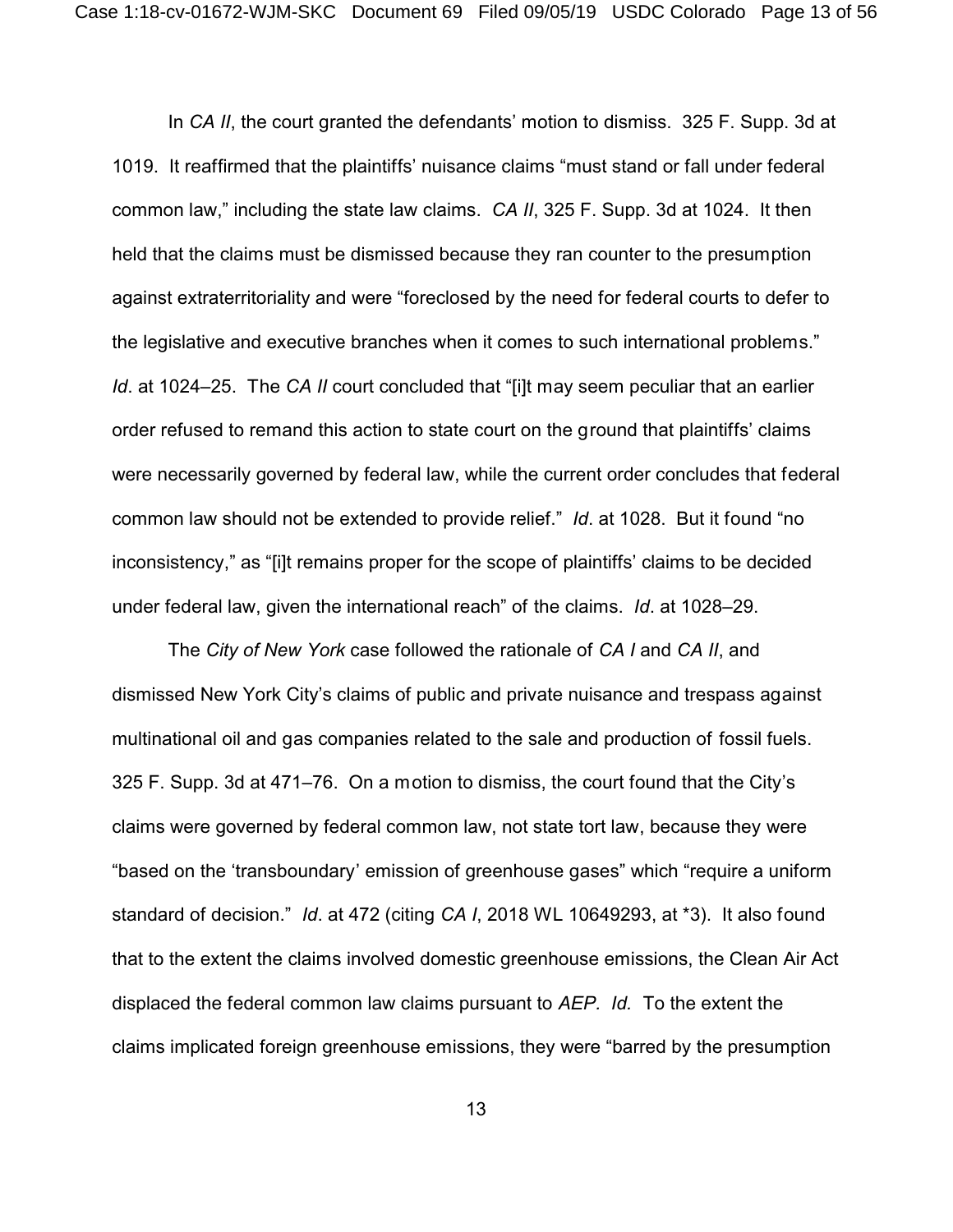against extraterritoriality and the need for judicial caution in the face of 'serious foreign policy consequences.'" *Id*. at 475 (citation omitted). The court in *City of New York* did not address federal jurisdiction or removal jurisdiction.

In summary, the above cases suggest that claims related to the emission or sale, production, or manufacture of fossil fuels are governed by federal common law, even if they are asserted under state law, but may displaced by the Clean Air Act and the EPA. At first blush these cases appear to support Defendants' assertion that Plaintiffs' claims arise under federal law and should be adjudicated in federal court, particularly given the international scope of global warming that is at issue.

However, the Court finds that *AEP* and *Kivalina* are not dispositive. Moreover, while the *CA I* decision has a certain logic, the Court ultimately finds that it is not persuasive. Instead, the Court finds that federal jurisdiction does not exist under the creation prong of federal question jurisdiction, consistent with *San Mateo* and the two most recent cases that have addressed the applicable issues, as explained below.

The Court first notes that in *AEP* and *Kivalina*, the plaintiffs expressly invoked federal claims, and removal was neither implicated nor discussed. Moreover, both cases addressed interstate emissions, which are not at issue here. Finally, the cases did not address whether the state law claims were governed by federal common law. The *AEP* Court explained that "the availability *vel non* of a state lawsuit depend[ed], *inter alia*, on the preemptive effect of the federal Act," and left the matter open for consideration on remand. 564 U.S. at 429. Thus, "[f]ar from holding (as the defendants bravely assert) that state claims related to global warming are superseded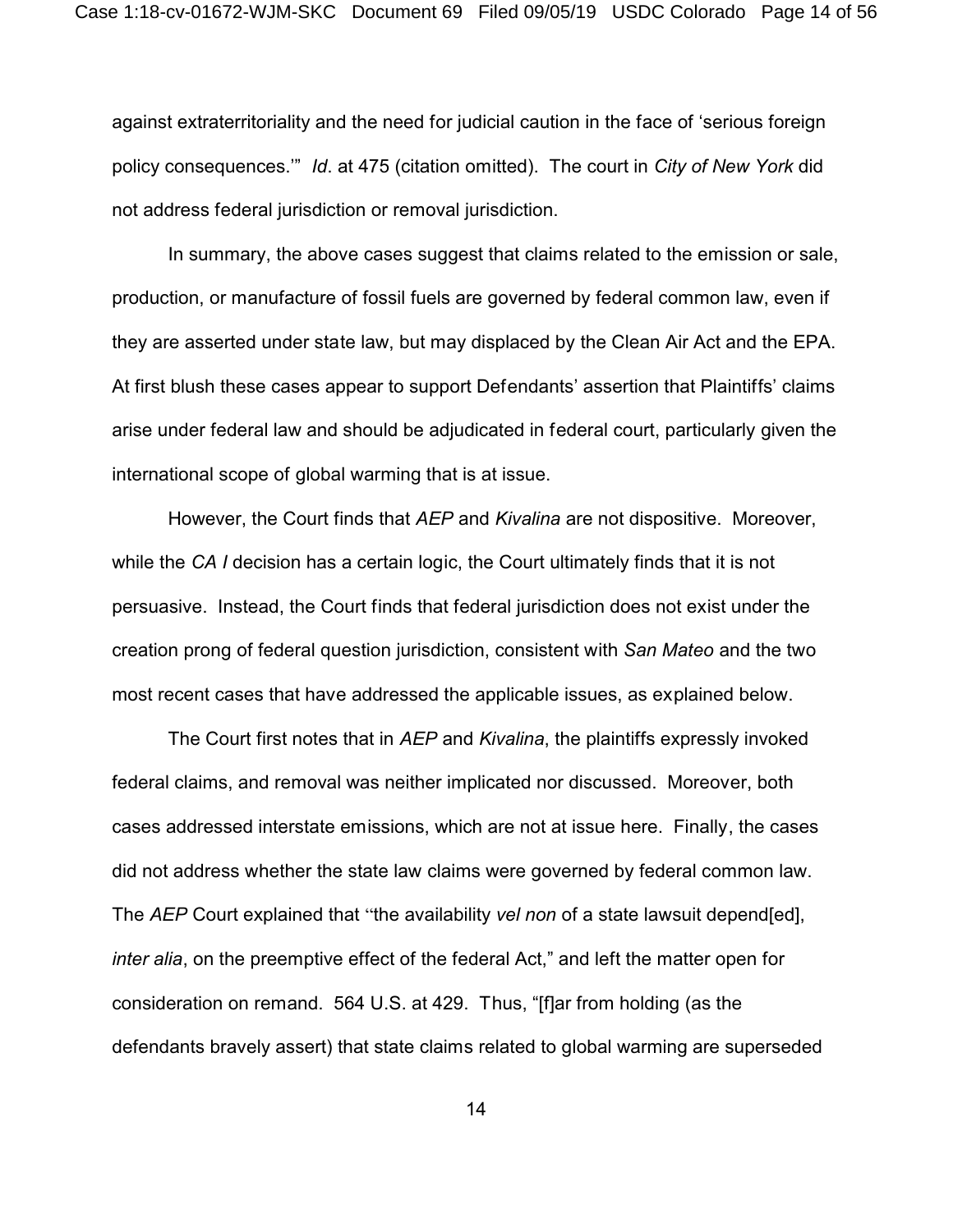by federal common law, the Supreme Court [in *AIG*] noted that the question of whether such state law claims survived would depend on whether they are preempted by the federal statute that had displaced federal common law (a question the Court did not resolve)." *San Mateo*, 294 F. Supp. 3d at 937.

Moreover, while *AEP* found that federal common law governs suits brought by a state to enjoin emitters of pollution in another state, it noted that the Court had never decided whether federal common law governs similar claims to abate out-of-state pollution brought by "political subdivisions" of a State, such as in this case. 564 U.S. at 421–22. Thus, *AEP* does not address whether state law claims, such as those asserted in this case and brought by political subdivisions of a state, arise under federal law for purposes of removal jurisdiction. The Ninth Circuit in *Kivalina* also did not address this issue.

The Court disagrees with the finding in *CA I* that removal jurisdiction is proper because the case arises under federal common law. *CA I* found that the well-pleaded complaint rule did not apply and that federal jurisdiction exists "if the claims necessarily arise under federal common law. 2018 WL 1064293, at \*5. It based this finding on a citation to a single Ninth Circuit case, *Wayne v. DHL Worldwide Express*, 294 F.3d 1179, 1184–85 (9th Cir. 2002). *Id*. *Wayne*, however, recognized the well-pleaded complaint rule, and did not address whether a claim that arises under federal common law is an exception to the rule. 294 F.3d at 1183-85. Moreover, *Wayne* cited *City of Milwaukee* in support of its finding that federal jurisdiction would exist if the claims arose under federal law. *City of Milwaukee* was, however, filed in federal court and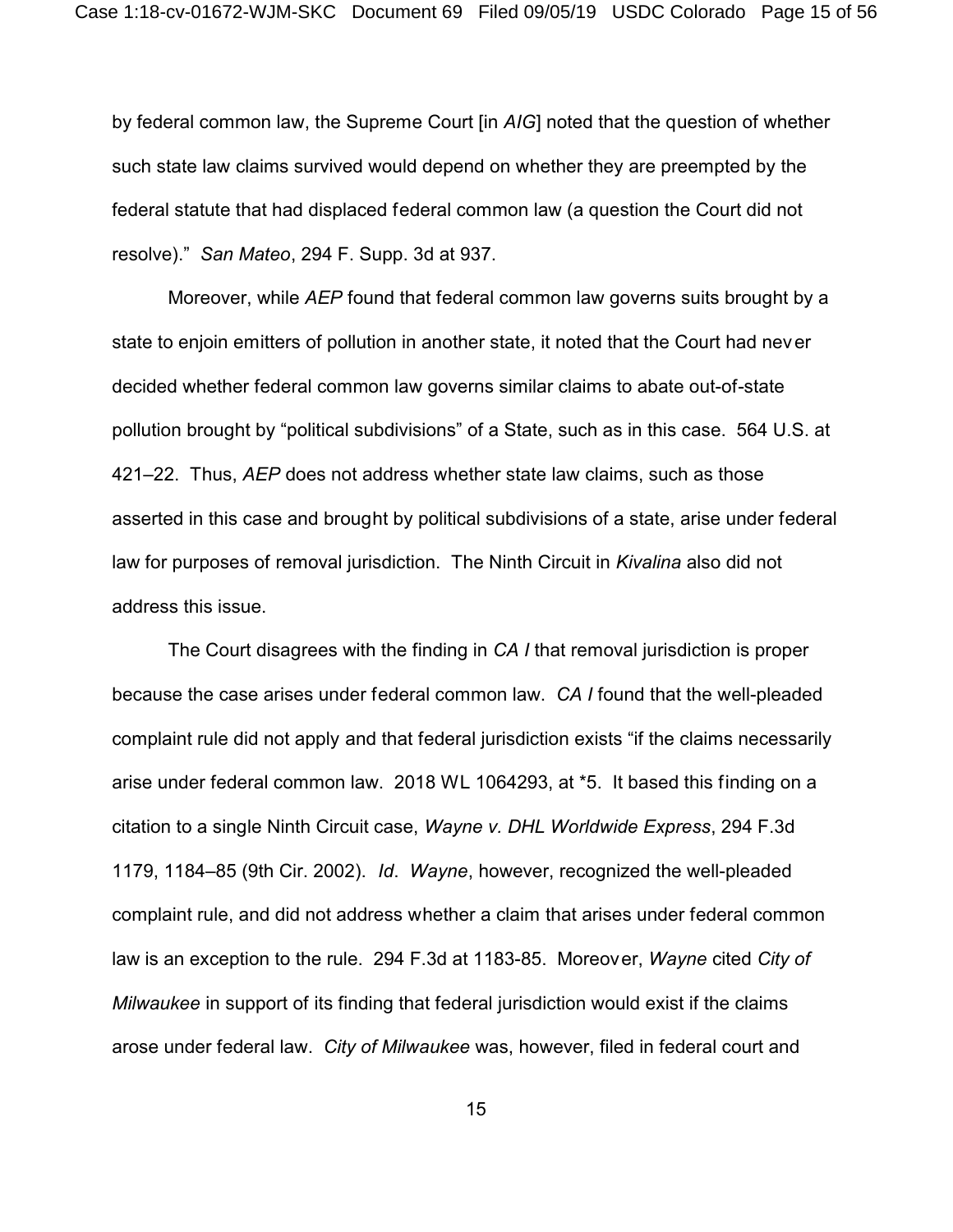invoked federal jurisdiction such that the well-pleaded complaint rule was not at issue.

Thus, *CA I* failed to discuss or note the significance of the difference between removal jurisdiction, which implicates the well pleaded complaint rule, and federal jurisdiction that is invoked at the outset such as in *AEP* and *Kivalina*. This distinction was recognized by the recent decision in *Baltimore*, which involved similar state law claims as to climate change that were removed to federal court. 2019 WL 2436848, at \*1. *Baltimore* found *CA I* was "well stated and presents an appealing logic," but disagreed with it because the court looked beyond the face of the plaintiffs' well pleaded complaint. *Id*. at \*7–8. It also noted that *CA I* "did not find that the plaintiffs' state law claims fell within either of the carefully delineated exceptions to the wellpleaded complaint rule—*i.e.*, that they were completely preempted by federal law or necessarily raised substantial, disputed issues of federal law." *Id*. at \*8. *Baltimore* found that the well-pleaded complaint rule was plainly not satisfied in that case because the City did not plead any claims under federal law. *Id*. at \*6.

### b. *The Well-Pleaded Complaint Rule as Applied to Plaintiffs' Claims*

In a case that is removed to federal court, the presence or absence of federalquestion jurisdiction is governed by the well-pleaded complaint rule, which gives rise to federal jurisdiction only when a federal question is presented on the face of the complaint. *Caterpillar*, 482 U.S. at 392. The Tenth Circuit has held that to support removal jurisdiction, "the required federal right or immunity must be an essential element of the plaintiff's cause of action, and . . . the federal controversy must be disclosed upon the face of the complaint, unaided by the answer or by the petition for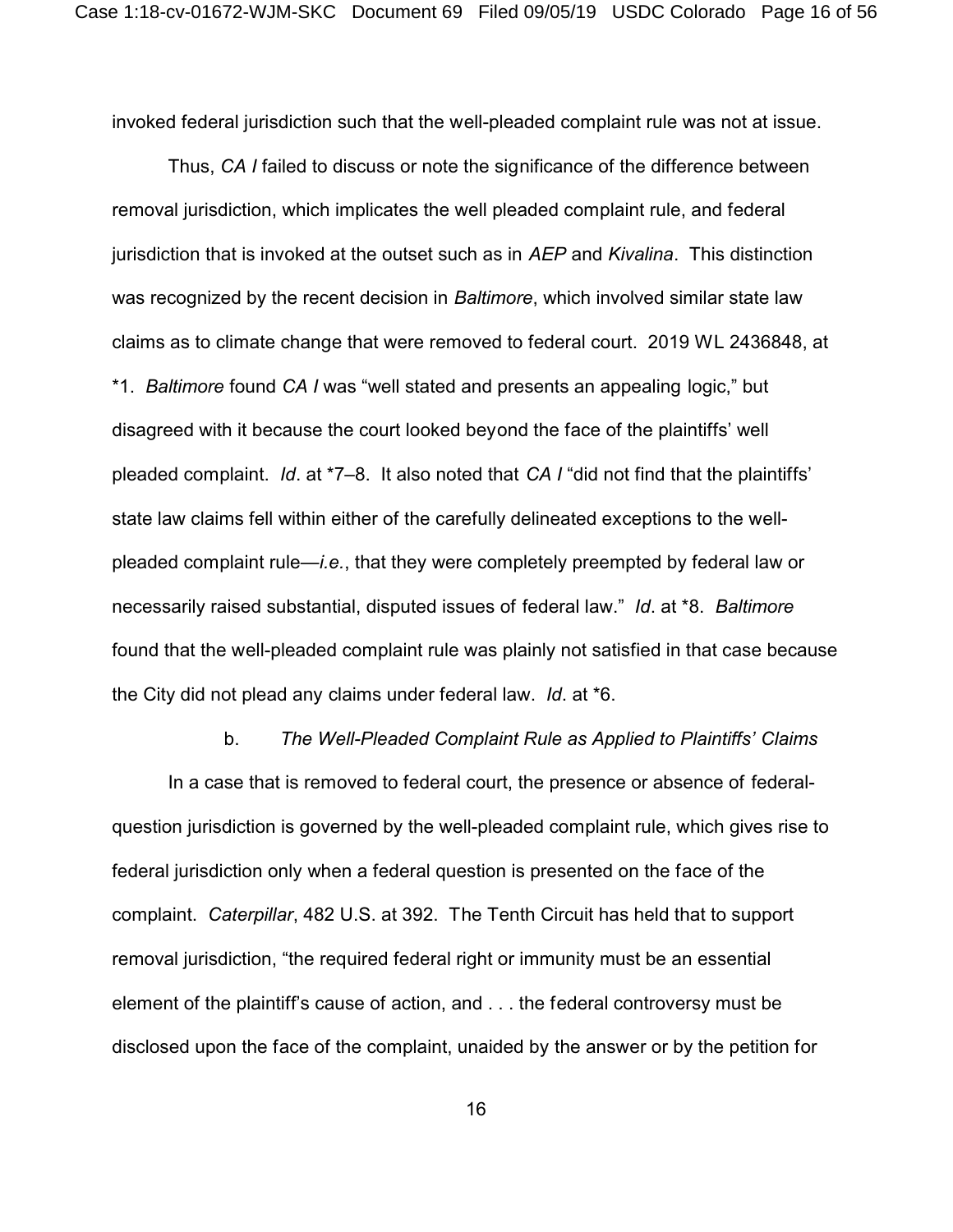removal." *Fajen*, 683 F.2d at 333 (citation and internal quotation marks omitted).

In this case, the Complaint on its face pleads only state law claims and issues, and no federal law or issue is raised in the allegations. While Defendants argue that the Complaint raises inherently federal questions about energy, the environment, and national security, removal is not appropriate under the well-pleaded complaint rule because these federal issues are not raised or at issue in Plaintiffs' claims. A defendant cannot transform the action into one arising under federal law, thereby selecting the forum in which the claim will be litigated, as to do so would contradict the well-pleaded complaint rule. *Caterpillar*, 489 U.S. at 399. Defendants, "in essence, want the Court to peek beneath the purported state-law facade of the State's public nuisance claim, see the claim for what it would need to be to have a chance at viability, and convert it to that (i.e., into a claim based on federal common law) for purposes of the present jurisdiction analysis." *State of Rhode Island*, 2019 WL 3282007, at \*2. That court found nothing in the artful-pleading doctrine which sanctioned the defendants' desired outcome. *Id*.

Defendants cite no controlling authority for the proposition that removal may be based on the existence of an unplead federal common law claim—much less based on one that is questionable and not settled under controlling law. Defendants rely on the Supreme Court's holding that the statutory grant of jurisdiction over cases arising under the laws of the United States "will support claims founded upon federal common law." *Nat'l l Farmers Union Ins. Cos.*, 471 U.S. at 850–53. However, the plaintiffs invoked federal jurisdiction in that case. The same is true in other cases cited by Defendants,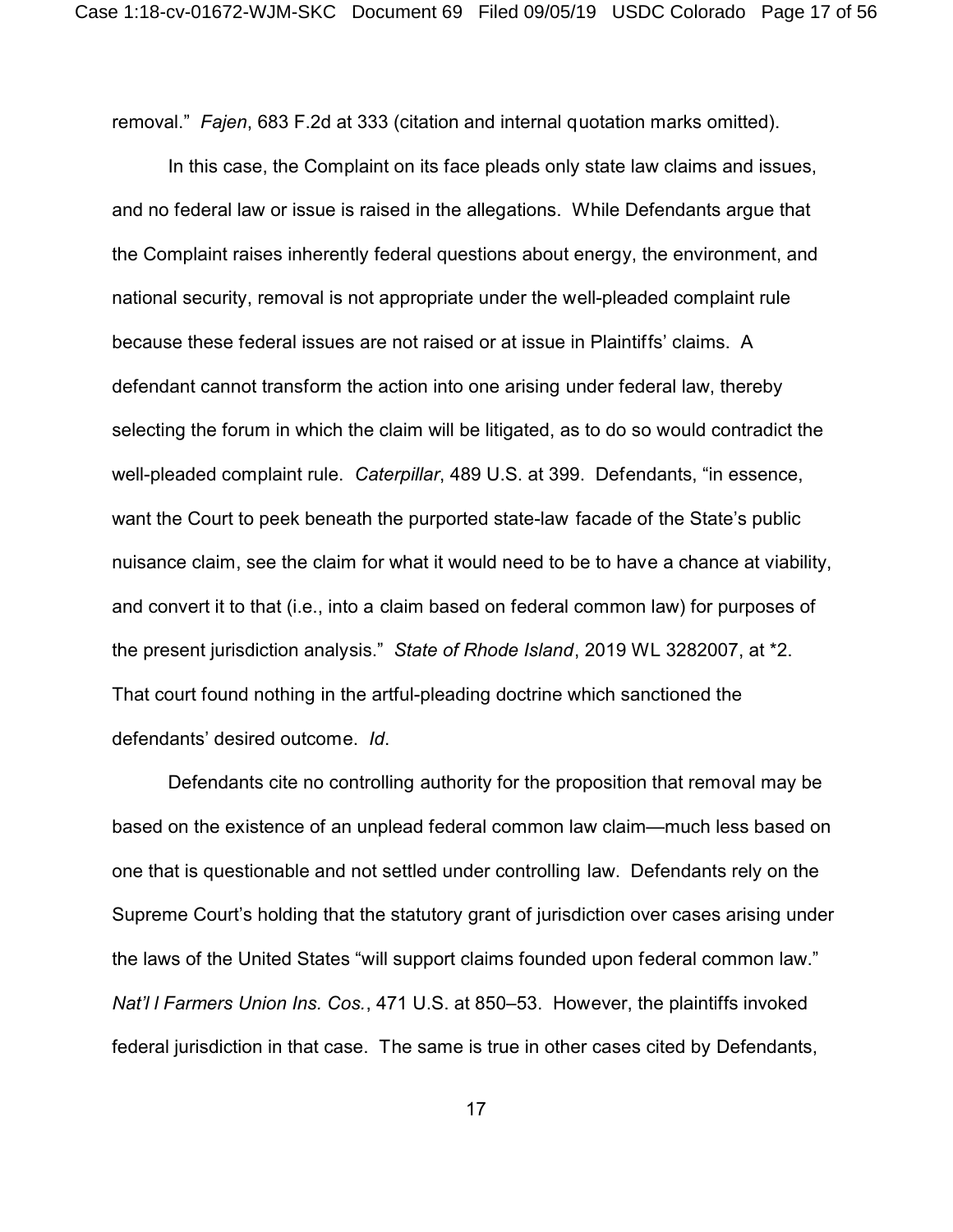including *City of Milwaukee* and *Boyle*, both of which were filed by plaintiffs in federal court and invoked federal jurisdiction. *See, e.g.*, *State of Rhode Island*, 2019 WL 3282007, at \*2 n. 2 (*Boyle* "does not help Defendants" as it "was not a removal case, but rather one brought in diversity"); *Arnold by and Through Arnold v. Blue Cross & Blue Shield*, 973 F. Supp. 726, 737 (S.D. Tex. 1997) (*Boyle* did not address removal jurisdiction, nor did it modify the *Caterpillar* rule that federal preemption of state law, even when asserted as an inevitable defense to a . . . state law claim, does not provide a basis for removal"), *overruled on other grounds*, *Winters v. Diamond Shamrock Chem. Co.*, 149 F.3d 387 (5th Cir. 1997). Removal based on federal common law being implicated by state claims was not discussed or sanctioned in Defendants' cases.

A thoughtful analysis of the limits that removal jurisdiction poses on federal question jurisdiction was conducted in *E. States Health & Welfare Fund v. Philip Morris, Inc.*, 11 F. Supp. 2d 384 (S.D.N.Y. 1998). That court noted that removal jurisdiction is "a somewhat different animal than original federal question jurisdiction—i.e., where the plaintiff files originally in federal court." *Id*. at 389. It explained:

When a plaintiff files in federal court, there is no clash between the principle that the plaintiff can control the complaint—and therefore, the choice between state and federal forums—and the principle that federal courts have jurisdiction over federal claims; the plaintiff, after all, by filing in a federal forum is asserting reliance upon both principles, and the only question a defendant can raise is whether plaintiff has a federal claim.

On the other hand, when a plaintiff files in state court and purports to only raise state law claims, for the federal court to assert jurisdiction it has to look beyond the complaint and partially recharacterize the plaintiffs' claims—which places the assertion of jurisdiction directly at odds with the principle of plaintiff as the master of the complaint. It is for this reason that removal jurisdiction must be viewed with a somewhat more skeptical eye; the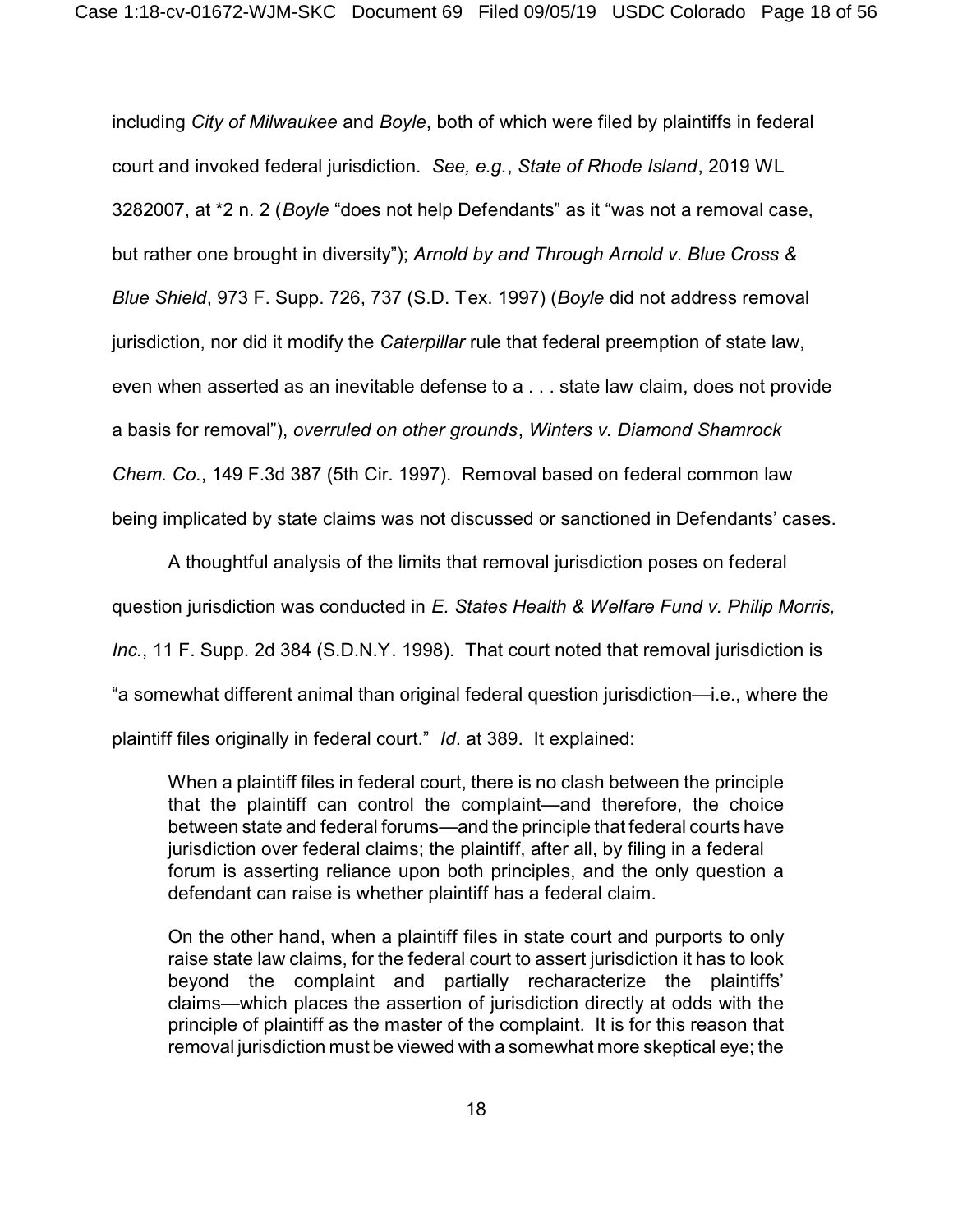fact that a plaintiff in one case chooses to bring a claim as a federal one and thus invoke federal jurisdiction does not mean that federal *removal* jurisdiction will lie in an identical case if the plaintiff chooses not to file a federal claim.

*Id*. at 389–90. The Court agrees with this well-reasoned analysis.

The cases cited by Defendants from other jurisdictions that found removal of state law claims to federal court was appropriate because the claims arose under or were necessarily governed by federal common law are not persuasive. *See Wayne*, 294 F.3d at 1184–85; *Sam L. Majors Jewelers v. ABX, Inc.*, 117 F.3d 922, 926 (5th Cir. 1997); *CA I*, 2018 WL 1064293, at \*2; *Blanco v. Fed. Express Corp*., No. 16-561, 2016 WL 4921437, at \*2–3 (W.D. Okla. Sept. 15, 2016). Those cases contradict *Caterpillar* and the tenets of the well-pleaded complaint rule. They also fail to cite any Supreme Court or other controlling authority authorizing removal based on state law claims implicating federal common law. While many of those cases relied on *City of Milwaukee* as authority for their holdings, the plaintiff in that case invoked federal common law and federal jurisdiction. *City of Milwaukee* does not support a finding that a defendant can create federal jurisdiction by re-characterizing a state claim.

### c. *Ordinary Preemption*

Ultimately, Defendants' argument that Plaintiffs' state law claims are governed by federal common law appears to be a matter of ordinary preemption which—in contrast to complete preemption, which is discussed in Section III.B, *infra*,–would not provide a basis for federal jurisdiction. *See Geddes v. Am. Airlines, Inc.*, 321 F.3d 1349, 1352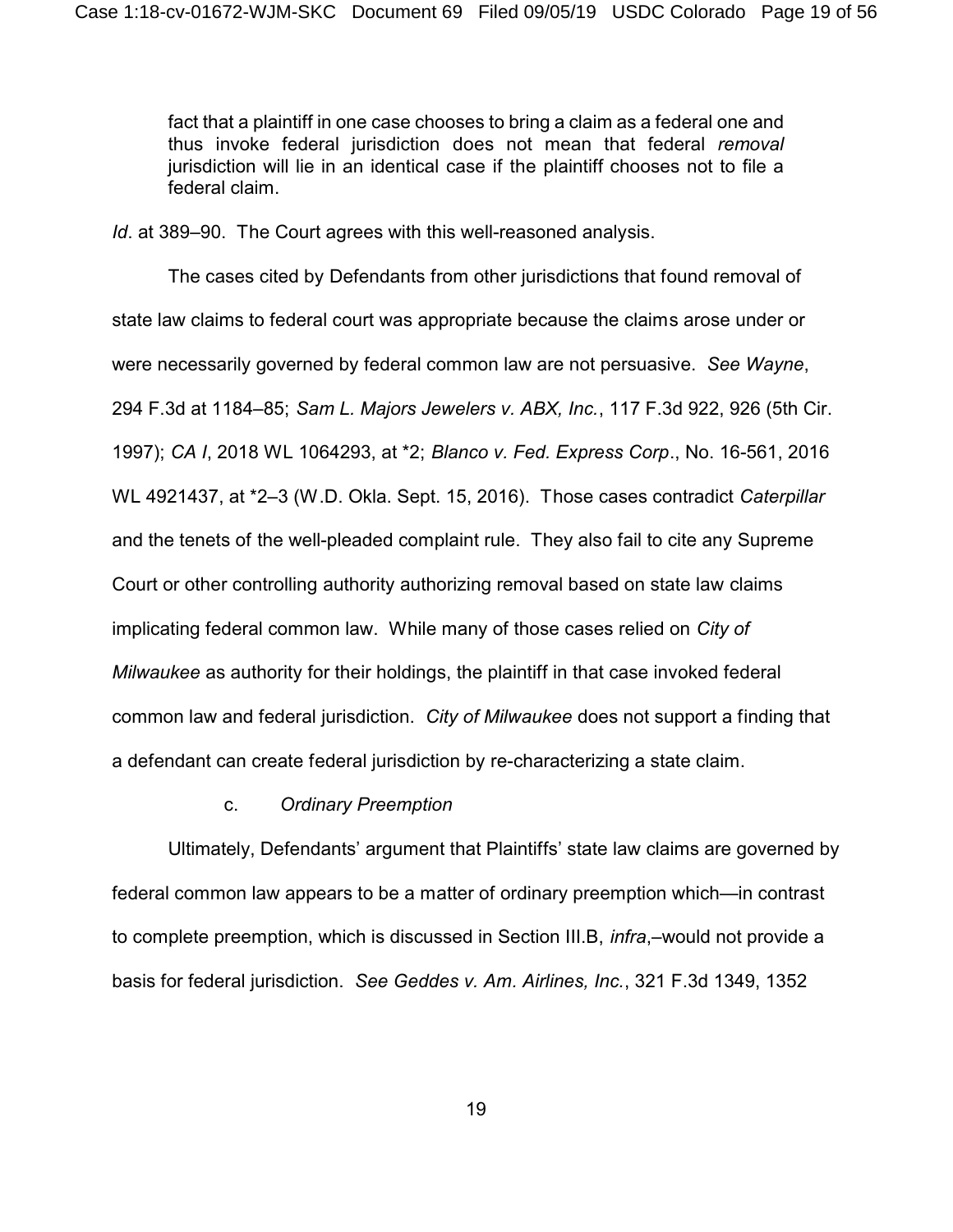(11th Cir. 2003) (cited with approval in *Devon Energy*, 693 F.3d at 1203).<sup>2</sup> "Ordinary preemption 'regulates the interplay between federal and state laws when they conflict or appear to conflict . . . .'" *Baltimore*, 2019 WL 2436848, at \*6 (citation omitted). The distinction between ordinary and complete preemption "is important because if complete preemption does not apply, but the plaintiff's state law claim is arguably preempted . . . the district court, being without removal jurisdiction, cannot resolve the dispute regarding preemption." *Colbert v. Union Pac. R. Co.*, 485 F. Supp. 2d 1236, 1243 (D. Kan. 2007) (internal quotation marks omitted).

When ordinary preemption applies, the federal court "'lacks the power to do anything other than remand to the state court where the preemption issue can be addressed and resolved.'" *Colbert*, 485 S. Supp. 2d at 1243 (citation omitted). Ordinary preemption is thus a defense to the complaint, and does not render a statelaw claim removable to federal court. *Hansen v. Harper Excavating, Inc.*, 641 F.3d 1216, 1221 (10th Cir. 2011); *see also Caterpillar*, 482 U.S. at 392–93 (under the wellpleaded complaint rule, courts must ignore potential defenses such as preemption).

Thus, the fact that a defendant asserts that federal common law is applicable "does not mean the plaintiffs' state law claims 'arise under' federal law for purposes of jurisdictional purposes." *E. States Health*, 11 F. Supp. 2d at 394. As that court explained, "[c]ouch it as they will in 'arising under' language, the defendants fail to explain why their assertion that federal common law governs . . . is not simply a

 $2$  The three forms of preemption that are frequently discussed in judicial opinions express preemption, conflict preemption, and field preemption—are characterized as ordinary preemption. *Devon Energy*, 693 F.3d at 1203 n. 4.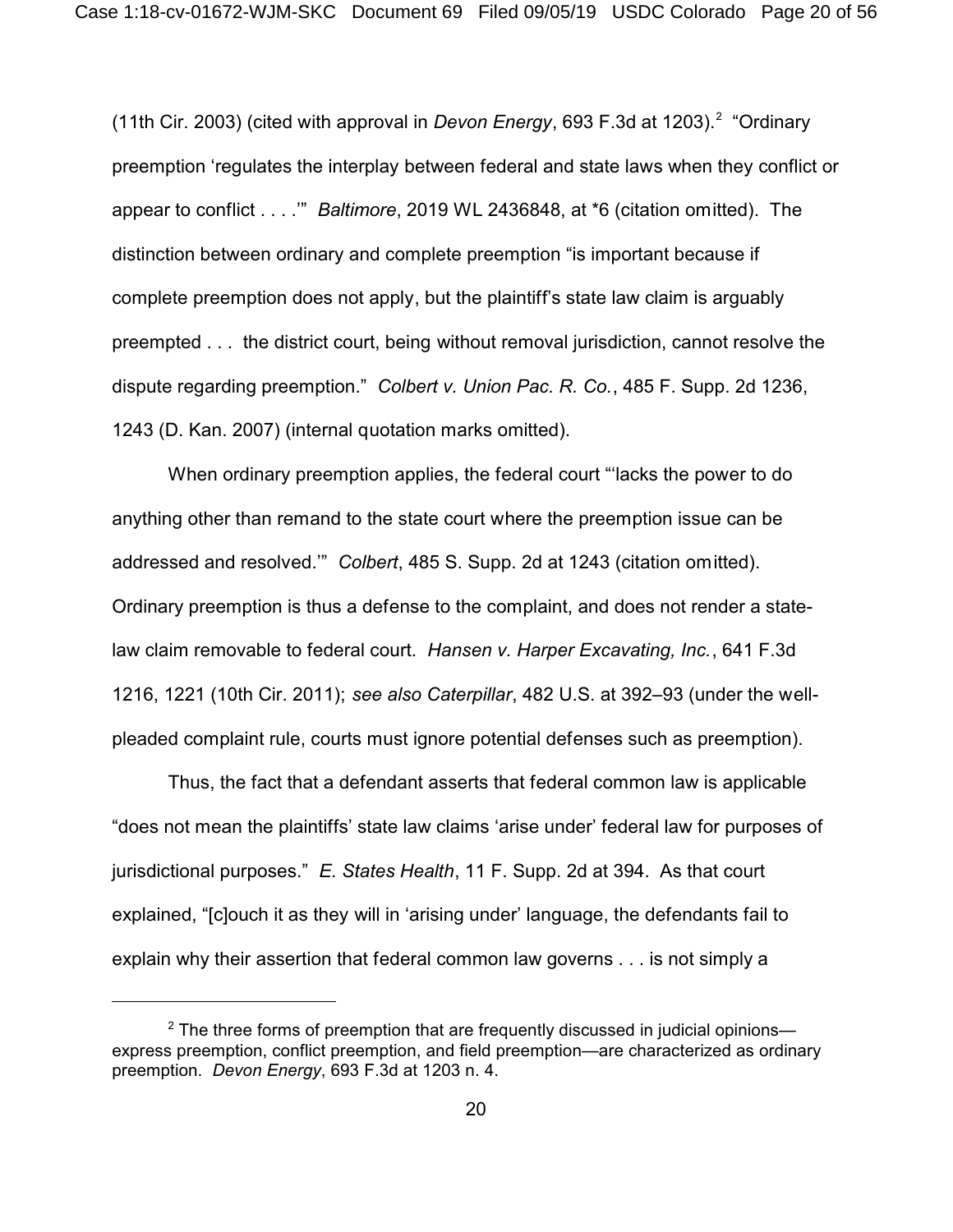preemption defense which, while it may very well be a winning argument on a motion to dismiss in the state court, will not support removal jurisdiction." *Id*.

This finding is consistent with the decision in *Baltimore*. The court there found the defendants' assertion that federal question jurisdiction existed because the City's nuisance claim "is in fact 'governed by federal common law'" was "'a cleverly veiled [ordinary] preemption argument." *Baltimore*, 2019 WL 2436848, at \*6 (citing *Boyle*, 487 U.S. at 504). As the *Baltimore* defendants' argument amounted to an ordinary preemption defense, it did "not allow the Court to treat the City's public nuisance claim as if it had been pleaded under federal law for jurisdictional purposes." *Id*. The court also found that the *CA I* ruling was "at odds with the firmly established principle that ordinary preemption does not give rise to federal question jurisdiction." *Id*. at \*8.

Because an ordinary preemption defense does not support remand, Defendants' federal common law argument could only prevail under the doctrine of complete preemption. Unlike ordinary preemption, complete preemption "is so 'extraordinary' that it 'converts an ordinary state law common-law complaint into one stating a federal claim for purposes of the well-pleaded complaint rule.'" *Caterpillar*, 482 U.S. at 393 (citation omitted).

# 2. Whether Plaintiffs' Right to Relief Necessarily Depends on Resolution of a Substantial Question of Federal Law (*Grable* Jurisdiction)

Defendants also argue that federal jurisdiction exists under the second prong of the "arising under" jurisdiction, as Plaintiffs' claims necessarily depend on a resolution of a substantial question of federal law under *Grable*. They contend that the Complaint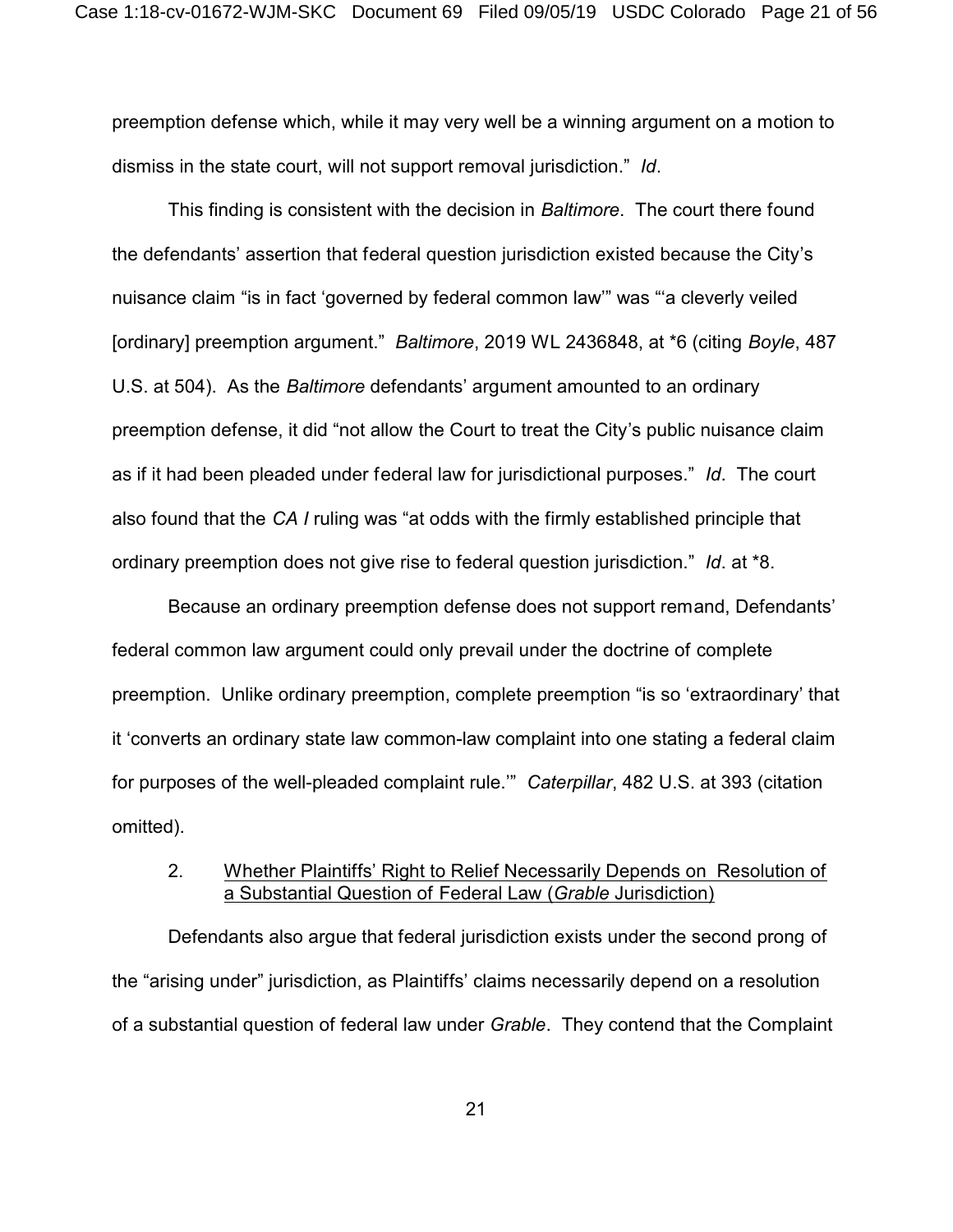raises federal issues under *Grable* "because it seeks to have a court determine for the entire United States, as well as Canada and other foreign actors, the appropriate balance between the production, sale, and use of fossil fuels and addressing the risks of climate change." (ECF No. 1 ¶ 37.) Such an inquiry, according to Defendants, "necessarily entails the resolution of substantial federal questions concerning important federal regulations, contracting, and diplomacy." (*Id*.) Thus, they assert that the "statelaw claim[s] necessarily raise a stated federal issue, actually disputed and substantial, which a federal forum may entertain without disturbing . . . federal and state judicial responsibilities." *Grable*, 545 U.S. at 313–14.

The substantial question doctrine "captures the commonsense notion that a federal court ought to be able to hear claims recognized under state law that nonetheless turn on substantial questions of federal law, and thus justify resort to the experience, solicitude, and hope of uniformity that a federal forum offers on federal issues." *Grable*, 545 U.S. at 312. To invoke this branch of federal question jurisdiction, the Defendants must show that "a federal issue is: (1) necessarily raised, (2) actually disputed, (3) substantial, and (4) capable of resolution in federal court without disrupting the federal-state balance approved by Congress." *Gunn*, 568 U.S. at 258.

Jurisdiction under the substantial question doctrine "is exceedingly narrow—a special and small category of cases." *Firstenberg*, 696 F.3d at 1023 (citation and internal quotation marks omitted). "[M]ere need to apply federal law in a state-law claim will not suffice to open the 'arising under' door" of jurisdiction. *Grable*, 545 U.S. at 313. Instead, "'federal jurisdiction demands not only on a contested federal issue, but a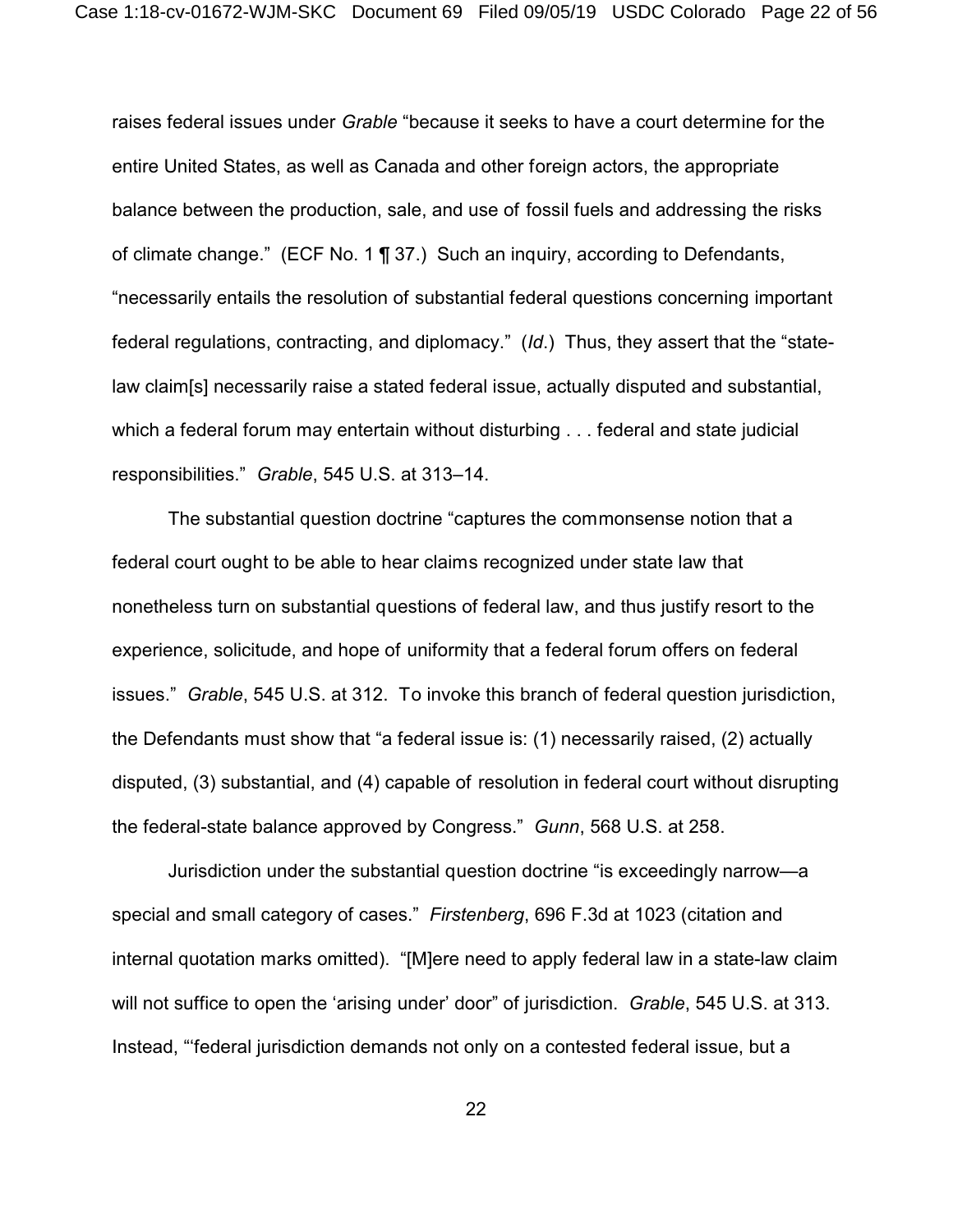substantial one, indicating a serious federal interest in claiming the advantages thought to be inherent in a federal forum.'" *Id*. (citation omitted).

#### a. *Necessarily Raised*

The Court finds that the first prong of substantial question jurisdiction is not met because Plaintiffs' claims do not necessarily raise or depend on issues of federal law. The discussion of this issue in *Baltimore* is instructive. In that case, the defendants contended that *Grable* jurisdiction existed because the claims raised a host of federal issues. *Baltimore*, 2019 WL 2436848, at \*9. For example, the defendants asserted that the claims "'intrude upon both foreign policy and carefully balanced regulatory considerations at the national level, including the foreign affairs doctrine.'" *Id*. (citation omitted). They also asserted that the claims "'have a significant impact on foreign affairs,' 'require federal-law-based cost-benefit analyses,'" and "'amount to a collateral attack on federal regulatory oversight of energy and the environment.'" *Id*. (citation omitted). These allegations are almost identical to what Defendants assert in this case. (*See* ECF No. 48 at 22—"Plaintiffs' claims gravely impact foreign affairs"; 24—"Plaintiffs' claims require reassessment of cost-benefit analyses committed to, and already conducted by the Government"; 26—the claims "are a collateral attack on federal regulatory oversight of energy and the environment").

*Baltimore* found that these issues were not "'necessarily raised' by the City's claims, as required for *Grable* jurisdiction." 2019 WL 2436848, at \*9–10. As to the alleged significant effect on foreign affairs, the court agreed that "[c]limate change is certainly a matter of serious national and international concern." *Id*. at \*10. But it found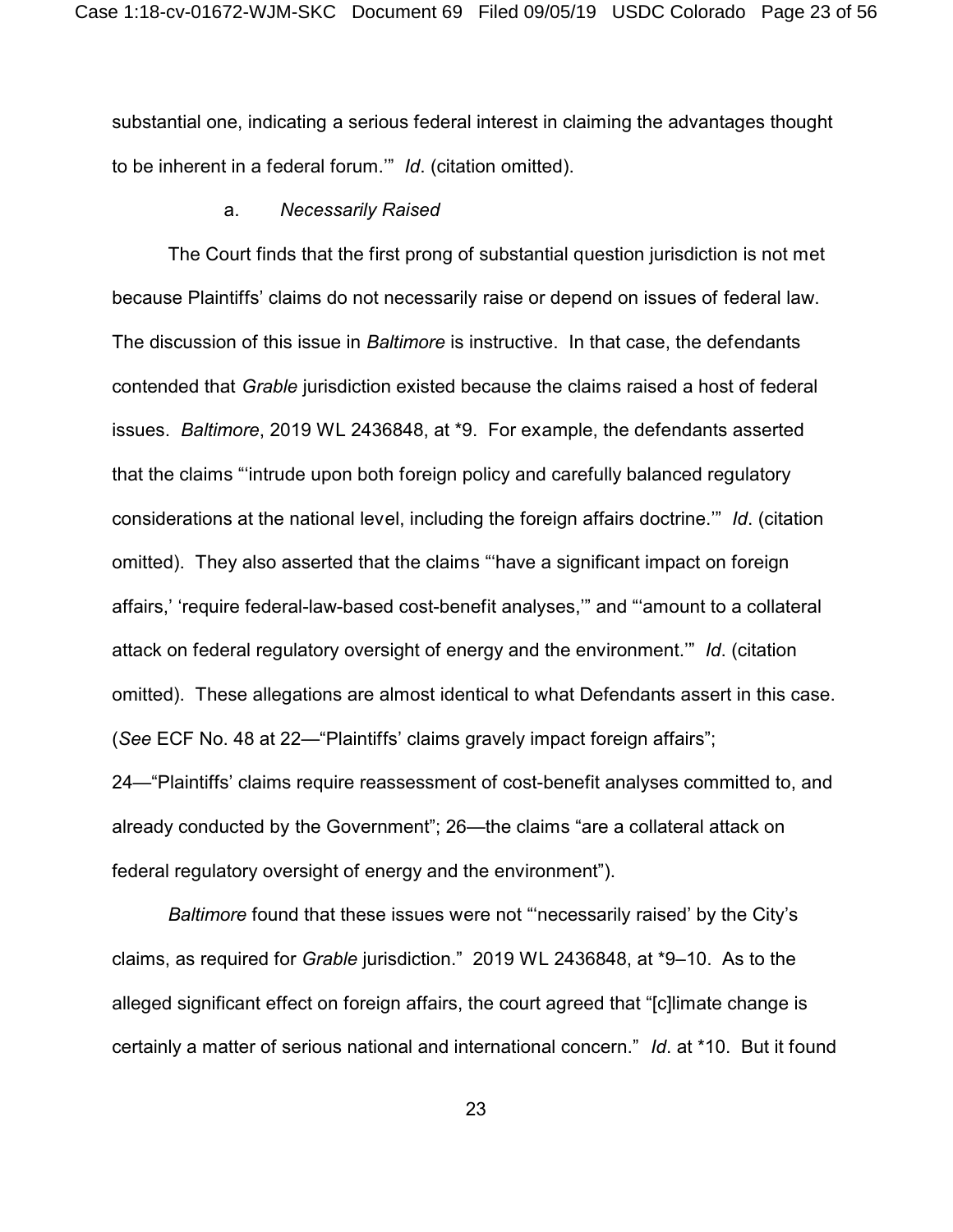that defendants did "not actually identify any foreign policy that was implicated by the City's claims, much less one that is necessarily raised." *Id*. "They merely point out that climate change '*has* been the subject of international negotiations for decades.'" *Id*. *Baltimore* found that "defendants' generalized references to foreign policy wholly fail to demonstrate that a federal question is 'essential to resolving' the City's state law claims." *Id*. (citation omitted).

The Court finds the analysis in *Baltimore* equally persuasive as to Defendants' reliance on foreign affairs in this case, as they point to no specific foreign policy that is essential to resolving the Plaintiffs' claims. Instead, they cite only generally to nonbinding, international agreements that do not apply to private parties, and do not explain how this case could supplant the structure of such foreign policy arrangements. Certainly Defendants have not shown that any interpretation of foreign policy is an essential element of Plaintiffs' claims. *Gilmore v. Weatherford*, 694 F.3d 1160, 1173 (10th Cir. 2012).

The *CA I* and *City of New York* decisions do not support Defendants' argument that the foreign policy issues raise substantial questions of law. Defendants note, for example, that the *City of New York* court dismissed the claims there on the merits "for severely infring[ing] upon the foreign-policy decisions that are squarely within the purview of the political branches of the U.S. Government." 325 F. Supp. 3d at 476. But as Defendants have acknowledged, at least at this stage of these proceedings, the Court is not considering the merits of Plaintiffs' claims or whether they would survive a motion to dismiss, only whether there is a basis for federal jurisdiction. (*See* ECF No. 1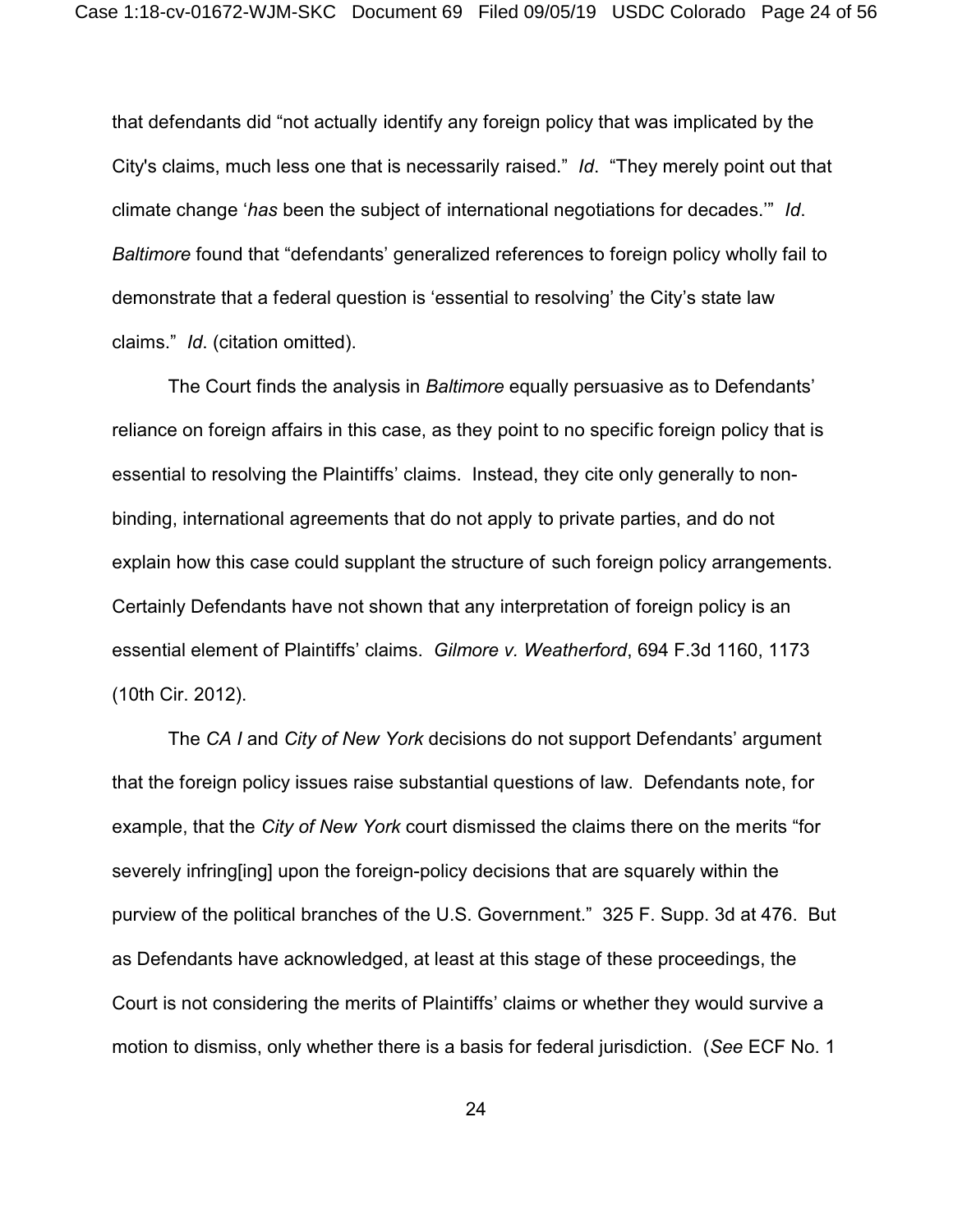¶ 20.) While *CA I* and *City of New York* may ultimately be relevant to whether Plaintiffs' claims should be dismissed, they do not provide a basis for *Grable* jurisdiction. *See Becker v. Ute Indian Tribe of the Uintah and Ouray Reservation*, 770 F.3d 944, 948 (10th Cir. 2014) (federal law that is alleged as a barrier to the success of a state law claim "is not a sufficient basis from which to conclude that the questions are 'necessarily raised'") (citation omitted).

*Baltimore* also rejected cost-benefit analysis and collateral attack arguments as a basis for *Grable* jurisdiction, finding that they "miss[ ] the mark." 2019 WL 2436848, at \*10. This is because the nuisance claims were, as here, based on the "extraction, production, promotion, and sale of fossil fuel products without warning consumers and the public of their known risks", and did "not rely on any federal statutes or regulations" or violations thereof. *Id*. "Although federal laws and regulations governing energy production and air pollution may supply potential defenses," the court found that federal law was "plainly not an element" of the City's state law nuisance claims. *Id*.

 The same analysis surely applies here. Plaintiffs' state law claims do not have as an element any aspect of federal law or regulations. Plaintiffs do not allege that any federal regulation or decision is unlawful, or a factor in their claims, nor are they asking the Court to consider whether the government's decisions to permit fossil fuel use and sale are appropriate.

As to jurisdiction under *Grable*, the Baltimore court concluded that, "[t]o be sure, there are federal *interests* in addressing climate change." 2019 WL 2436848, at \*11 (emphasis in original). "Defendants have failed to establish, however, that a federal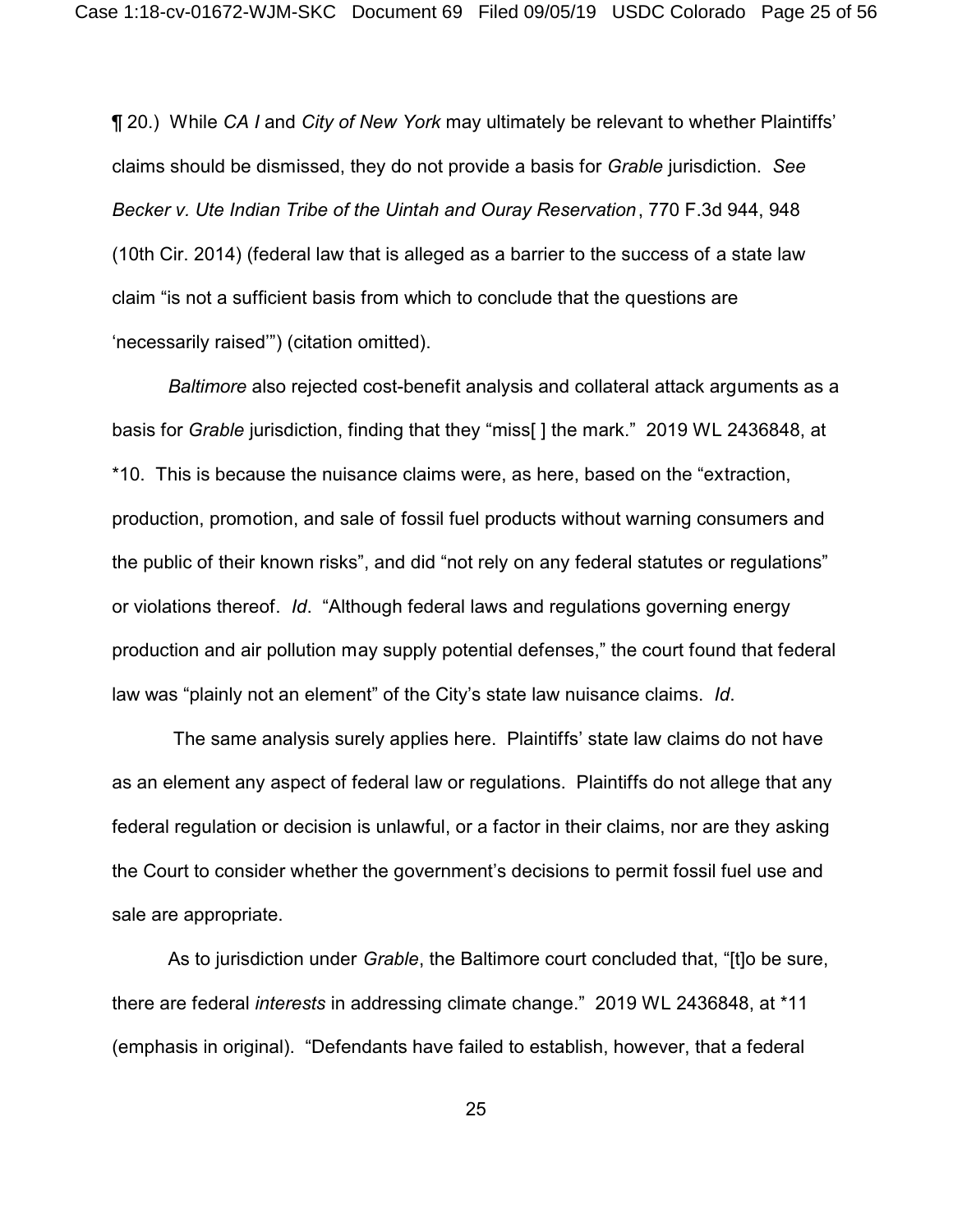*issue* is a 'necessary element' of the City's state law claims." *Id*. (citation omitted) (emphasis in original). Thus, even without considering the remaining requirements for *Grable* jurisdiction, the *Baltimore* court rejected the defendants' assertion that the case fell within "the 'special and small category' of cases in which federal question jurisdiction exists over a state law claim. *Id*. (citation omitted).

Two other courts have recently arrived at the same conclusion. The court in *State of Rhode Island* found that the defendants had not shown that federal law was "'an element and an essential one, of the [State]'s cause[s] of action.'" 2019 WL 3282007, at \*4 (citation omitted). Instead, the court noted that the State's claims "are thoroughly state-law claims", and "[t]he rights, duties, and rules of decision implicated by the complaint are all supplied by state law, without reference to anything federal." *Id*. The court concluded:

By mentioning foreign affairs, federal regulations, and the navigable waters of the United States, Defendants seek to raise issues that they may press in the course of this litigation, but that are not perforce presented by the State's claims. . . .These are, if anything, premature defenses, which even if ultimately decisive, cannot support removal.

*Id*. (internal citations omitted).

Similarly, the court in *San Mateo* found that the defendants had not pointed to a specific issue of federal law that necessarily had to be resolved to adjudicate the state law claims. 294 F. Supp. 3d at 938. Instead, "the defendants mostly gesture to federal law and federal concerns in a generalized way." *Id*. The court found that "[t]he mere potential for foreign policy implications", the "mere existence of a federal regulatory regime", or the possibility that the claims involved a weighing of costs and benefits did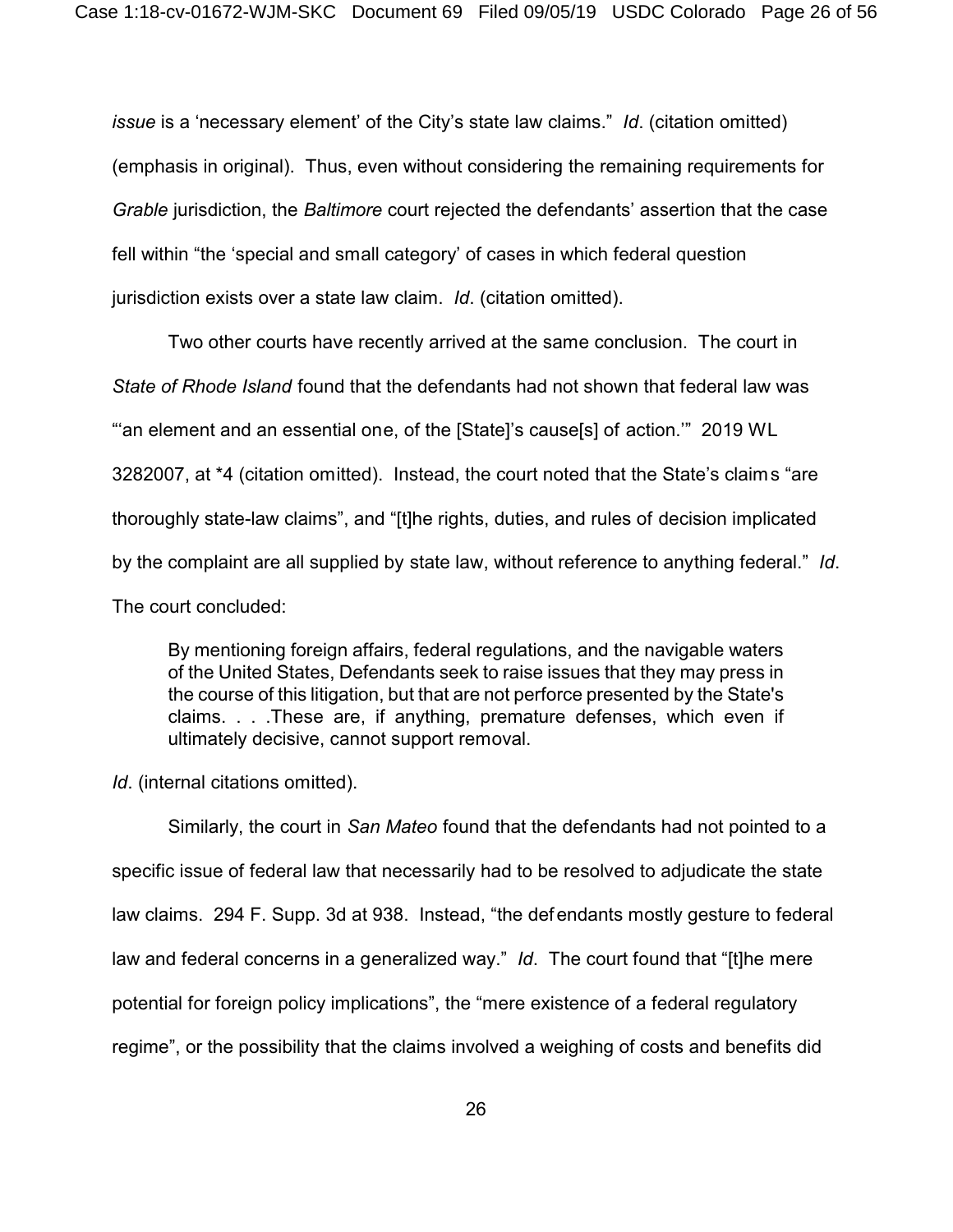not raise the kind of actually disputed, substantial federal issue necessary for *Grable* jurisdiction. *Id*. *San Mateo* concluded, "[o]n the defendants' theory, many (if not all) state tort claims that involve the balancing of interests and are brought against federally regulated entities would be removable", and "*Grable* does not sweep so broadly." *Id*.

The Court agrees with the well-reasoned analyses in *Baltimore*, *State of Rhode Island*, and *San Mateo*, and adopts the reasoning of those decisions. To the extent Defendants raise other issues not addressed in those cases, the Court finds that they also are not necessarily raised in Plaintiffs' Complaint.

Defendants here assert that Plaintiffs' claims raise a significant issue under *Grable* because they attack the decision of the federal government to enter into contracts with Defendant ExxonMobil to develop and sell fossil fuels. (ECF No. 1 ¶ 43.) Further, they argue that the Complaint seeks to deprive the federal government of a mechanism for carrying out vital governmental functions, and frustrates federal objectives. (*Id*. ¶ 44.)

Plaintiffs' claims, however, assert no rights under the contracts referenced by Defendants. Nor do they challenge the contracts' validity, or require a court to interpret their meaning or importance. The Complaint does not even mention the contracts. Defendants' argument appears to be based solely on their unsupported speculation about the potential impact that Plaintiffs' success would have on the government's ability to continue purchasing fossil fuels. (*Id*. ¶¶ 43–44.) Even if Defendants' speculation was well-founded, this would be relevant only to the substantiality prong of the *Grable* analysis. *See Bennett v. Sw. Airlines Co.*, 484 F.3d 907, 910 (10th Cir.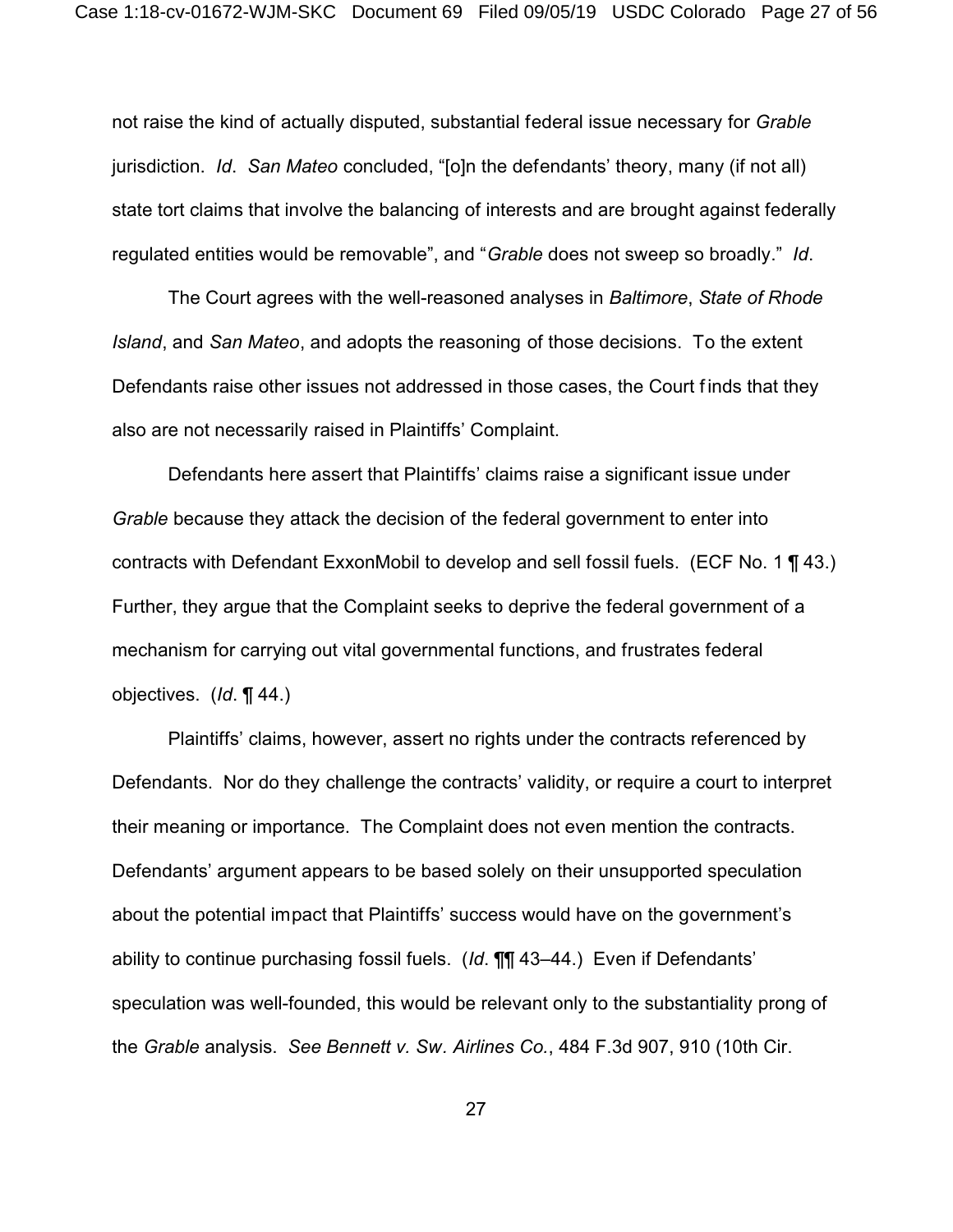2007). Defendants have not established the first requirement—that the issue is necessarily raised by the Plaintiffs.

#### b. *Substantiality*

The Court also finds that the second prong, substantiality, is not met. To determine substantiality, courts "look[] to whether the federal law issue is central to the case." *Gilmore*, 694 F.3d at 1175. Courts distinguish "between 'a nearly pure issue of law' that would govern 'numerous' cases and issues that are 'fact-bound and situationspecific.'" *Id*. at 1174 (quoting *Empire Healthchoice Assurance, Inc. v. McVeigh,* 547 U.S. 677, 700–11 (2006)). When a case "'involve[s] substantial questions of state as well as federal law,' this factor weighs against asserting federal jurisdiction." *Id.* at 1175 (citation omitted).

The Court finds that the issues raised by Defendants are not central to Plaintiffs' claims, and the claims are "rife with legal and factual issues that are not related" to the federal issues. *See Stark-Romero v. Nat'l R.R. Passenger Co. (Amtrak)*, No. CIV-09- 295, 2010 WL 11602777, at \*8 (D.N.M. Mar. 31, 2010). This case is quite different from those where jurisdiction was found under the substantial question prong of jurisdiction. For example, in *Grable*, "the meaning of the federal statute . . . appear[ed] to be the only legal or factual issue contested in the case." 545 U.S. at 315. Similarly, in a Tenth Circuit case finding jurisdiction under *Grable*, "construction of the federal land grant" at issue "appear[ed] to be the only legal or factual issue contested in the case." *Nicodemus v. Union Pac. Corp.,* 440 F.3d 1227, 1236 (10th Cir. 2006). Here, it is plainly apparent that the federal issues raised by Defendants are not the only legal or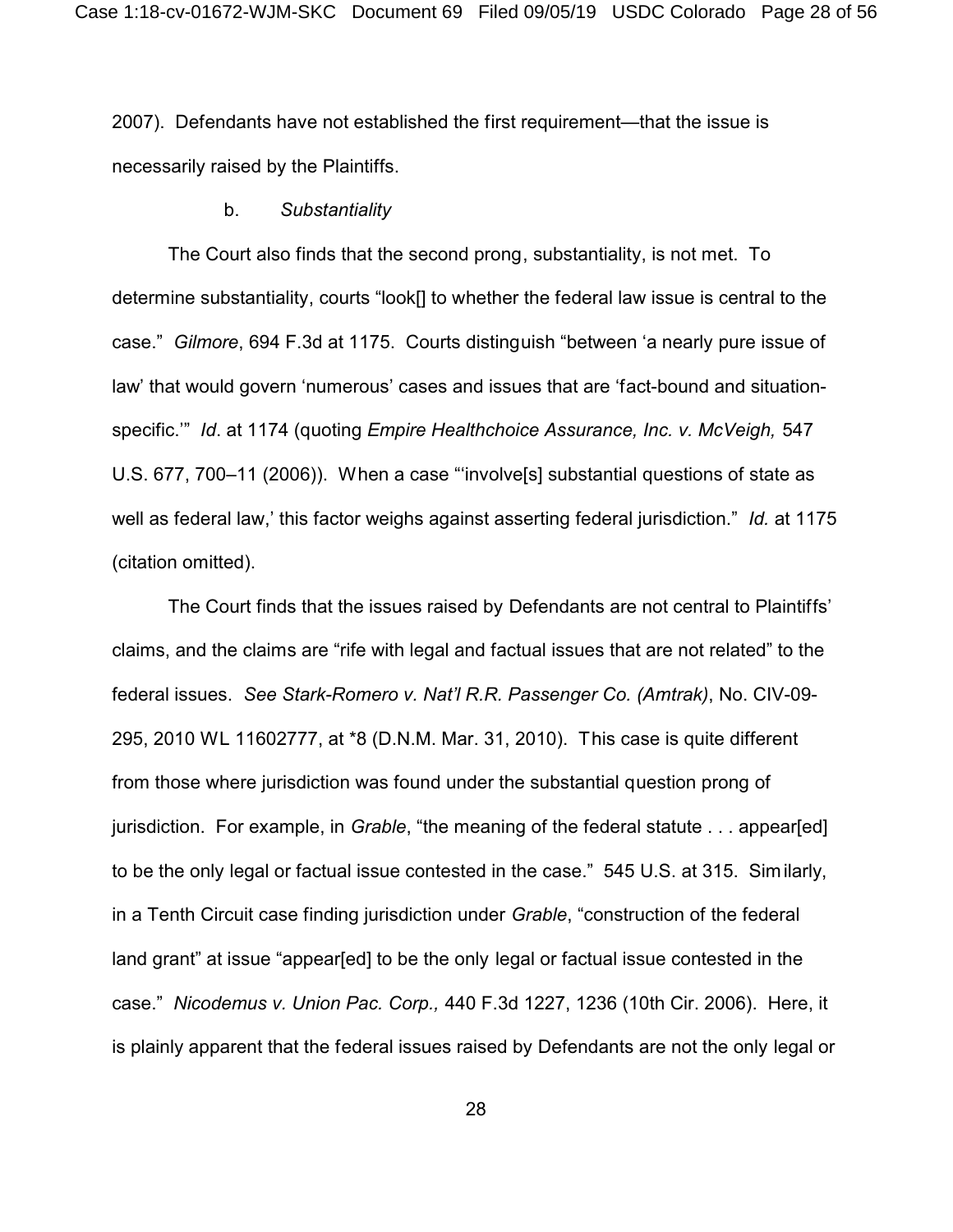factual issue contested in the case. Plaintiffs' claims also do not involve a discrete legal question, and are "fact-bound and situation-specific," unlike *Grable*. *See Empire Healthchoice Assurance*, 547 U.S. at 701; *Bennett*, 484 F.3d at 910–11. Finally, the case does not involve a state-law cause of action that "is 'brought to enforce' a duty created by [a federal statute]," where "the claim's very success depends on giving effect to a federal requirement." Merrill Lynch, Pierce, Fenner & Smith, Inc. v. Manning, U.S. \_\_\_, 136 S. Ct. 1562, 1570 (2016).

The cases relied upon by Defendants are distinguishable, as Plaintiffs have shown in their briefing. For example, while Defendants cite *Crosby v. National Foreign Trade Council*, 530 U.S. 363 (2000), that case involved preemption under the Supremacy Clause because of a conflict between a state law and Congress's imposition of sanctions. It did not address *Grable* jurisdiction, and thus does not support Defendants' assertion that it is "irrelevant" to the jurisdictional issue that the "foreign agreements are not 'essential elements of any claim.'" (ECF No. 48 at 23.)

Based on the foregoing, the Court finds that federal jurisdiction does not exist under the second prong of the "arising under" jurisdiction, because Plaintiffs' claims do not necessarily depend on a resolution of a substantial question of federal law. As Defendants have not met the first two prongs of the test for such jurisdiction under *Grable*, the Court need not address the remaining prongs.

## **B. Jurisdiction Through Complete Preemption**

Defendants also rely on the doctrine of complete preemption to authorize removal. Defendants argue that Plaintiffs' claims are completely preempted by the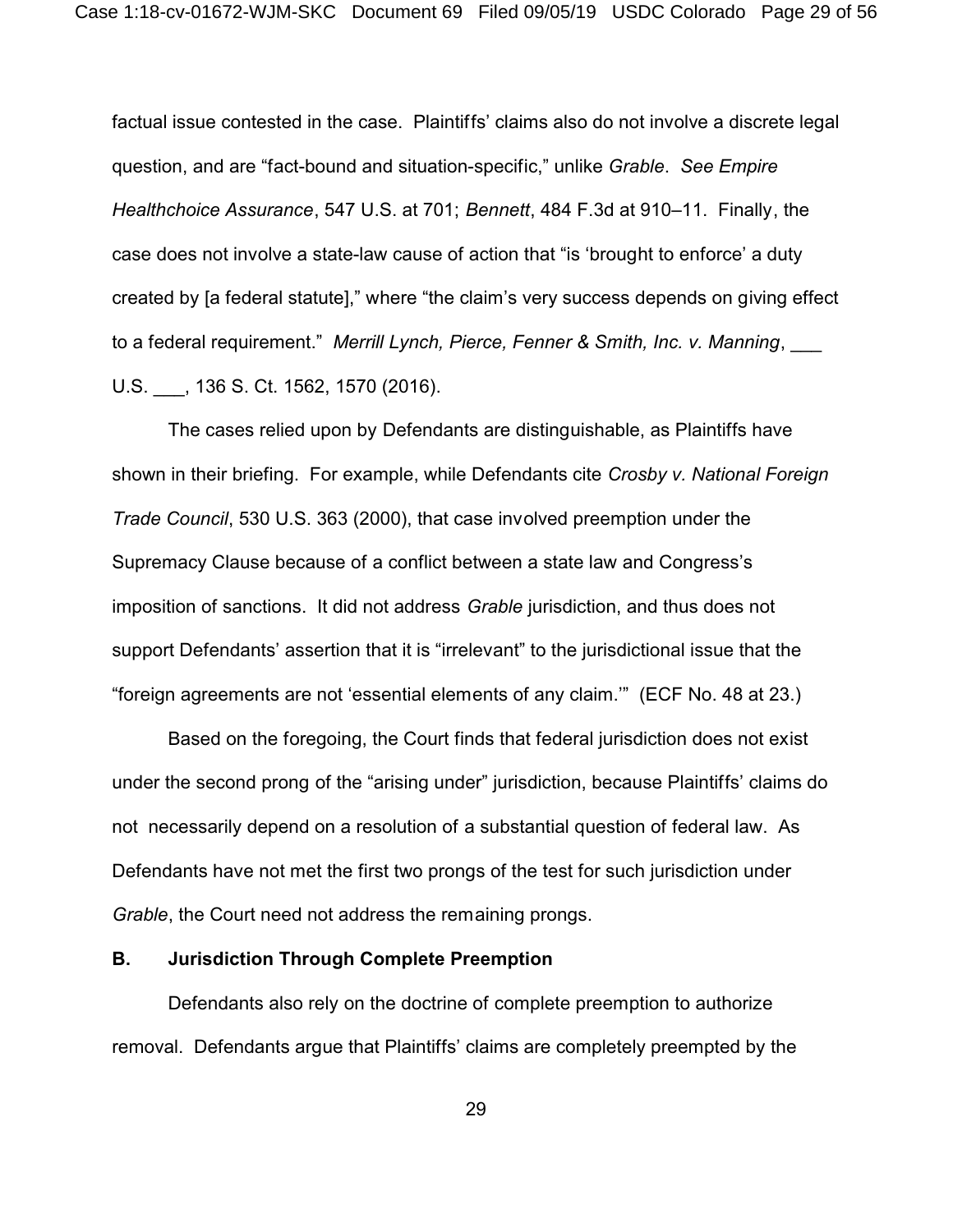government's foreign affairs power and the Clean Air Act, which they claim govern the United States' participation in worldwide climate policy efforts and national regulation of GHG emissions.

The complete preemption doctrine is an "independent corollary'" to the wellpleaded complaint rule. *Caterpillar*, 482 U.S. at 393. "Once an area of state law has been completely pre-empted, any claim purportedly based on that pre-empted claim is considered, from its inception, a federal claim, and therefore arises under federal law." *Id*. The complete preemption exception to the well-pleaded complaint rule is "quite rare," *Dutcher*, 733 F.3d at 985, representing "extraordinary pre-emptive power." *Metro. Life Ins. Co. v. Taylor*, 481 U.S. 58, 65 (1987). The Supreme Court and the Tenth Circuit have only recognized statutes as the basis for complete preemption. *See, e.g.*, *Caterpillar*, 482 U.S. at 393 (the doctrine "is applied primarily in cases raising claims pre-empted by § 301 of the" Labor Management Relations Act ("LMRA")); *Devon Energy*, 693 F.3d at 1204–05 (complete preemption is "so rare that the Supreme Court has recognized compete preemption in only three areas: § 301 of the [LMRA], § 502 of [the Employee Retirement Income Security Act]," and actions for usery under the National Bank Act).

 Complete preemption is ultimately a matter of Congressional intent. Courts must decipher whether Congress intended a statute to provide the exclusive cause of action. *See Beneficial Nat'l Bank v. Anderson*, 539 U.S. 1, 9 (2003); *Metro. Life Ins. Co.*, 481 U.S. at 66 ("the touchstone of the federal district court's removal jurisdiction is not the 'obviousness' of the pre-emption defense, but the intent of Congress"). If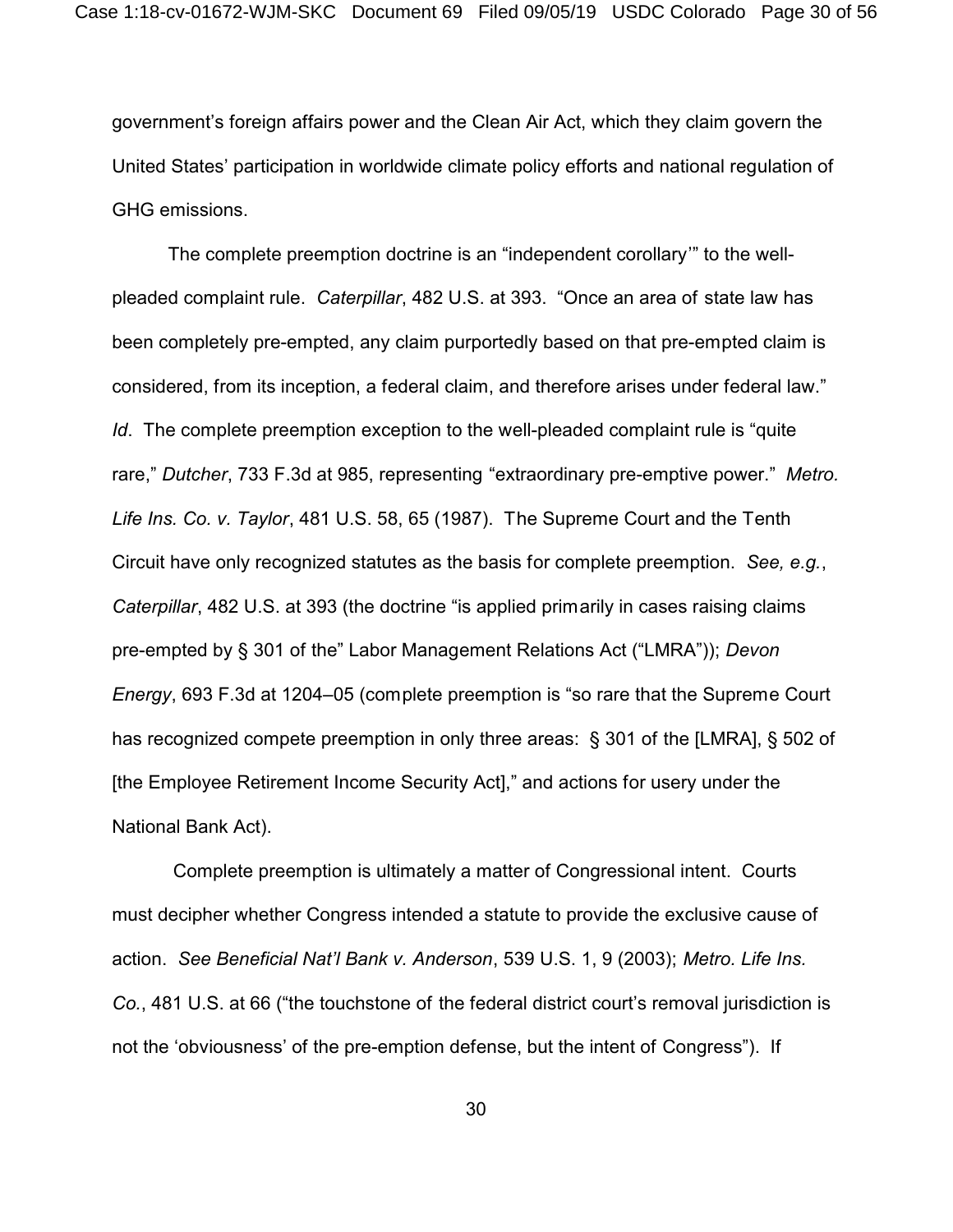Congress intends preemption "completely to displace ordinarily applicable state law, and to confer federal jurisdiction thereby, it may be expected to make that atypical intention clear." *Empire Healthchoice Assurance*, 547 U.S. at 698.

"Thus, a state claim may be removed to federal courts in only two circumstances": "when Congress expressly so provides,. . . or when a federal statute wholly displaces the state law cause of action through complete pre-emption." *Beneficial Nat'l Bank*, 539 U.S. at 8. The court must ask, first, whether the federal question at issue preempts the state law relied on by the plaintiff and, second, whether Congress intended to allow removal in such a case, as manifested by the provision of a federal cause of action. *Devon Energy*, 693 F.3d at 1205.

### 1. Complete Preemption Based on Emissions Standards

Defendants argue that Congress allows parties to seek stricter nationwide emissions standards by petitioning the EPA, which is the exclusive means by which a party can seek such relief. *See* 42 U.S.C. § 7426(b). They assert that Plaintiffs' claims go far beyond the authority that the Clean Air Act reserves to states to regulate certain emissions within their own borders; Plaintiffs seek instead to impose liability for global emissions. Because these claims do not duplicate, supplement, or supplant federal law, *Aetna Health, Inc. v. Davila*, 542 U.S. 200, 209 (2004), Defendants argue they are completely preempted.

The Court rejects Defendants' argument. First, Defendants mischaracterize Plaintiffs' claims. Plaintiffs do not challenge or seek to impose federal emissions regulations, and do not seek to impose liability on emitters. They are also not seeking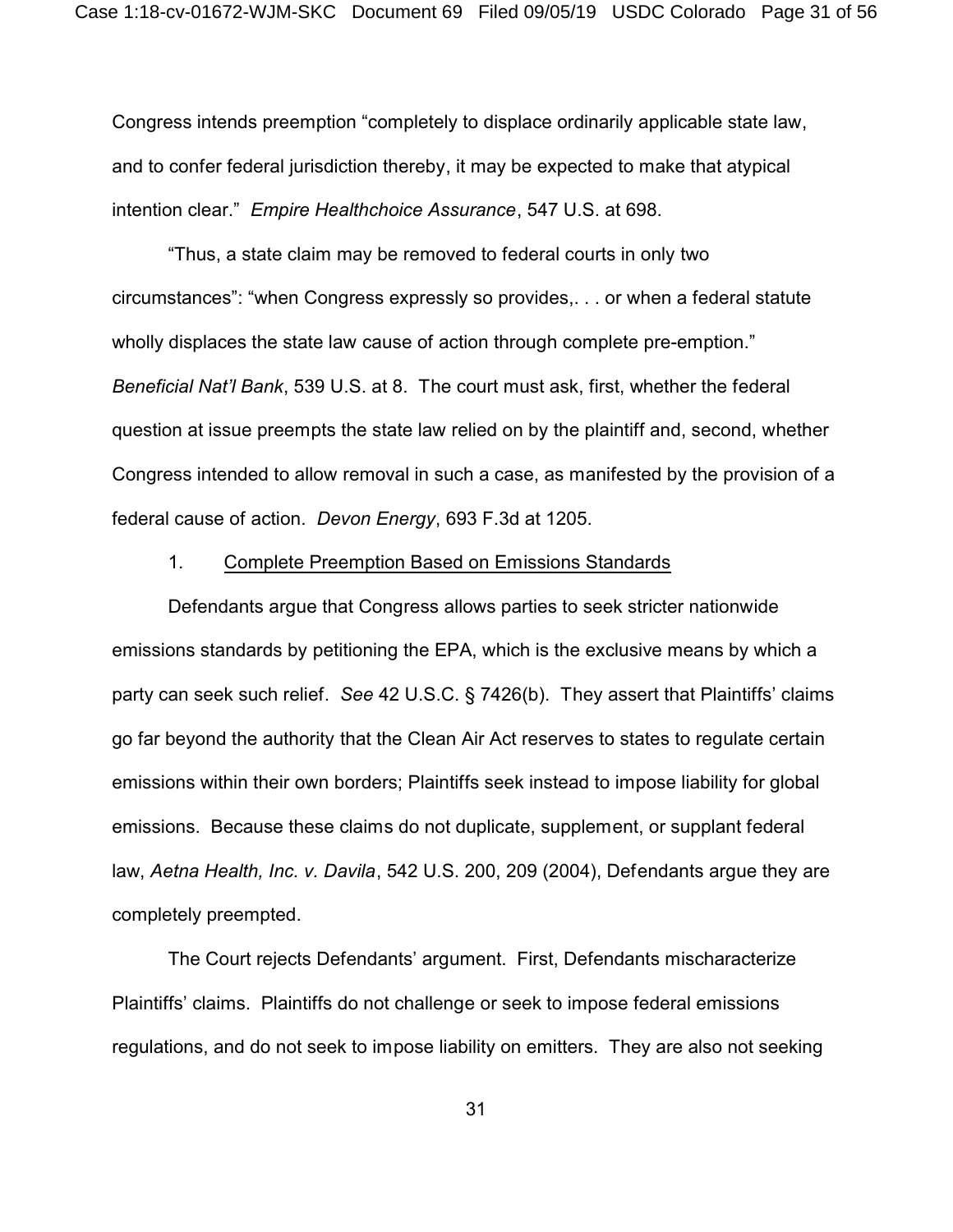review of EPA regulatory actions related to GHGs, even those emissions created by the burning of Defendants' products, and are not seeking injunctive relief. Plaintiffs sue for harms caused by Defendants' sale of fossil fuels. The Clean Air Act is silent on that issue; it does not remedy Plaintiffs' harms or address Defendants' conduct. And neither EPA action, nor a cause of action against EPA, could provide the compensation Plaintiffs seek for the injuries suffered as a result of Defendants' actions.

For a statute to form the basis for complete preemption, it must provide a "replacement cause of action" that "substitute[s]" for the state cause of action. *Schmeling v. NORDAM*, 97 F.3d 1336, 1342–43 (10th Cir. 1996). "[T]he federal remedy at issue must vindicate the same basic right or interest that would otherwise be vindicated under state law." *Devon Energy*, 693 F.3d at 1207. The Clean Air Act provides no federal cause of action for damages, let alone one by a plaintiff claiming economic losses against a private defendant for tortious conduct. Moreover, the Clean Air Act expressly preserves many state common law causes of action, including tort actions for damages. *See* 42 U.S.C. § 7604(e) ("Nothing in this section shall restrict any right . . . under any statute or common law to seek enforcement of any emission standard or limitation or to seek any other relief"). From this, it is apparent that Congress did not intend the Act to provide exclusive remedies in these circumstances, or to be a basis for removal under the complete preemption doctrine.

To the extent Defendants rely on *AEP*, the Supreme Court there held only that the Clean Air Act displaced federal common law nuisance action related to climate change; it did not review whether the Clean Air Act would preempt state nuisance law.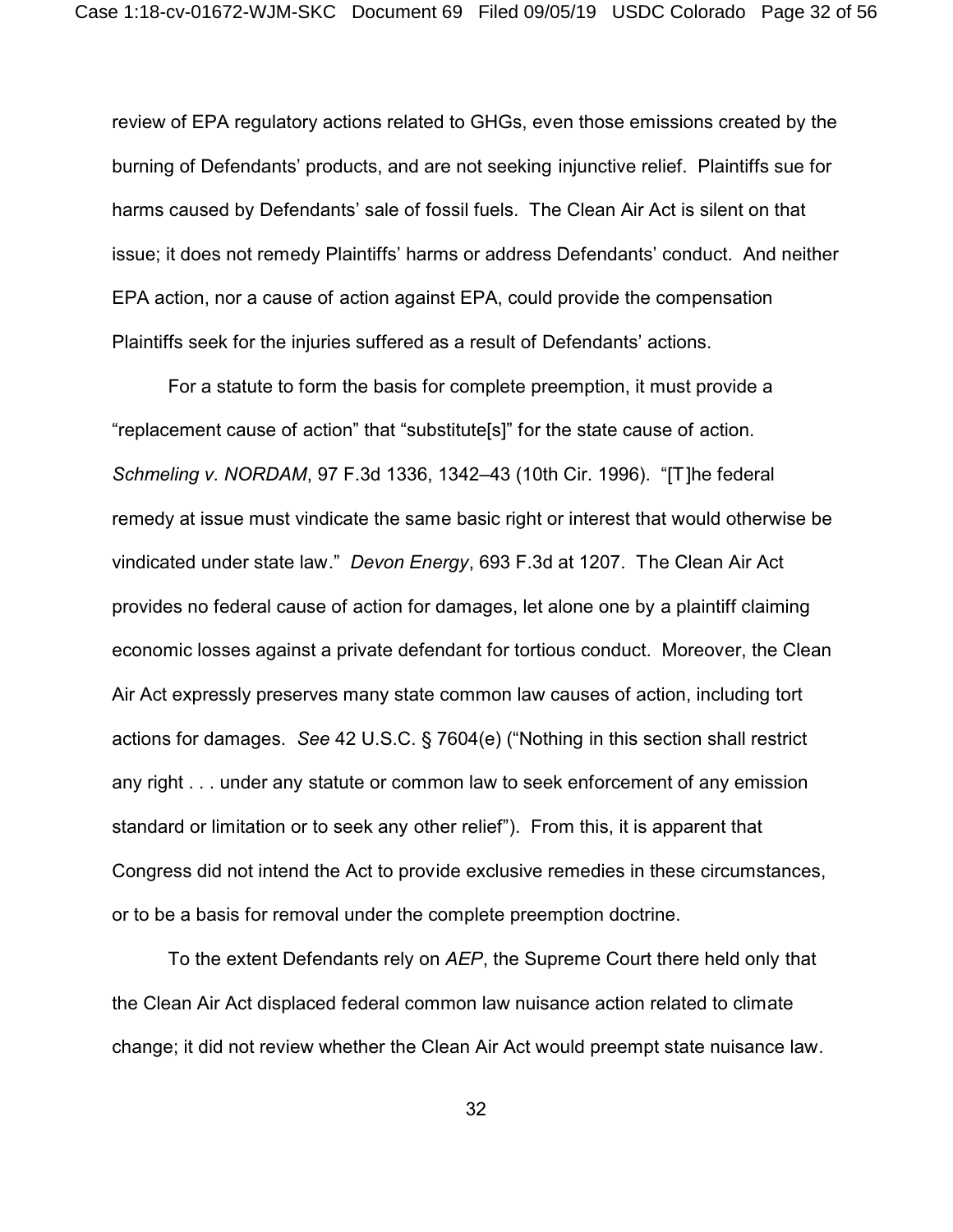564 U.S. at 429. In fact, the Court stated that "[n]one of the parties have briefed preemption or otherwise addressed the availability of a claim under state nuisance law," and the Court thus left "the matter open for consideration" by the state court on remand. *Id.* Every court that has considered complete preemption in this type of climate change case has rejected it, including the Baltimore, *State of Rhode Island*, and *San Mateo* courts.

In *Baltimore*, the court stated that while the Clean Air Act provides for private enforcement in certain situations, there was "an absence of any indication that Congress intended for these causes of action . . . to be the exclusive remedy for injuries stemming from air pollution." 2019 WL 2436848, at \*13. To the contrary, it noted that the Clean Air Act "contains a savings clause that specifically preserves other causes of action." *Id*.

Similarly, the *State of Rhode Island* court stated, "statutes that have been found to completely preempt state-law causes of action . . . all do two things: They 'provide[] the exclusive cause of action for the claim asserted and also set forth procedures and remedies governing that cause of action.'" 2019 WL 3282007, at \*3 (citation omitted). The court found that the defendants failed to show that the Clean Air Act does these things, and stated that "[a]s far as the Court can tell, the [Act] authorizes nothing like the State's claims, much less to the exclusion of those sounding in state law." *Id*. Further, it noted that the Act "itself says that controlling air pollution is 'the primary responsibility of States and local governments,'" and that the Act has a savings clause for citizen suits. *Id*. at \*3–4 (citation omitted). The court concluded: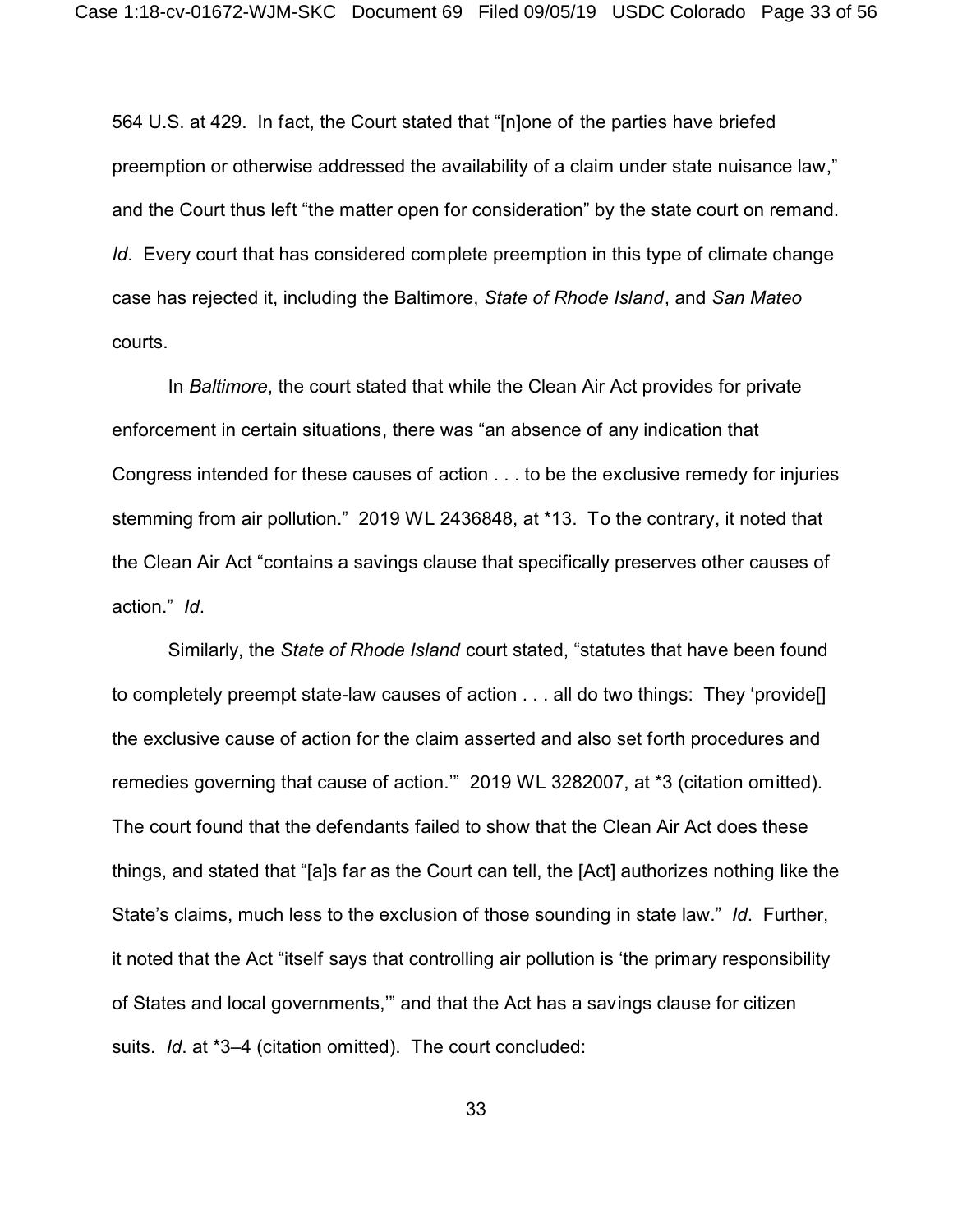A statute that goes so far out of its way to preserve state prerogatives cannot be said to be an expression of Congress's 'extraordinary pre-emptive power' to convert state-law claims into federal-law claims. *Metro. Life Ins. Co.*, 481 U.S. at 65. No court has so held, and neither will this one.

*Id*. at \*4.

Finally, the *San Mateo* court noted that the defendants did "not point to any applicable statutory provision that involves complete preemption." 294 F. Supp. 3d at 938. To the contrary, the Clean Air Act and the Clean Water Act both contain savings clauses that preserve state causes of action and suggest that Congress did not intend the federal causes of action under those statutes 'to be exclusive.'" *Id*. (citations omitted).

Other courts have held similarly, rejecting federal jurisdiction on the basis of complete preemption of state law claims by the Clean Air Act. The United States District Court for the Southern District of New York held that the Clean Air Act did not completely preempt the plaintiffs' state law claims for temporary nuisance, trespass, and negligence arising from alleged contamination from a steel mill, and thus did not provide a basis for federal jurisdiction. *Keltner v. SunCoke Energy, Inc.*, 2015 WL 3400234, at \*4–5 (S.D. Ill. May 26, 2015). Similarly, the Northern District of Alabama found that federal jurisdiction did not exist because the Clean Air Act did not completely preempt the plaintiff's state law claims arising out of the operation of a coke plant. *Morrison v. Drummond Co.*, 2013 WL 1345721, at \*3–4 (N.D. Ala. Mar. 23, 2015). *See also Cerny v. Marathon Oil Corp.*, 2013 WL 5560483, at \*3–8 (W.D. Tex. Oct. 7, 2013) (complete preemption did not apply to the plaintiffs' state law claims arising from the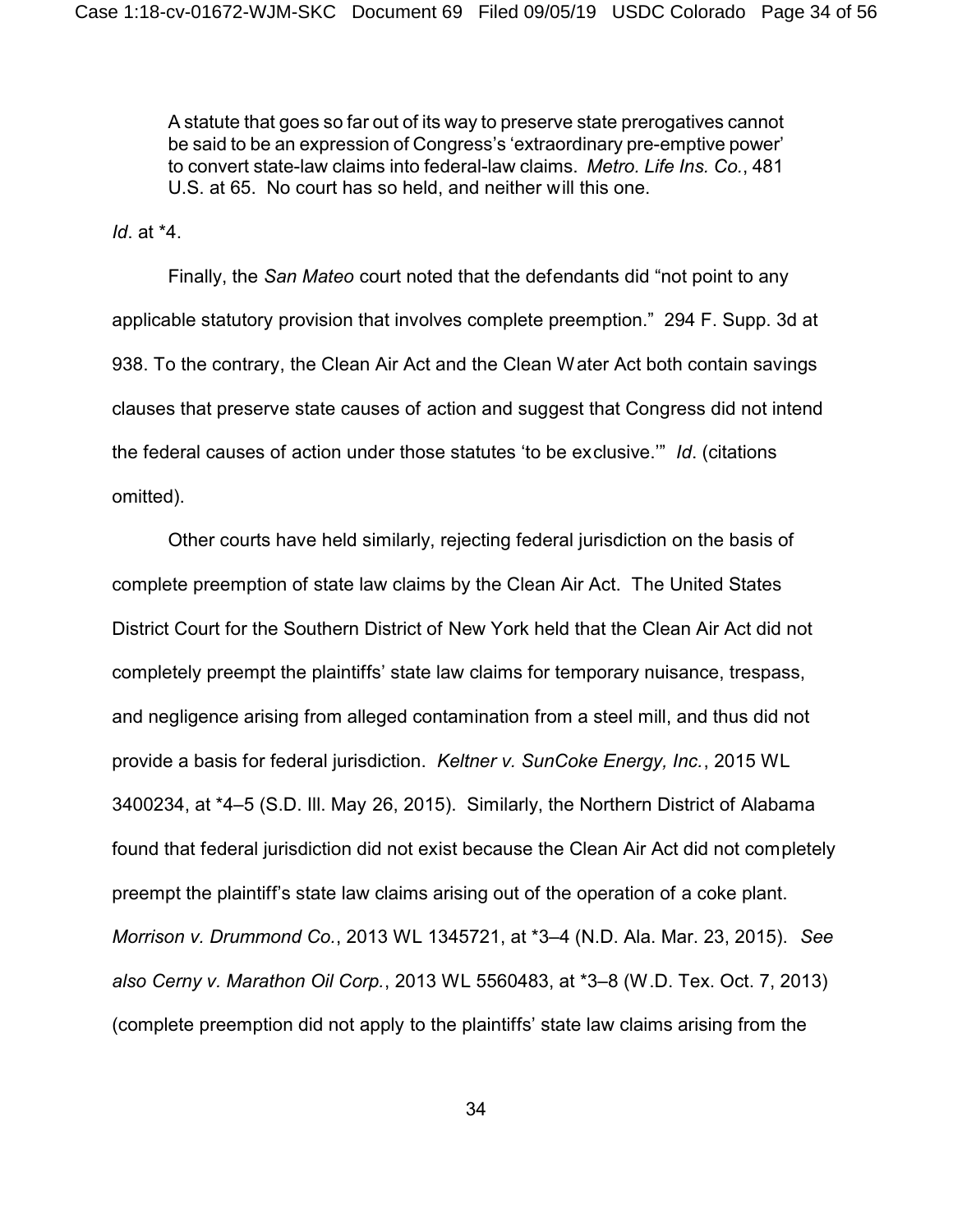defendants' oil field operations so as to create federal jurisdiction).

While Defendants argue that Plaintiffs are attempting to do indirectly what they could not do directly, *i.e.,* "regulate the conduct of out-of-state sources," *Int'l Paper Co. v. Oulette*, 479 U.S. 481, 495 (1987), that is not an accurate characterization of the Plaintiffs' claims. Plaintiffs do not seek to regulate the conduct of the Defendants or their emissions, nor do they seek injunctive relief to induce Defendants to take action to reduce emissions. Defendants also rely on *Oulette* in arguing that suits such as this seeking damages, whether punitive or compensatory, can compel producers to "adopt different or additional means of pollution control" than those contemplated by Congress's regulatory scheme. 479 U.S. at 498 n.19. For these reasons, Defendants assert that the Supreme Court recognized in *Oulette* that damages claims against producers of interstate products would be "irreconcilable" with the Clean Water Act (which Defendants analogize to the Clean Air Act), and the uniquely federal interests involved in regulating interstate emissions. *Id.*

*Oulette* appears to involve only ordinary preemption, however, as there is no discussion of complete preemption.<sup>3</sup> The same is true of another case relied on by Defendants, *North Carolina v. Tenn. Valley Auth.*, 615 F.3d 291 (4th Cir. 2010). Indeed, the Fourth Circuit stated that it "need not hold flatly that Congress has entirely preempted the field of emissions regulation." *Id*. at 302. Moreover, *Oulette* allowed state law claims based on the law of the source state under the saving clause, since the

 $3$  "Complete preemption is a term of art for an exception to the well-pleaded complaint rule." *Meyer v. Conlon*, 162 F.3d 1264, 1268 n. 2 (10th Cir. 1998). The Tenth Circuit has held that the doctrines of ordinary and complete preemption are not fungible. *Id*.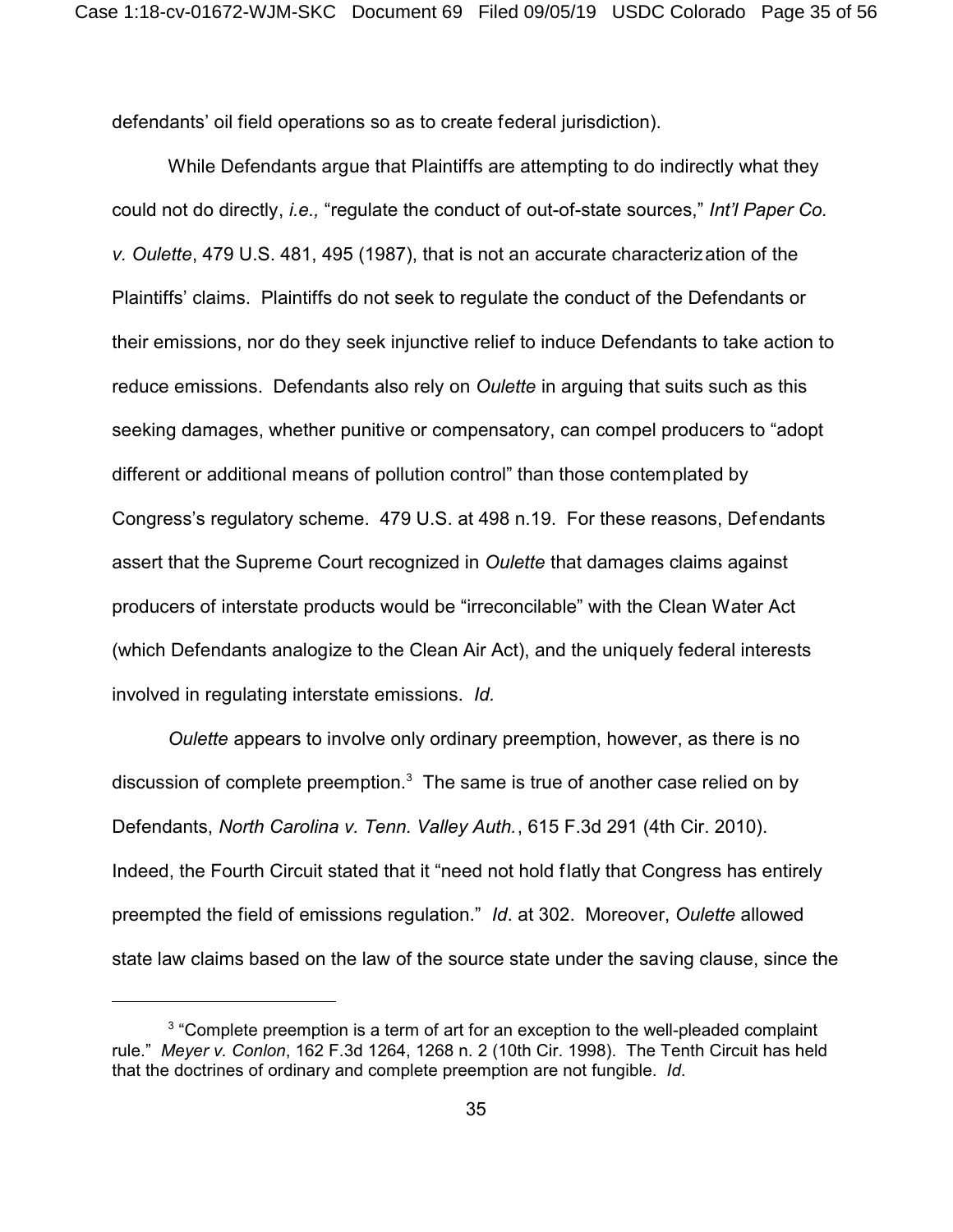Clean Water Act expressly allows source states to enact more stringent standards. 479 U.S. at 498–99.

Here, Defendants have not cited to any portion of the Clean Air Act or other statute that regulates the conduct at issue or allows states to enact more stringent regulations, such that similar restrictions on application of state law would apply. And Plaintiffs note that there no federal programs that govern or dictate how much fossil fuel Defendants produce and sell, or whether they can mislead the public when doing do. Plaintiffs assert that the EPA does not determine how much fossil fuel is sold in the United States or how it is marketed, nor does it issue permits to companies that market or sell fossil fuels. Rather, the EPA regulates sources that emit pollution and sets emission "floors," which states can exceed. *See* 42 U.S.C. § 7416. Defendants have not shown that the conduct alleged in this case conflicts with any of those efforts.

Plaintiffs' claims also do not relate to or impact Defendants' emissions, and the claims for monetary relief presents no danger of inconsistent state (or state and federal) emission standards. *See Exxon Shipping Co. v. Baker*, 554 U.S. 471, 489 n. 7 (2008) ("private claims for economic injury do not threaten similar interference with federal regulatory goals," unlike cases where nuisance claims seeking injunctive relief amounted to arguments for discharge standards different that those provided by statute). In any event, the issues raised by Defendants need to be resolved in connection with an ordinary preemption defense, a matter that does not give rise to federal jurisdiction.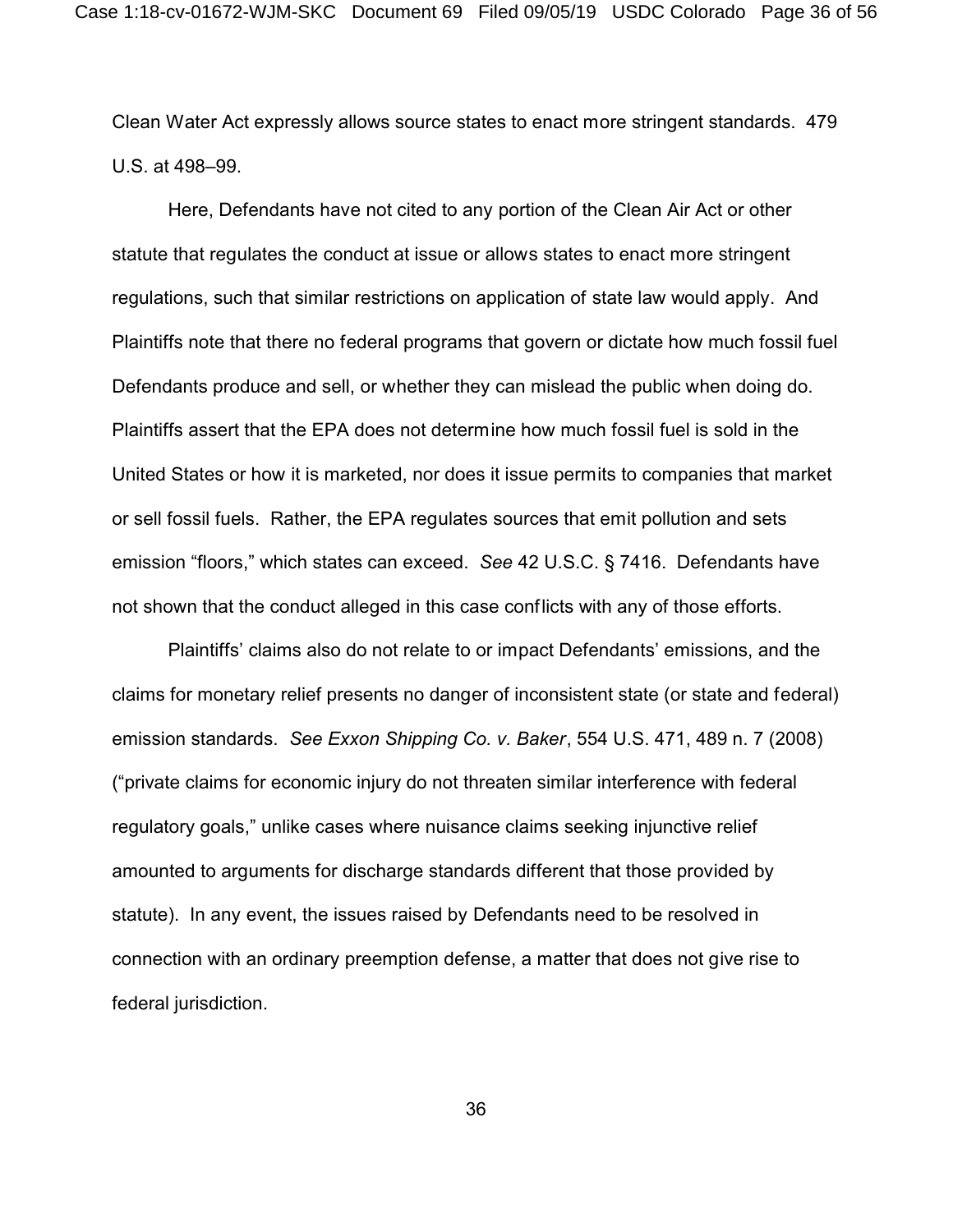# 2. Complete Preemption Based on the Foreign Affairs Doctrine

Defendants also argue that complete preemption is appropriate based on the foreign affairs doctrine. They assert that litigating inherently transnational activities intrudes on the government's foreign affairs power. See *Am. Ins. Assoc. v. Garamendi*, 539 U.S. 396, 418 (2003) ("[S]tate action with more than incidental effect on foreign affairs is preempted, even absent any affirmative federal activity in the subject area of the state [action], and hence without any showing of conflict.").

 Defendants also cite *California v. GMC*, 2007 WL 2726871, at \*14 (N.D. Cal. Sept. 17, 2007) (dismissing claims where the government "ha[d] made foreign policy determinations regarding the [U.S.'s] role in the international concern about global warming," and stating, a "global warming nuisance tort would have an inextricable effect on . . . foreign policy"); *CA II*, 2018 WL 3109726, at \*7 ("[n]uisance suits in various United States judicial districts regarding conduct worldwide are far less likely to solve the problem and, indeed, could interfere with reaching a worldwide consensus."); and *New York City*, 2018 WL 3475470, at \*6 ("[T]he City's claims are barred by the presumption against extraterritoriality and the need for judicial caution in the face of serious foreign policy consequences."). Complete preemption is implicated, according to Defendants, because the government has exclusive power over foreign affairs.

The Court finds that Defendants' argument is without merit. First, none of the above cases cited by Defendants dealt with or addressed complete preemption, and they do not support Defendants' arguments. The Supreme Court in *Garamendi* discussed only conflict or field preemption. 539 U.S. at 419. As the *Baltimore* court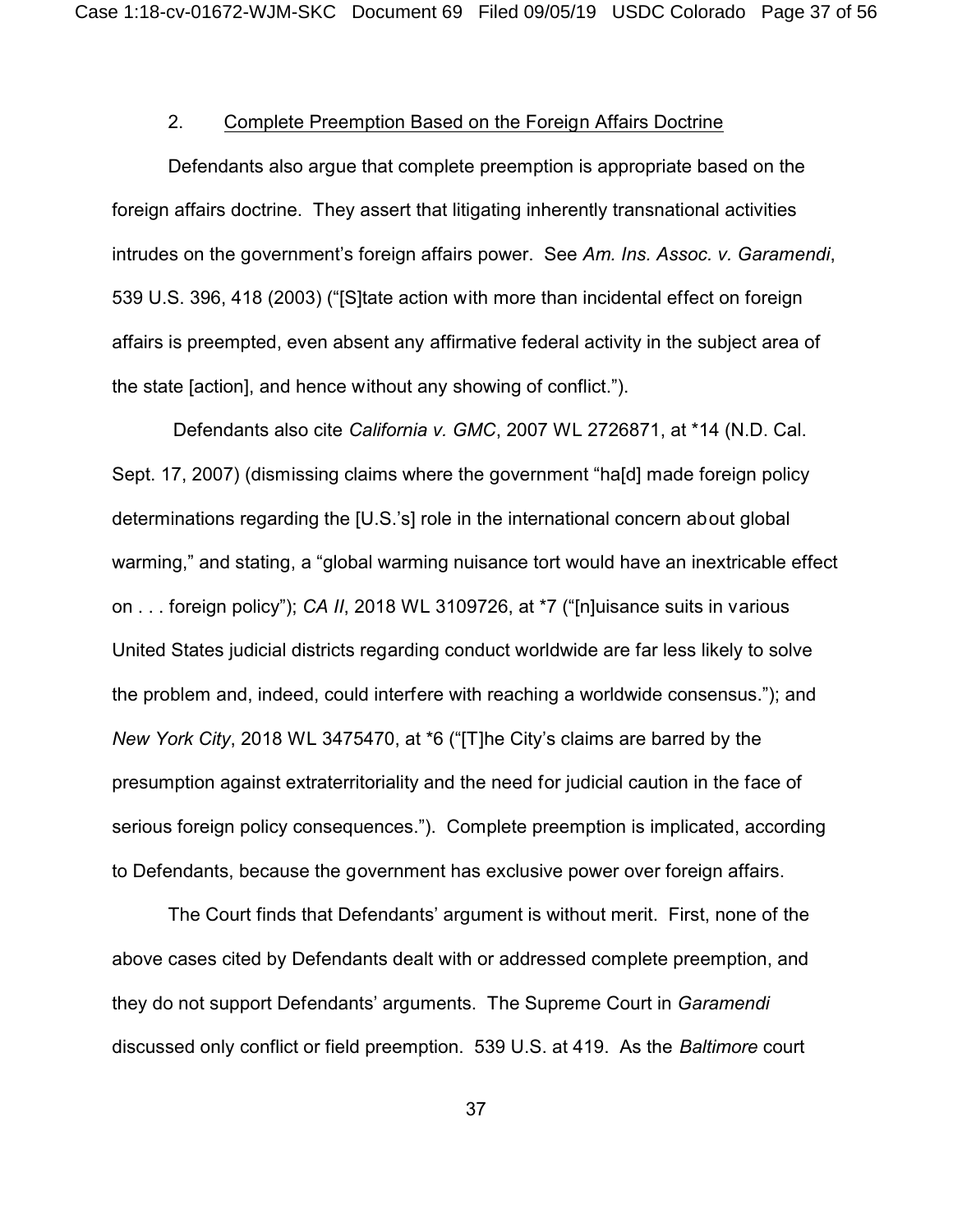noted, those types of preemption are "forms of ordinary preemption that serve only as federal defenses to a state law claim." 2019 WL 2436848, at \*5 (internal quotation marks omitted). In addition, the *GMC, CA II*, and *City of New York* cases did not address preemption at all, and certainly not complete preemption as providing a basis for removal jurisdiction.

Moreover, *Garamendi* is distinguishable. It dealt with the executive authority of the President to decide the policy regarding foreign relations and to make executive agreements with foreign countries or corporations. 539 U.S. at 413–15. The Court found that federal executive power preempted state law where, as in that case, "there is evidence of clear conflict between the policies adopted by the two." *Id*. at 420–21. The Court stated, "[t]he question relevant to preemption in this case is conflict, and the evidence here is 'more than sufficient to demonstrate that the state Act stands in the way of [the President's] diplomatic objectives.'" *Id*. at 427 (citation omitted). Here, no executive action is at issue, and Defendants have not demonstrated a clear conflict between Plaintiffs' claims and any particular foreign policy.

Accordingly, Defendants have not met their burden of showing that complete preemption applies based on the foreign affairs doctrine. While they suggest there might be an unspecified conflict with some unidentified specific policy, they have not shown that Congress expressly provided for complete preemption under the foreignaffairs doctrine, or that a federal statute wholly displaces the state law cause of action on this issue. *Beneficial Nat'l Bank*, 539 U.S. at 8.

The Court's finding that the foreign affairs doctrine does not completely preempt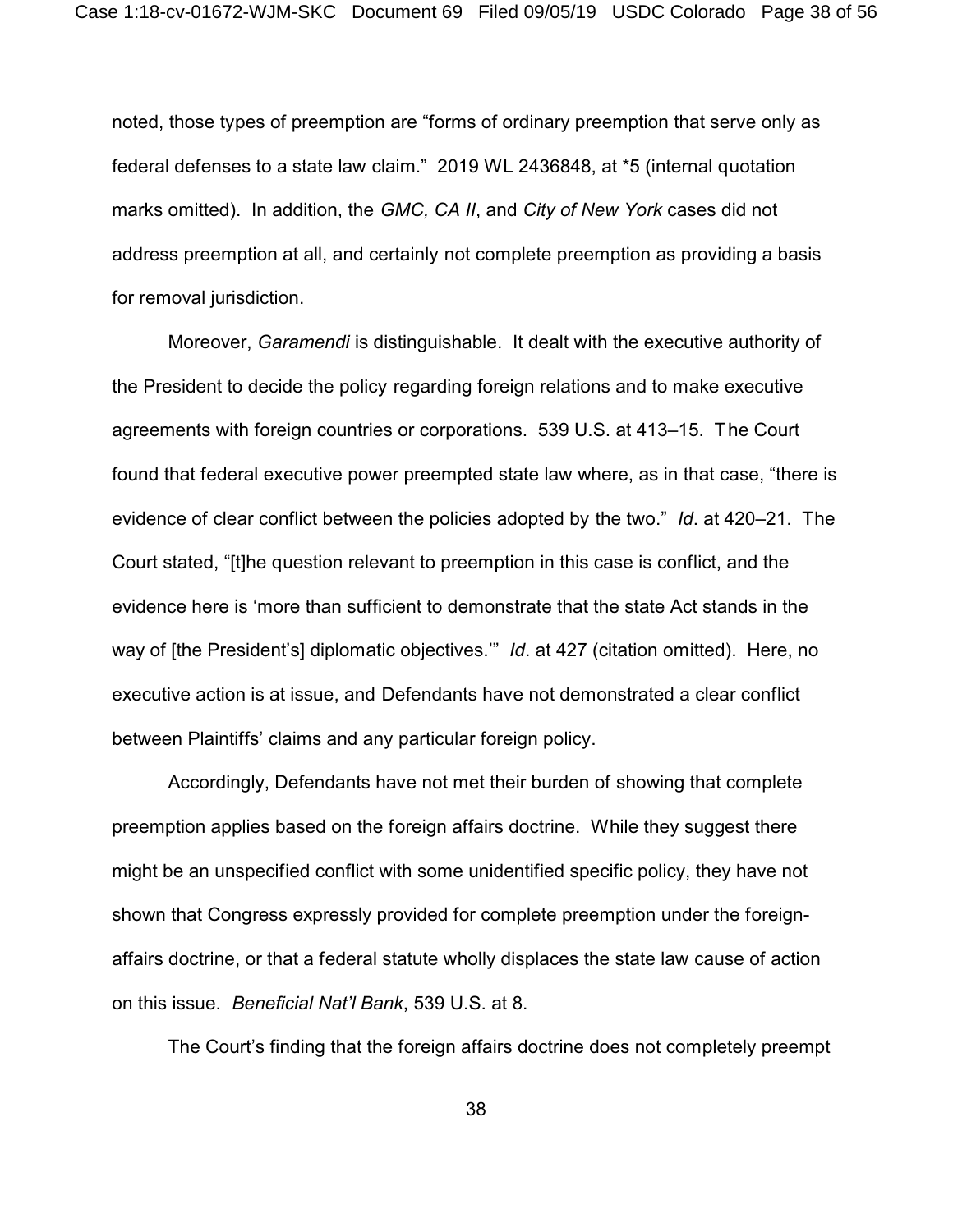Plaintiffs' claims is also supported by the *Baltimore* and *State of Rhode Island* cases. In *Baltimore*, the court held that the foreign affairs doctrine is "inapposite in the complete preemption context." 2019 WL 2436848, at \*12. It explained that "complete preemption occurs only when Congress intended for federal law to provide the 'exclusive cause of action' for the claim asserted." *Id*. "That does not exist here." *Id*. "That is, there is no congressional intent regarding the preemptive force of the judiciallycrafted foreign affairs doctrine, and the doctrine obviously does not supply any substitute causes of action." *Id*. The *State of Rhode Island* court also rejected complete preemption under the foreign affairs doctrine, relying on *Baltimore* and finding the argument to be "without a plausible legal basis." 2019 WL 3282007, at \*4 n. 3.

# 3. Complete Preemption Under Federal Common Law

Finally, while Defendants do not rely on federal common law as the basis for their complete preemption argument, federal common law would not provide a ground for such preemption. As one court persuasively noted, "[w]hen the defendant asserts that federal common law preempts the plaintiff's claim, there is no congressional intent which the court may examine—and therefore congressional intent to make the action removable to federal court cannot exist." *Merkel v. Fed. Express Corp.*, 886 F. Supp. 561, 566 (N.D. Miss. 1995) (emphasis omitted); *see also Singer v. DHL Worldwide Express, Inc.*, No. 06-cv-61932, 2007 U.S. Dist. LEXIS 37120, at \*13-14 (S.D. Fla. May 22, 2007) (same).

Based on the foregoing, the Court rejects complete preemption as a basis for federal jurisdiction.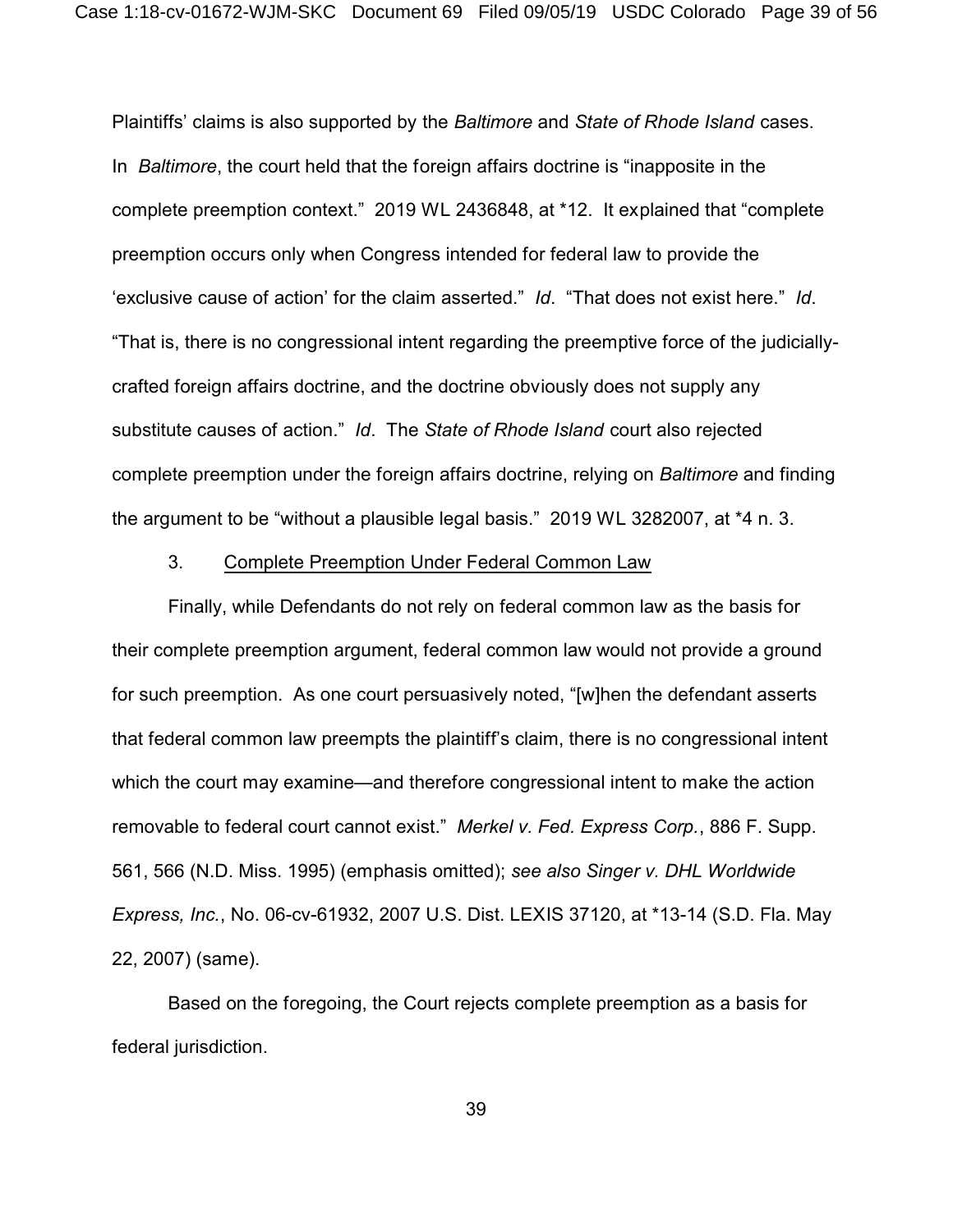# **C. Federal Enclave Jurisdiction**

Causes of action "which arise from incidents occurring in federal enclaves" may also be removed as a part of federal question jurisdiction. *Akin* v. *Ashland Chem. Co.*, 156 F.3d 1030, 1034 (10th Cir. 1998). "The United States has power and exclusive authority 'in all Cases whatsoever . . . over all places purchased' by the government 'or the erection of Forts, Magazines, Arsenals, Dock-Yards, and other needful Buildings.'" *Id.* (quoting U.S. Const. art. I, § 8, cl. 17.) These are federal enclaves within which the United States has exclusive jurisdiction. *Id*.

Here, Plaintiffs seek relief for injuries occurring "within their respective jurisdictions" (ECF No. 7 ¶ 4), and allege that they "do not seek damages or abatement relief for injuries to or occurring on federal lands." (*Id.* at ¶ 542.) Plaintiffs assert that ends the inquiry. *See, e.g.*, *Washington v. Monsanto Co.,* 274 F. Supp. 3d 1125, 1132 (W.D. Wash. 2017) (because plaintiff "assert[ed] that it does not seek damages for contamination to waters and land within federal territory, . . . none of its claims arise on federal enclaves").

Defendants argue, however, that Plaintiffs have alleged injuries in federal enclaves including: (i) an insect infestation across Rocky Mountain National Park (ECF No. 7 ¶183), that Defendants assert is partially within Boulder County; (ii) increased flood risk in the San Miguel River in San Miguel County (*id.* ¶¶ 31, 236), which Defendants assert is located in the Uncompahgre National Forest ("Uncompahgre"); and (iii) "heat waves, wildfires, droughts, and floods" which Defendants assert occur in Rocky Mountain National Park and Uncompahgre (*id.* ¶¶ 3, 162–63). Plaintiffs do not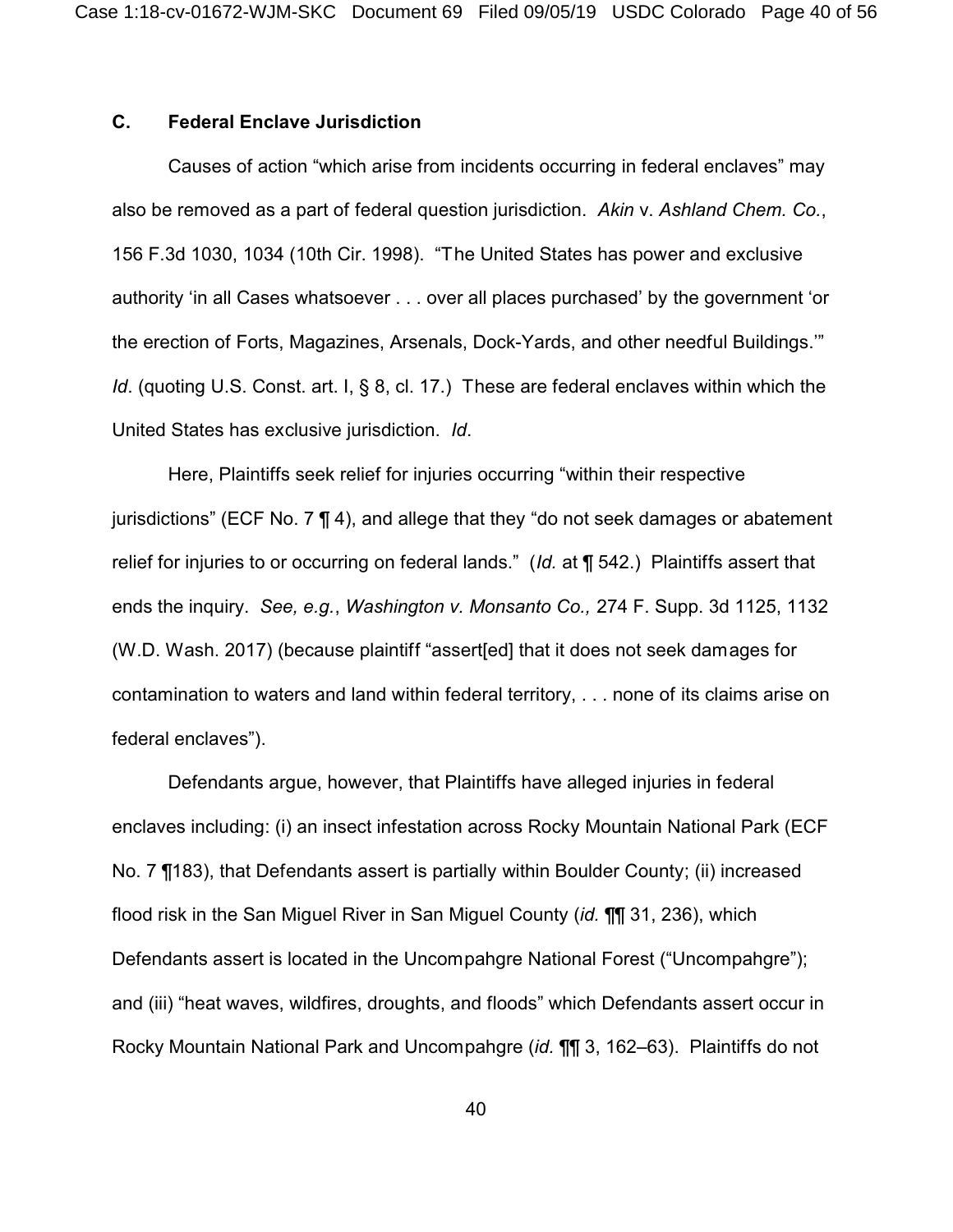dispute that Rocky Mountain National Park and Uncompahgre are federal enclaves, but argue that the injury they have alleged did not occur there such that there is no federal enclave jurisdiction.

The Court finds that Defendants have not met their burden of showing that subject matter jurisdiction exists under the federal enclave doctrine. Uncompahgre National Forest is not mentioned in the Complaint. Rocky Mountain National Park is referenced only as a descriptive landmark (*see* ECF No. 7 ¶¶ 20, 30, 35), and to provide an example of the regional trends that have resulted from Defendants' climate alteration. (*Id.* ¶ 183.) The actual injury for which Plaintiffs seek compensation is injury to "their property" and "their residents," occurring "within their respective jurisdictions." (*See, e.g., id*. ¶¶ 1-4, 10, 11, 532-33.) They specifically allege that they "**do not** seek damages or abatement relief for injuries to or occurring to federal lands." (*Id*. ¶ 542 (emphasis in original).)

"[T]he location where Plaintiff was injured" determines whether "the right to removal exists." *Ramos v. C. Ortiz Corp.*, 2016 WL 10571684, at \*3 (D.N.M. May 20, 2016). It is not the defendant's conduct, but the injury, that matters. *See Akin,* 156 F.3d at 1034–35 & n.5 (action against chemical manufacturers fell within enclave jurisdiction where the claimed exposure to the chemicals, not their manufacture or sale, "occurred within the confines" of U.S. Air Force base); *Baltimore*, 2019 WL 2436848, at \*15 ("courts have only found that claims arise on federal enclaves, and thus fall within federal question jurisdiction, when all or most of the pertinent events occurred there").

Federal enclave jurisdiction thus does not exist here because Plaintiffs' claims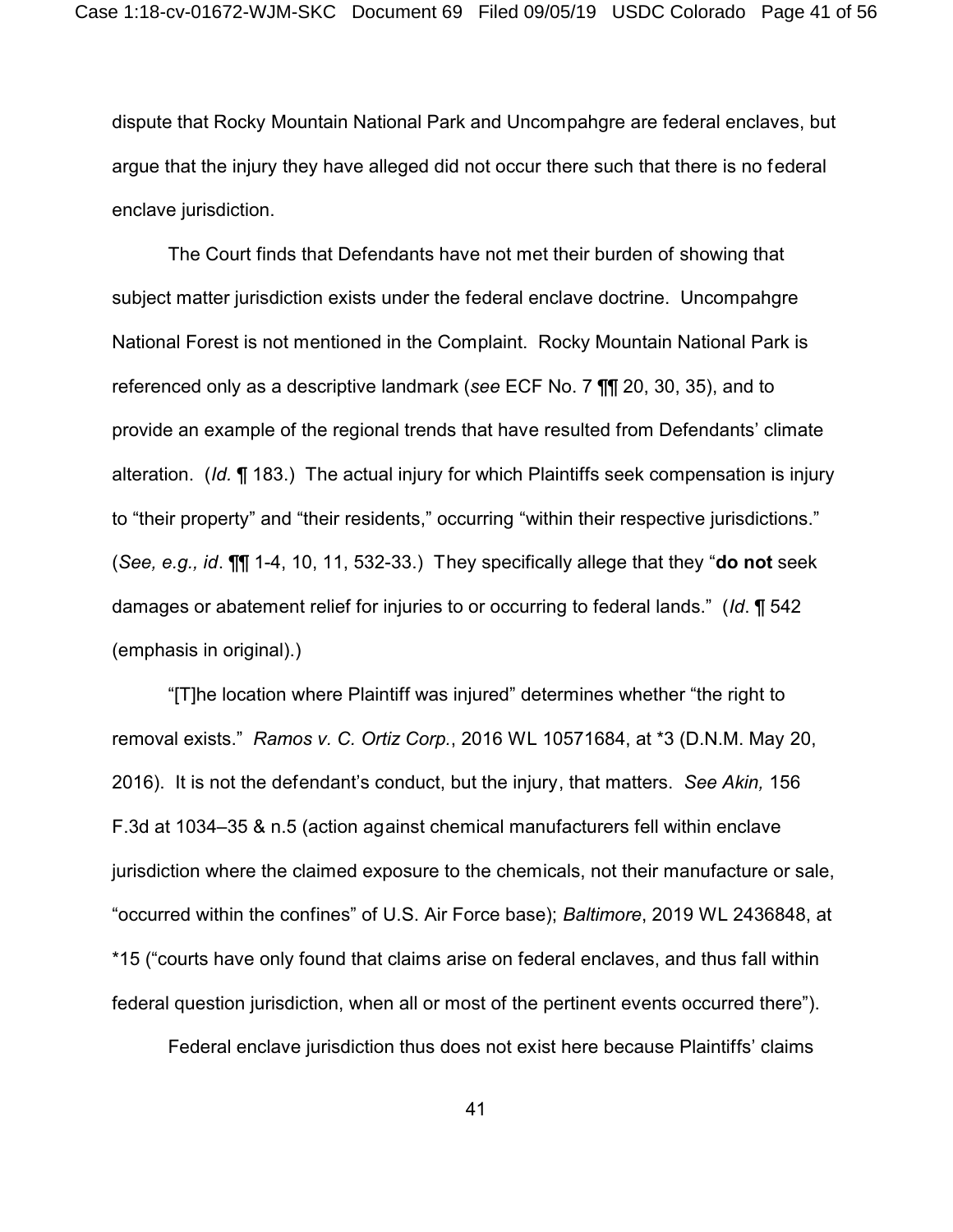and injuries are alleged to have arisen exclusively on non-federal land. That the alleged climate alteration by Defendants may have caused similar injuries to federal property does not speak to the nature of Plaintiffs' alleged injuries for which they seek compensation, and does not provide a basis for removal. *See State of Rhode Island*, 2019 WL 3282007, at \*5 (finding no federal enclave jurisdiction because while federal land that met the definition of a federal enclave in Rhode Island and elsewhere "may have been the site of Defendants' activities, the State's claims did not arise there, especially since its complaint avoids seeking relief for damages to any federal lands"); *Baltimore*, 2019 WL 2436848, at \*15 ("The Complaint does not contain any allegations concerning defendants' conduct on federal enclaves and in fact, it expressly defines the scope of injury to exclude any federal territory . . . . [I]t cannot be said that federal enclaves were the 'locus' in which the City's claims arose merely because one of the twenty-six defendants . . . conducted some operations on federal enclaves for some unspecified period of time.").

# **D. Federal Officer Jurisdiction**

Defendants also argue that removal is appropriate under 28 U.S.C. § 1442 because the conduct that forms the basis of Plaintiffs' claims was undertaken at the direction of federal officers. Section 1442(a)(1) provides that a civil action that is commenced in a State Court may be removed to the district court of the United States if the suit is "against or directed to . . . the United States or any agency thereof or any officer (or any person acting under that officer) of the United States or of any agent thereof in an official or individual capacity, for or related to any act under color of such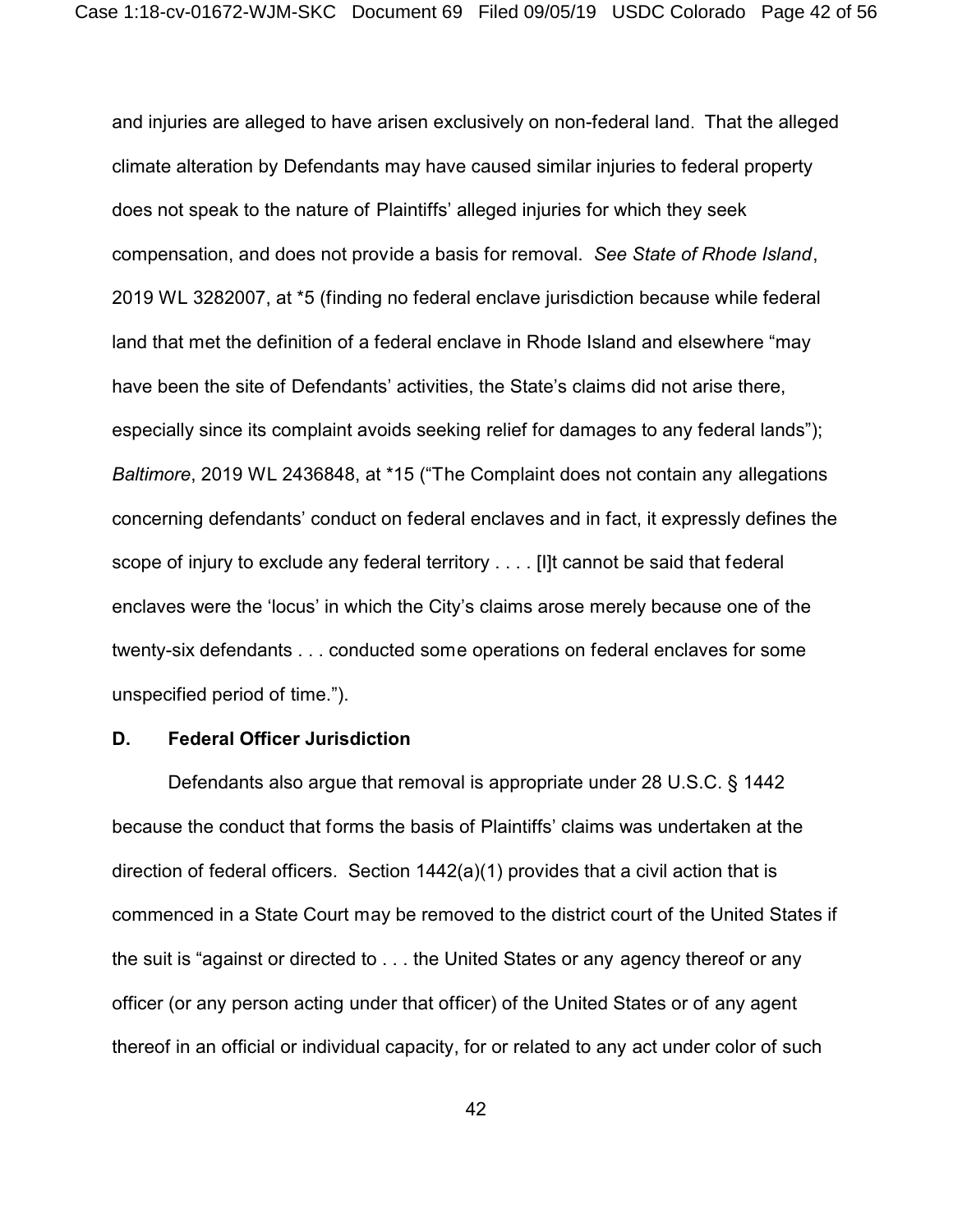office. . . ."

For § 1442(a)(1) to constitute a basis for removal, a private corporation must show: "(1) that it acted under the direction of a federal officer; (2) that there is a causal nexus between the plaintiff's claims and the acts the private corporation performed under the federal officer's direction; and (3) that there is a colorable federal defense to the plaintiff's claims." *Greene v. Citigroup, Inc.*, 2000 WL 647190, at \*6 (10th Cir. May 19, 2000). "The words 'acting under' are broad," and § 1442(a)(1) must be construed liberally. *Watson* v. *Phillip Morris Co., Inc.*, 551 U.S. 142, 147 (2007). "At the very least, it is broad enough to cover all cases where federal officers can raise a colorable defense arising out of their duty to enforce federal law." *Willingham v. Morgan*, 395 U.S. 402, 406–07 (1969).

Thus, the federal officer removal statute should not be read in a "narrow" manner, nor should the policy underlying it "be frustrated by a narrow, grudging interpretation." *Willingham*, 395 U.S. at 406; *Jefferson Cnty., Ala. v. Acker*, 527 U.S. 423, 431 (1999). Under the statute, "suits against federal officers may be removed despite the nonfederal cast of the complaint; the federal-question element is met if the defense depends on federal law." *Acker*, 527 U.S. at 431. Such jurisdiction is thus an exception to the rule that the federal question ordinarily must appear on the face of a properly pleaded complaint. *Id*. "Federal jurisdiction rests on a 'federal interest in the matter', . . . the very basic interest in the enforcement of federal law through federal officials." *Willingham*, 395 U.S. at 406.

Private actors invoking the statute bear a special burden of establishing the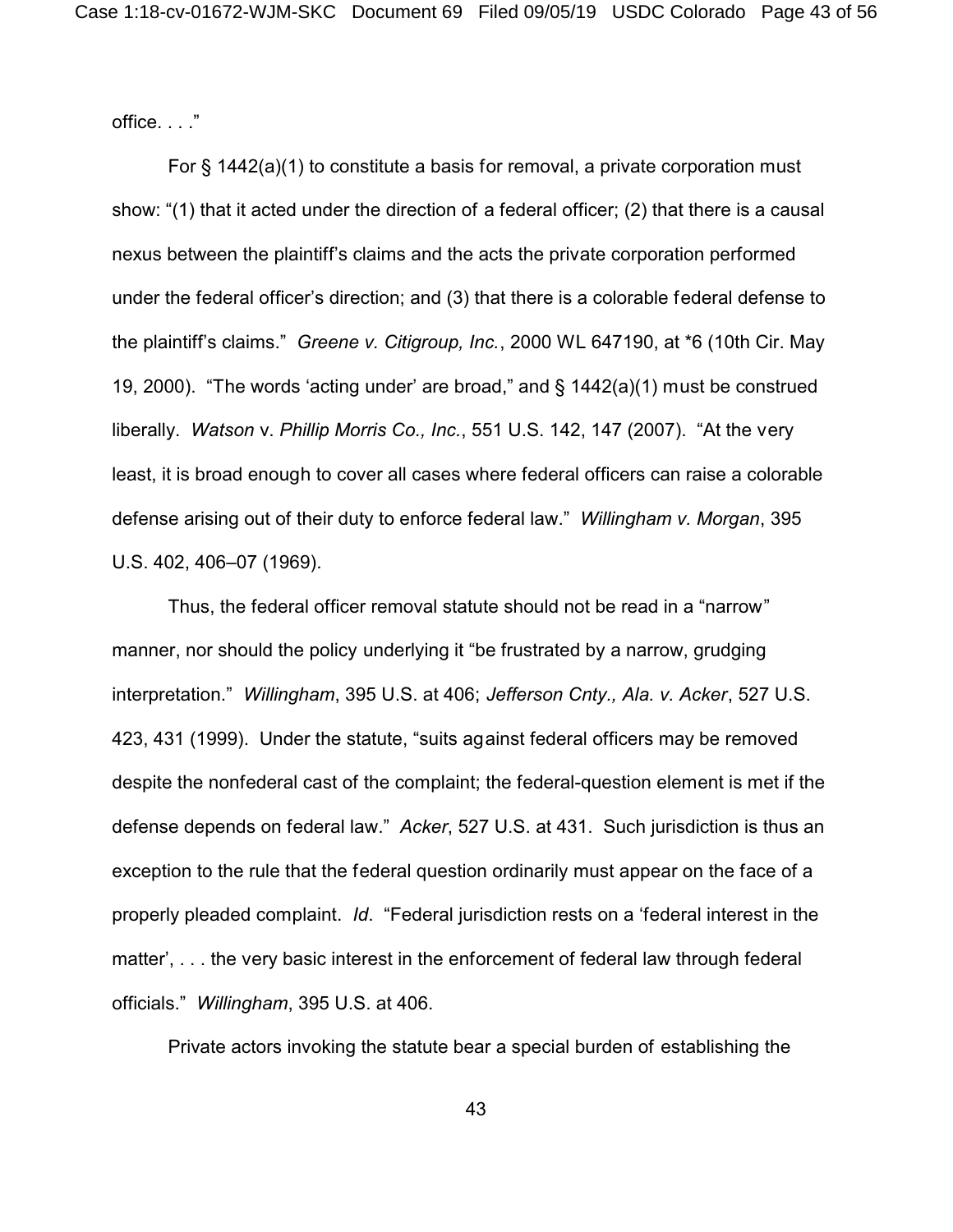official nature of their activities. *See Freiberg v. Swinerton & Walberg Prop. Servs.*, 245 F. Supp. 2d 1144, 1150 (D. Colo. 2002). The federal officer removal statute "authorizes removal by private parties 'only' if they were 'authorized to act with or for [federal officers or agents] in affirmatively executing duties under . . . federal law." *Watson*, 551 U.S. at 151 (quoting *City of Greenwood v. Peacock*, 384 U.S. 808, 824 (1966)). "That relationship typically involves 'subjection, guidance, or control.'" *Id*. (citation omitted). "[T]he private person's 'acting under' must involve an effort to *assist*, or to help *carry out*, the duties or tasks of the federal superior." *Id*. at 152 (emphasis in original). This "does *not* include simply *complying* with the law." *Id*. (emphasis in original). As the *Watson* court stated:

it is a matter of statutory purpose. When a company subject to a regulatory order (even a highly complex order) complies with the order, it does not ordinarily create a significant risk of state-court "prejudice.". . . . Nor is a state-court lawsuit brought against such a company likely to disable federal officials from taking necessary action to enforce federal law. . . . Nor is such a lawsuit likely to deny a federal forum to an individual entitled to assert a federal claim of immunity.

*Id.* (internal citations omitted).

Here, Defendants assert that the conduct at issue in Plaintiffs' claims was undertaken, in part, while acting under the direction of federal officials. Specifically, Defendants assert that federal officers exercised control over ExxonMobil through government leases issued to it. (*See* ECF No. 1 ¶¶ 60, 69, 70–73, Exs. B and C.) Under these leases, ExxonMobil contends that it was required to explore, develop, and produce fossil fuels. (ECF No 1, Ex. C § 9.)

For example, Defendants assert that leases related to the outer Continental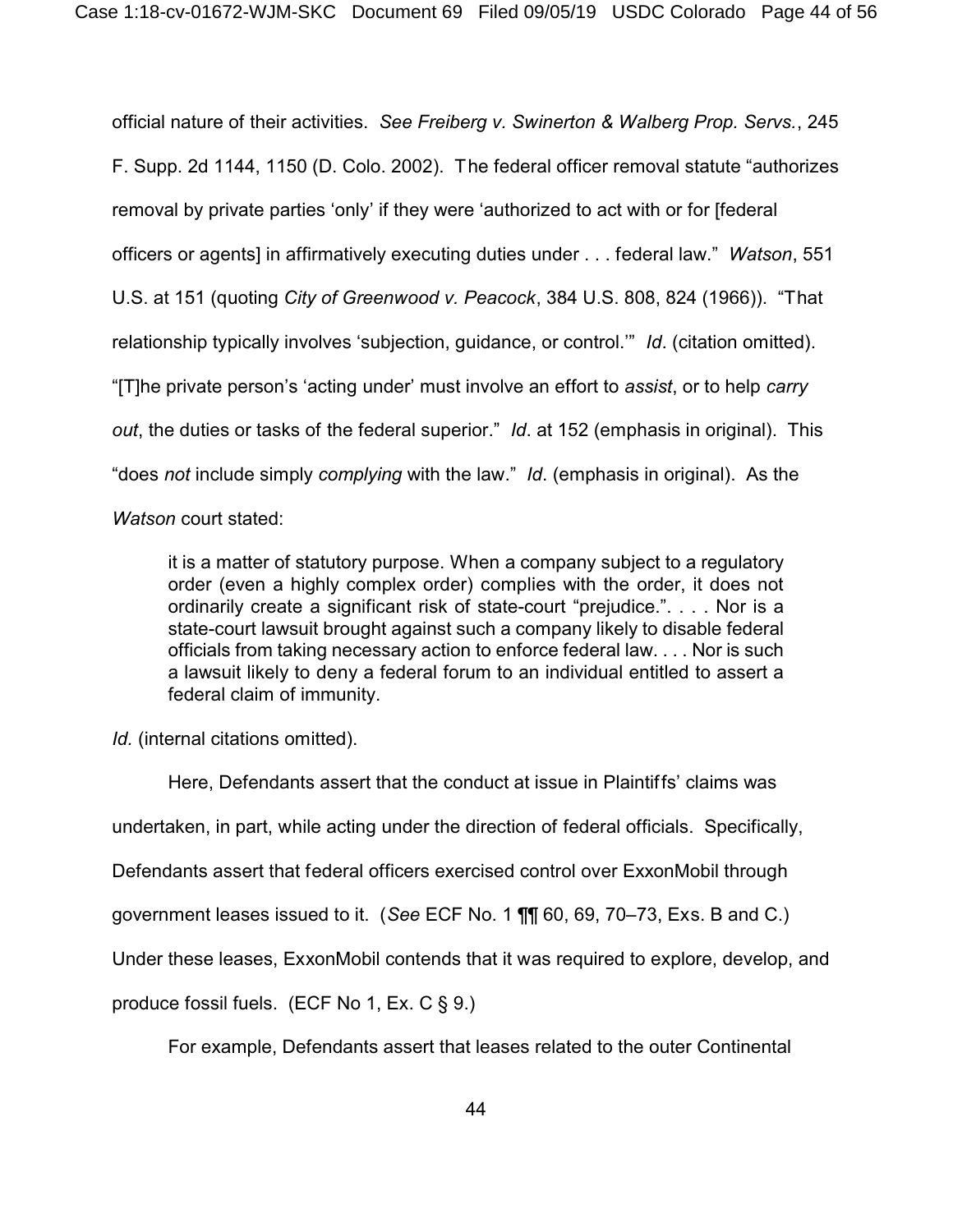Shelf ("OCS") obligated ExxonMobil to diligently develop the leased area, which included—under the direction of Department of the Interior ("DOI") officials—carrying out exploration, development, and production activities for the express purpose of maximizing the ultimate recovery of hydrocarbons from the leased area. $4$  Defendants argue that those leases provide that ExxonMobil "*shall*" drill for oil and gas pursuant to government-approved exploration plans (ECF No. 1, Ex. C § 9), and that the DOI may cancel the leases if ExxonMobil does not comply with federal terms governing land use. Given these directives and obligations, Defendants submit that ExxonMobil has acted under a federal officer's direction within the meaning of  $\S$  1442(a)(1).

The Court rejects Defendants' argument, finding that Defendants have not shown that they acted under the direction of a federal officer, or that there is a causal connection between the work performed under the leases and Plaintiffs' claims. The federal leases were commercial leases whereby ExxonMobil contracted "for the exclusive right to drill for, develop, and produce oil and gas resources. . . ." (*See* ECF No. 1, Ex. B, p. 1) While the leases require that ExxonMobil, like other OCS lessees, comply with federal law and regulations (*see* ECF No. 1, Ex. B ¶ 10, Ex. C §§ 10, 11), compliance with federal law is not enough for "acting under" removal, even if the company is "subjected to intense regulation." *Watson*, 551 U.S. at 152-53. Defendants also point to the fact that the leases require the timely drilling of wells and production

<sup>4</sup> Defendants cite *California* v. *Watt*, 668 F.2d 1290, 1316 (D.C. Cir. 1981) (the Outer Continental Shelf Lands Act "has an objective—the expeditious development of OCS resources"). They further note that the Secretary of the Interior must develop serial leasing schedules that "he determines will best meet national energy needs for the five-year period" following the schedule's approval. 43 U.S.C. §1344(a).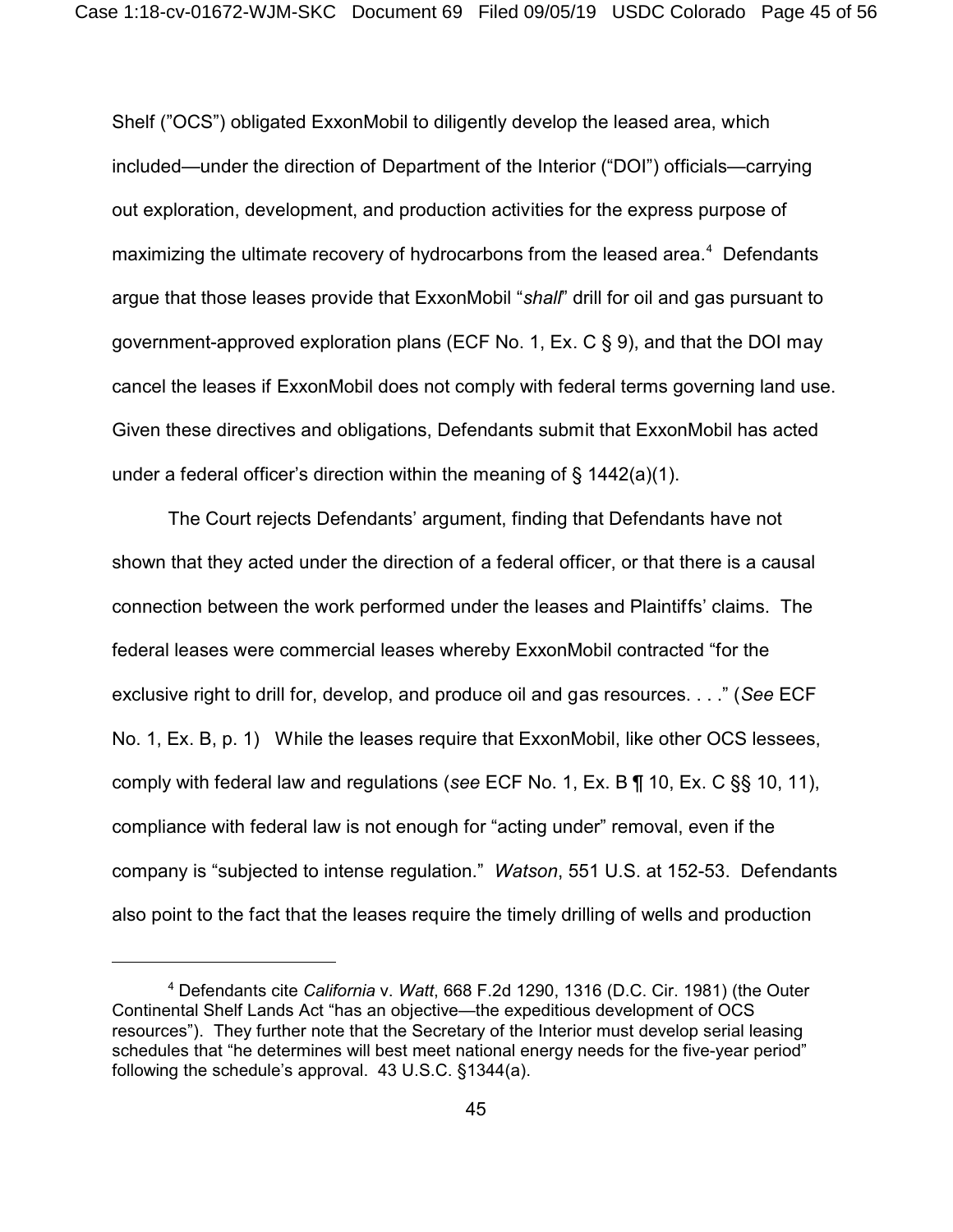(ECF No. 1, Ex. B ¶ 10, Ex. C §§ 10, 11), but the government does not control the manner in which Defendants drill for oil and gas, or develop and produce the product.

Similarly, Defendants have not shown that a federal officer instructed them how much fossil fuel to sell or to conceal or misrepresent the dangers of its use, as alleged in this case. They also have not shown that federal officer directed them to market fossil fuels at levels they knew would allegedly cause harm to the environment. At most, the leases appear to represent arms-length commercial transactions whereby ExxonMobil agreed to certain terms (that are not in issue in this case) in exchange for the right to use government-owned land for their own commercial purposes. Defendants have not shown that this is sufficient for federal officer jurisdiction. Defendants have also not shown that this lawsuit is "likely to disable federal officers from taking necessary action designed to enforce federal law", or "to deny a federal forum to an individual entitled to assert a federal claim of immunity." *Watson*, 551 U.S. at 152.

 To the extent Defendants claim there is jurisdiction because ExxonMobil is "helping the government to produce an item that it needs," *Watson*, 551 U.S. at 153, this also does not suffice to provide jurisdiction in this Court. Federal officer jurisdiction requires an "unusually close" relationship between the government and the contractor. In *Watson*, the Supreme Court noted an example of a company that produced a chemical for the government for use in a war. *Id*. (discussing *Winters v. Diamond Shamrock Chem. Co.*, 149 F.3d 387 (5th Cir. 1998)). As *Winters* explained in more detail, the Defense Department contracted with chemical companies "for a specific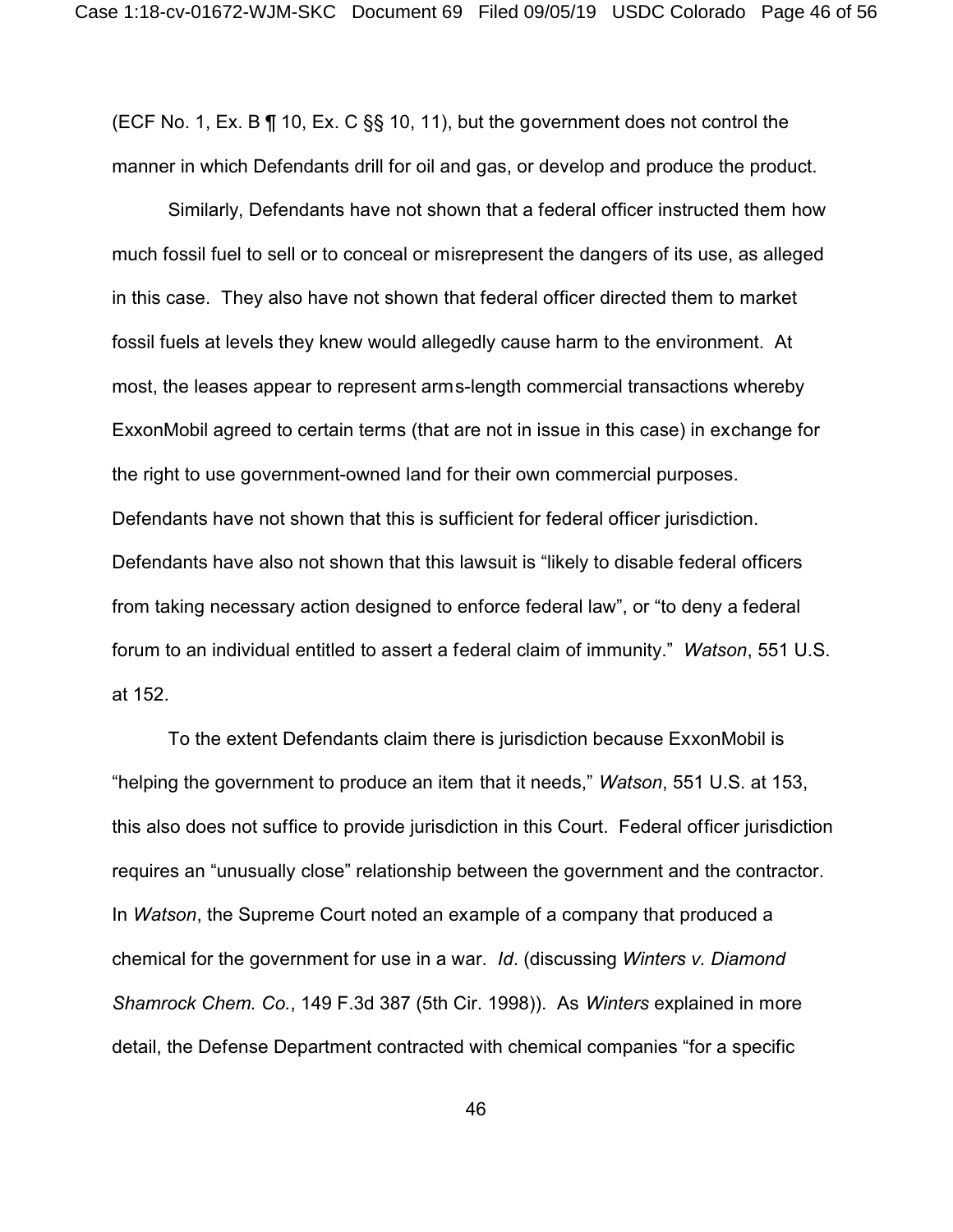mixture of herbicides, which eventually became known as Agent Orange"; required the companies to produce and provide the chemical "under threat of criminal sanctions"; "maintained strict control over the development and subsequent production" of the chemical; and required that it "be produced to its specifications." 149 F.3d at 398–99. The circumstances in *Winters* were far different than the circumstances in this case, and Defendants have thus not shown an unusually close relationship between ExxonMobil and the government.

Defendants also cite no support for their assertion that the government "specifically dictated much of ExxonMobil's production, extraction, and refinement of fossil fuels" (ECF No. 48 at 35), much less that it rises to the level of government control set forth in *Winters*. As Plaintiffs note, under Defendants' argument, "any state suit against a manufacturer whose product has at one time been averted and adapted for [government] use . . . would potentially be subject to removal, seriously undercutting the power of state courts to hear and decide basic tort law." *See Ryan v. Dow Chem. Co.*, 781 F. Supp. 934, 951 (E.D.N.Y. 1992).

*Baltimore* also counsels against finding federal jurisdiction under the federal officer removal statute. It found that the defendants failed plausibly to show that the charged conduct was carried out "for or relating to" the alleged official authority, as they did not show "that a federal officer controlled their total production and sales of fossil fuels, nor is there any indication that the federal government directed them to conceal the hazards of fossil fuels or prohibited them from providing warnings to consumers." *Baltimore*, 2019 WL 2436848, at \*17. The court concluded, "[c]ase law makes clear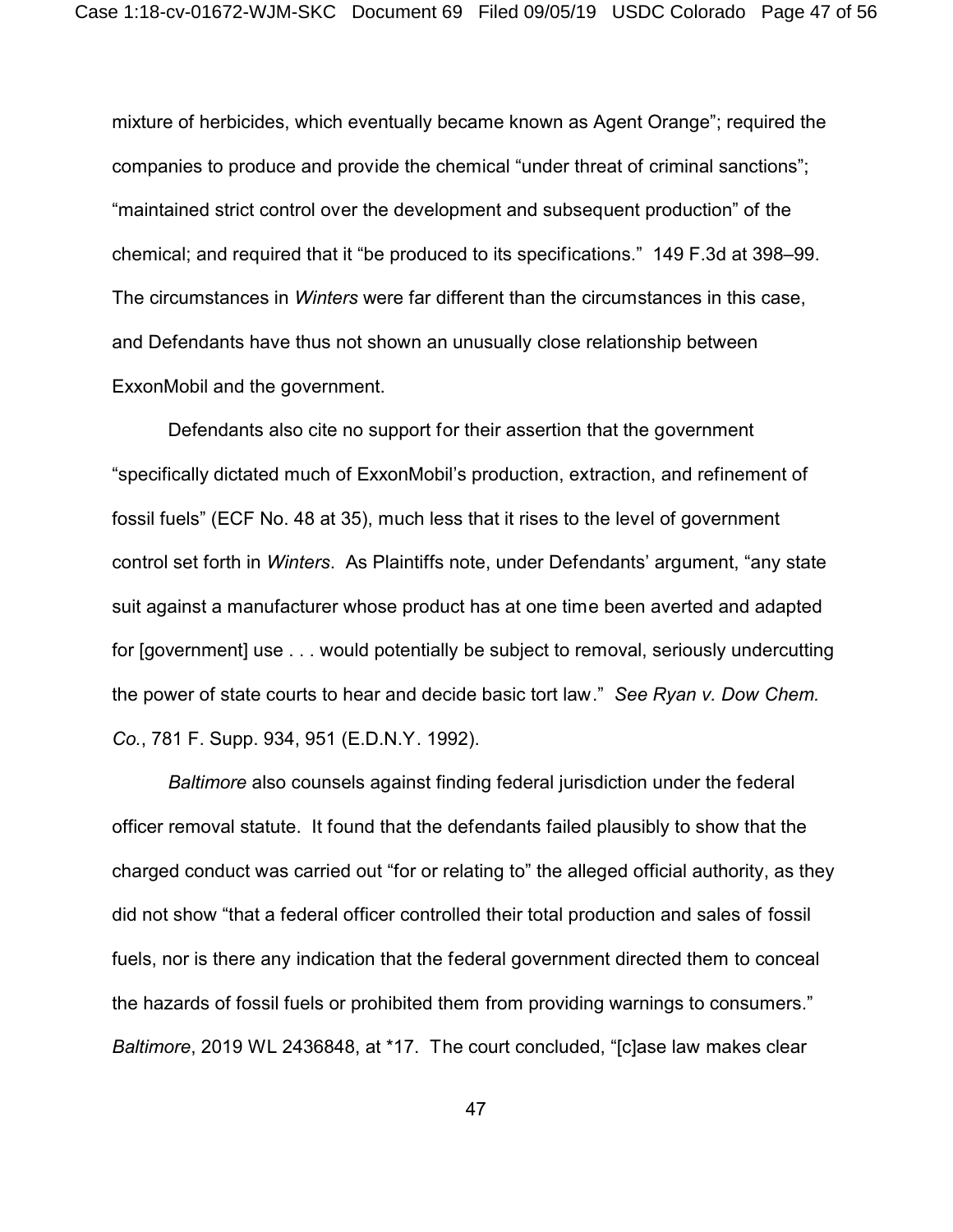that this attenuated connection between the wide array of conduct for which defendants have been sued and the asserted official authority is not enough to support removal under § 1442(a)." *Id*.; *see also State of Rhode Island*, 2019 WL 3282007, at \*5 (finding no causal connection between any actions Defendants took while "acting under" federal officers or agencies, and thus no grounds for federal-officer removal); *San Mateo*, 294 F. Supp. 3d at 939 (defendants failed to show a "causal nexus" between the work performed under federal direction and the plaintiffs' claims for injuries stemming from climate change because the plaintiffs' claims were "based on a wider range of conduct").

# **E. Jurisdiction Under the Outer Continental Shelf Lands Act**

Defendants next argue that Plaintiffs' claims arise out of Defendants' operations on the OCS. Federal courts have jurisdiction "of cases and controversies rising out of, or in connection with (A) any operation conducted on the [OCS] which involves exploration, development, or production of the minerals, of the subsoil and seabed of the [OCS], or which involves rights to such minerals. . . ." 43 U.S.C. § 1349(b)(1). When assessing jurisdiction under the Outer Continental Shelf Lands Act ("OCSLA"), courts consider whether "(1) the activities that caused the injury constituted an operation conducted on the [OCS] that involved the exploration and production of minerals, and (2) the case arises out of, or in connection with the operation." *In Re Deepwater Horizon*, 745 F.3d 157, 163 (5th Cir. 2014) (internal quotation marks omitted).

Here, Defendants assert that jurisdiction is established because the case arises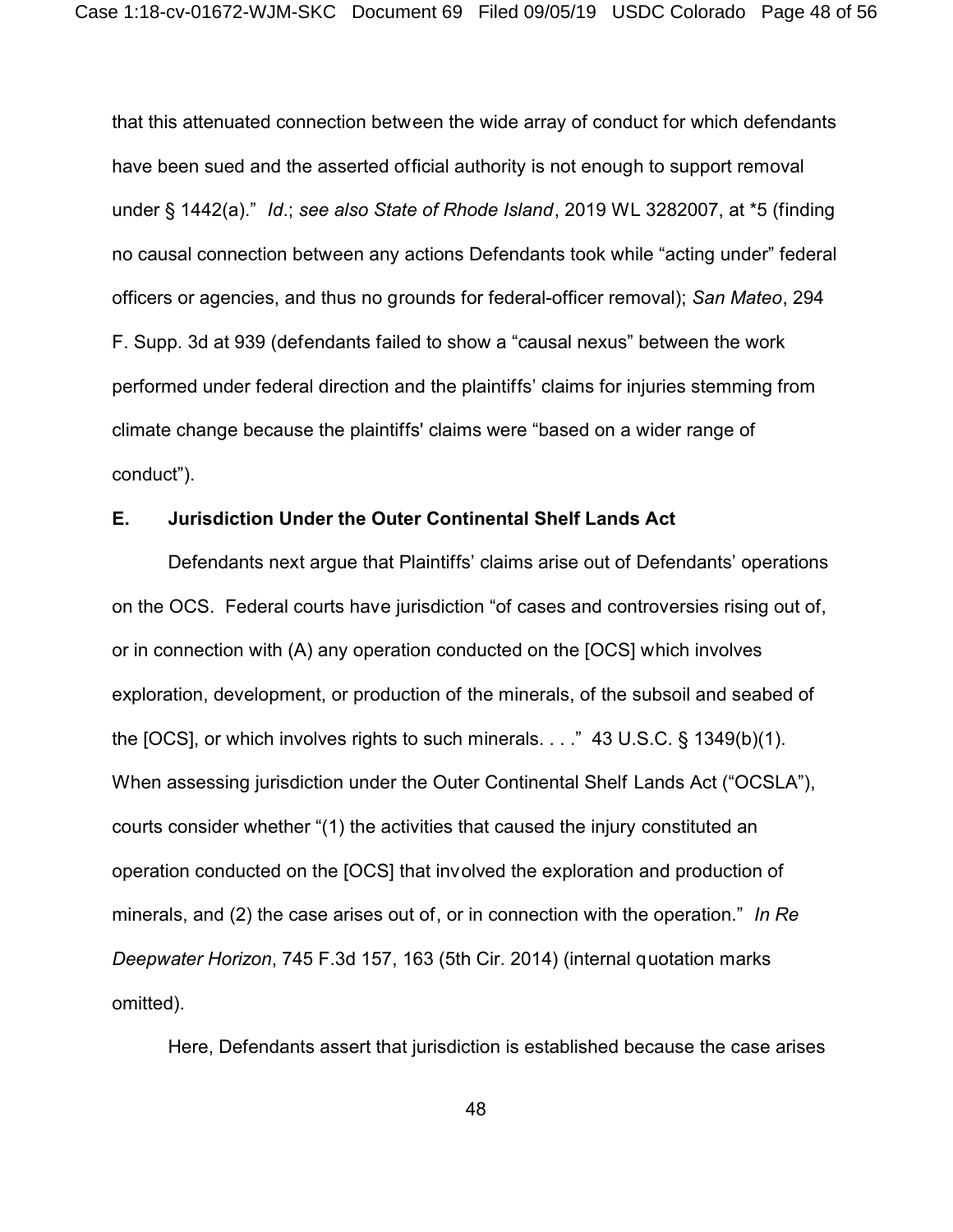out of or in connection with an operation conducted on the OCS in connection with the OCSLA leasing program in which ExxonMobil participated. Plaintiffs seek potentially billions of dollars in abatement funds that inevitably would, according to Defendants, discourage OCS production and substantially interfere with the congressionally mandated goal of recovery of the federally-owned minerals. ExxonMobil has participated in the OCSLA leasing program for decades, and continues to conduct oil and gas operations on the OCS. By making all of Defendants' conduct the subject of their lawsuit, Defendants argue that Plaintiffs necessarily sweep in ExxonMobil's activities on the OCS. Plaintiffs purportedly do not dispute that ExxonMobil operates extensively on the OCS, and Plaintiffs' claims do not distinguish between fossil fuels extracted from the OCS and those found elsewhere. Thus, Defendants assert that at least some of the activities at issue arguably came from an operation conducted on the OCS. The Court rejects Defendants' argument, as they have not shown that the case arose out of, or in connection with an operation conducted on the OCS.

The Court agrees with Plaintiffs that for jurisdiction to lie, a case must arise directly out of OCS operations. For example, courts have found OCSLA jurisdiction where a person is injured on an OCS oil rig "exploring, developing or producing oil in the subsoil and seabed of the continental shelf." *Various Plaintiffs v. Various Defendants ("Oil Field Cases")*, 673 F. Supp. 2d 358, 370 (E.D. Pa. 2009); where oil was spilled from such a rig, *Deepwater Horizon*, 745 F.3d at 162, or in contract disputes directly relating to OCS operations, *Laredo Offshore Constructors, Inc. v. Hunt Oil Co.*, 754 F.2d 1223, 1225 (5th Cir. 1985); *cf. Fairfield Indus., Inc. v. EP Energy E&P Co.*,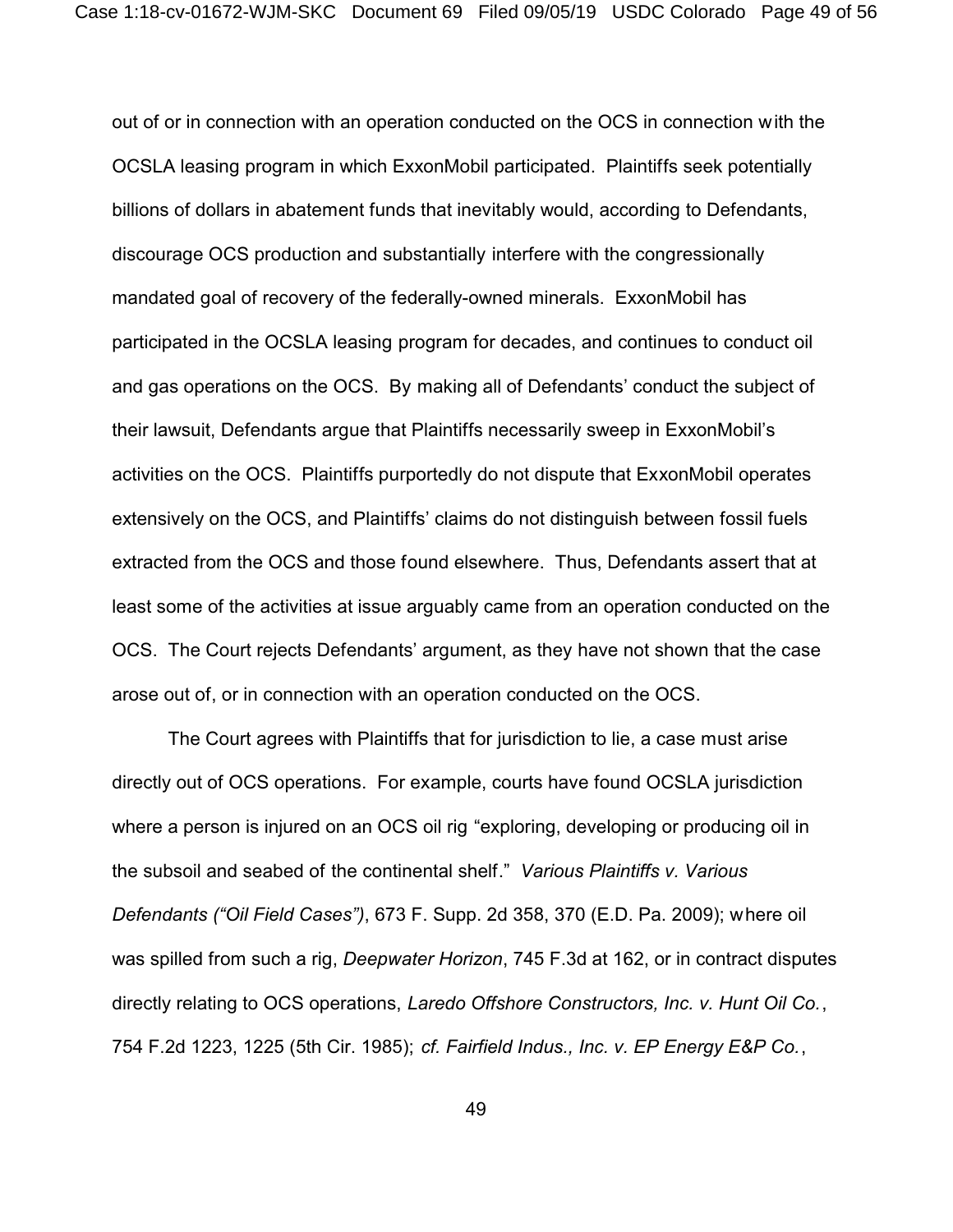2013 WL 12145968, at \*5 (S.D. Texas May 2, 2013) (finding claims involving performance of contracts "would not influence activity on the OCS, nor require either party to perform physical acts on the OCS", and that the claims thus did not "have a sufficient nexus to an operation on the OCS to fall within the jurisdictional reach of OCSLA"). The fact that some of ExxonMobil's oil was apparently sourced from the OCS does not create the required direct connection.

 As the *Baltimore* court found, "[e]ven under a 'broad' reading of the OCSLA jurisdictional grant endorsed by the Fifth Circuit [in *Deepwater Horizon*], defendants fail to demonstrate that OCSLA jurisdiction exists." 2019 WL 2436848, at \*16. "Defendants were not sued merely for producing fossil fuel products, let alone for merely producing them on the OCS." *Id*. "Rather, the City's claims are based on a broad array of conduct, including defendants' failure to warn consumers and the public of the known dangers associated with fossil fuel products, all of which occurred globally." *Id*. The defendants there offered "no basis to enable th[e] Court to conclude that the City's claims for injuries stemming from climate change would not have occurred but for defendants' extraction activities on the OCS." *Id.*; *see also San Mateo*, 294 F. Supp. 3d at 938–39 ("Removal under OCSLA was not warranted because even if some of the activities that caused the alleged injuries stemmed from operations on the [OCS], the defendants have not shown that the plaintiffs' causes of action would not have accrued *but for* the defendants' activities on the shelf" (emphasis in original)).

Defendants cite no case authority holding that injuries associated with downstream uses of OCS-derived oil and gas products creates OCSLA jurisdiction.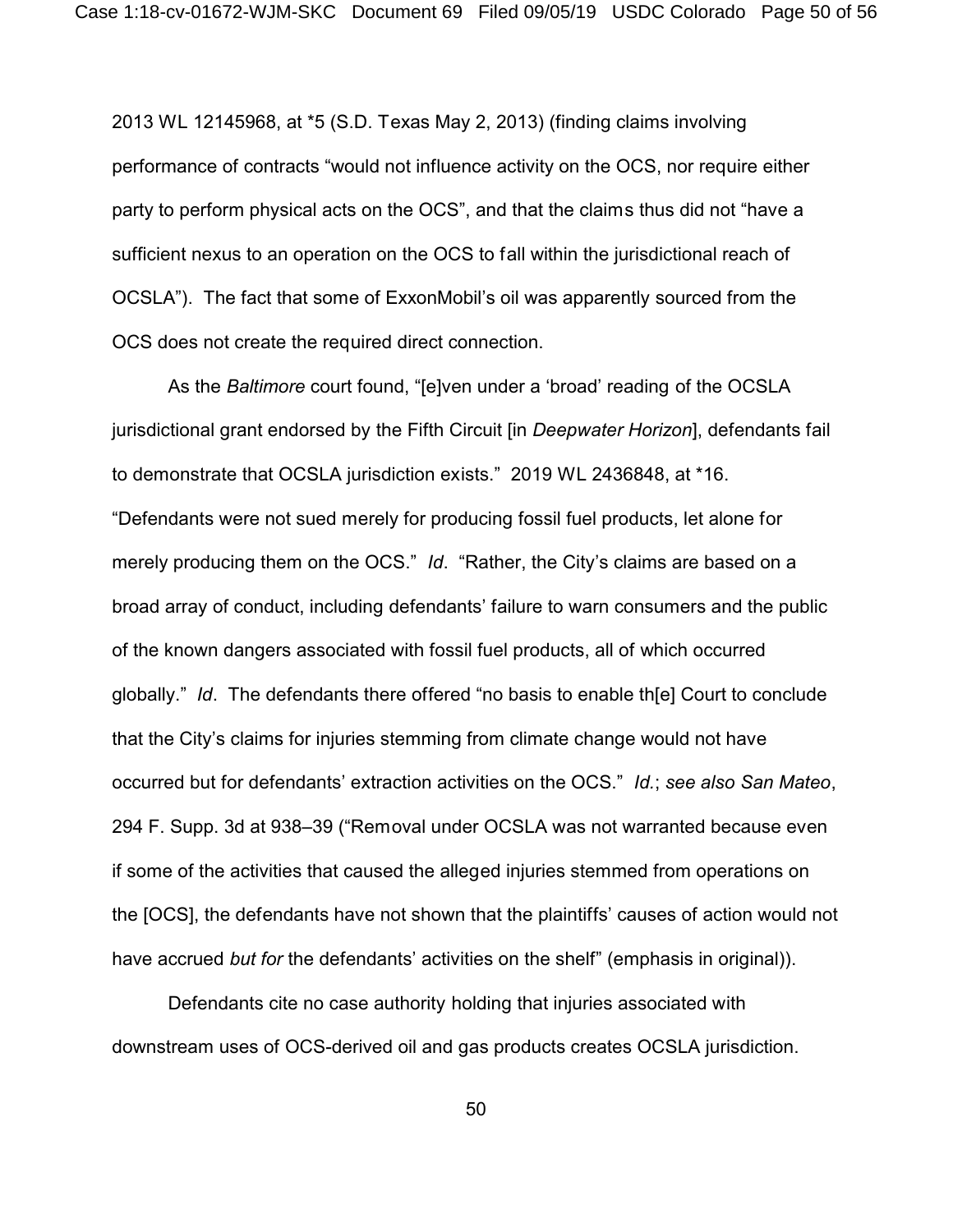The cases cited by Defendants instead involved a more direct connection. *See*, *e.g., Amoco Prod. Co. v. Sea Robin Pipeline Co.*, 844 F.2d 1202, 1210 (5th Cir. 1988) (finding that the exercise of take-or-pay rights, minimum-take rights, or both, by Sea Robin necessarily and physically had an immediate bearing on the production of the particular well at issue, "certainly in the sense of the volume of gas actually produced", and would have consequences as to production of the well).

Moreover, as Plaintiffs note, jurisdiction under OCSLA makes little sense for injuries in a landlocked state that are alleged to be caused by conduct that is not specifically related to the OCS. No court has read OCSLA so expansively. Defendants' argument would arguably lead to the removal of state claims that are only "tangentially related" to the OCS. *See Plains Gas Solutions, LLC v. Tenn. Gas Pipeline Co.*, 46 F. Supp. 3d 701, 704–05 (S.D. Texas 2014) (recognizing that the "but-for" test articulated by the Fifth Circuit in the *Deepwater Horizon* case "is not limitless," and that "a blind application of this test would result in federal court jurisdiction over all state law claims even tangentially related to offshore oil production on the OCS"; "Defendants' argument that the 'but-for' test extends jurisdiction to any claim that would not exist but for offshore production lends itself to absurd results").

The downstream impacts of fossil fuels produced offshore also does not create jurisdiction under OCSLA because Plaintiffs do not challenge conduct on any offshore "submerged lands." 43 U.S.C. § 1331(a). Defendants' argument that there is federal jurisdiction if any oil *sourced* from the OCS is some *part* of the conduct that creates the injury would, again, dramatically expand the statute's scope. Any spillage of oil or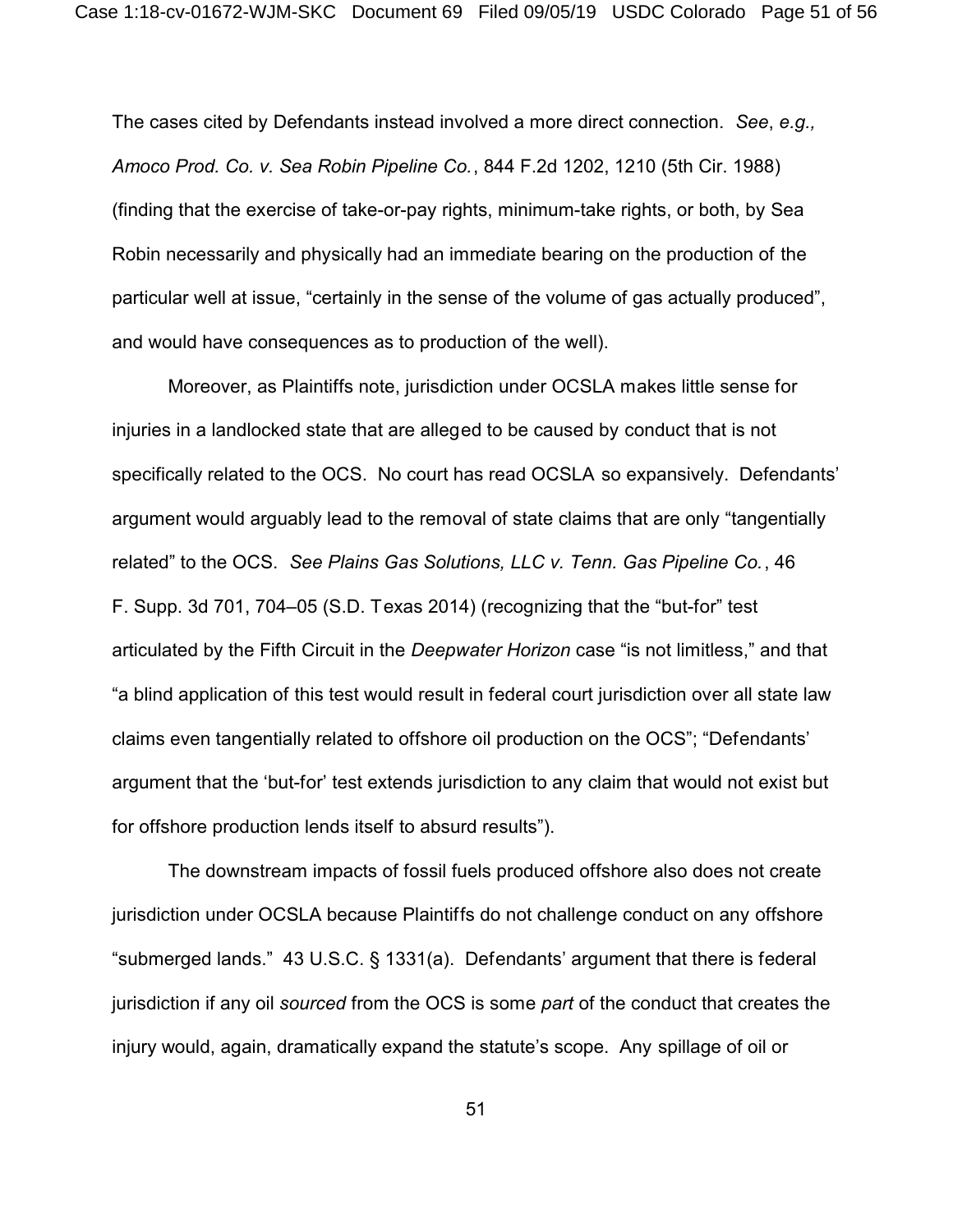gasoline involving some fraction of OCS-sourced oil—or any commercial claim over such a commodity—could be removed to federal court. It cannot be presumed that Congress intended such an absurd result. Plaintiffs' claims concern Defendants' overall conduct, not whatever unknown fraction of their fossil fuels was produced on the OCS. No case holds removal is appropriate if some fuels from the OCS *contribute* to the harm. A case cannot be removed under OCSLA based on speculative impacts; immediate and physical impact is needed. *See Amoco Prod. Co.*, 844 F.2d at 1222–23. Accordingly, the Court does not have jurisdiction under OCSLA.

## **F. Jurisdiction as the Claims Relate to Bankruptcy Proceedings**

Finally, Defendants argue that this Court has jurisdiction and this action is removable because Plaintiffs' claims are related to bankruptcy proceedings within the meaning of 28 U.S.C. §§ 1452(a). Subject to certain exceptions, that statute allows a party to remove any claim or cause of action in a civil action . . . to the district court where such civil action is pending, if such district court has jurisdiction of such claim or cause of action under section 1334 of this title." Section 1334(b) of the Bankruptcy Code states that "the district courts shall have original but not exclusive jurisdiction of all civil proceedings arising under title 11, or arising in or related to cases under title 11."

The Tenth Circuit has held that an action is "related to" bankruptcy if it "'could conceivably have any effect on the estate being administered in bankruptcy.'" *In re Gardner*, 913 F.2d 1515, 1518 (10th Cir. 1990) (citation omitted). "Although the proceeding need not be against the debtor or his property, the proceeding is related to the bankruptcy if the outcome could alter the debtor''s rights, liabilities, options, or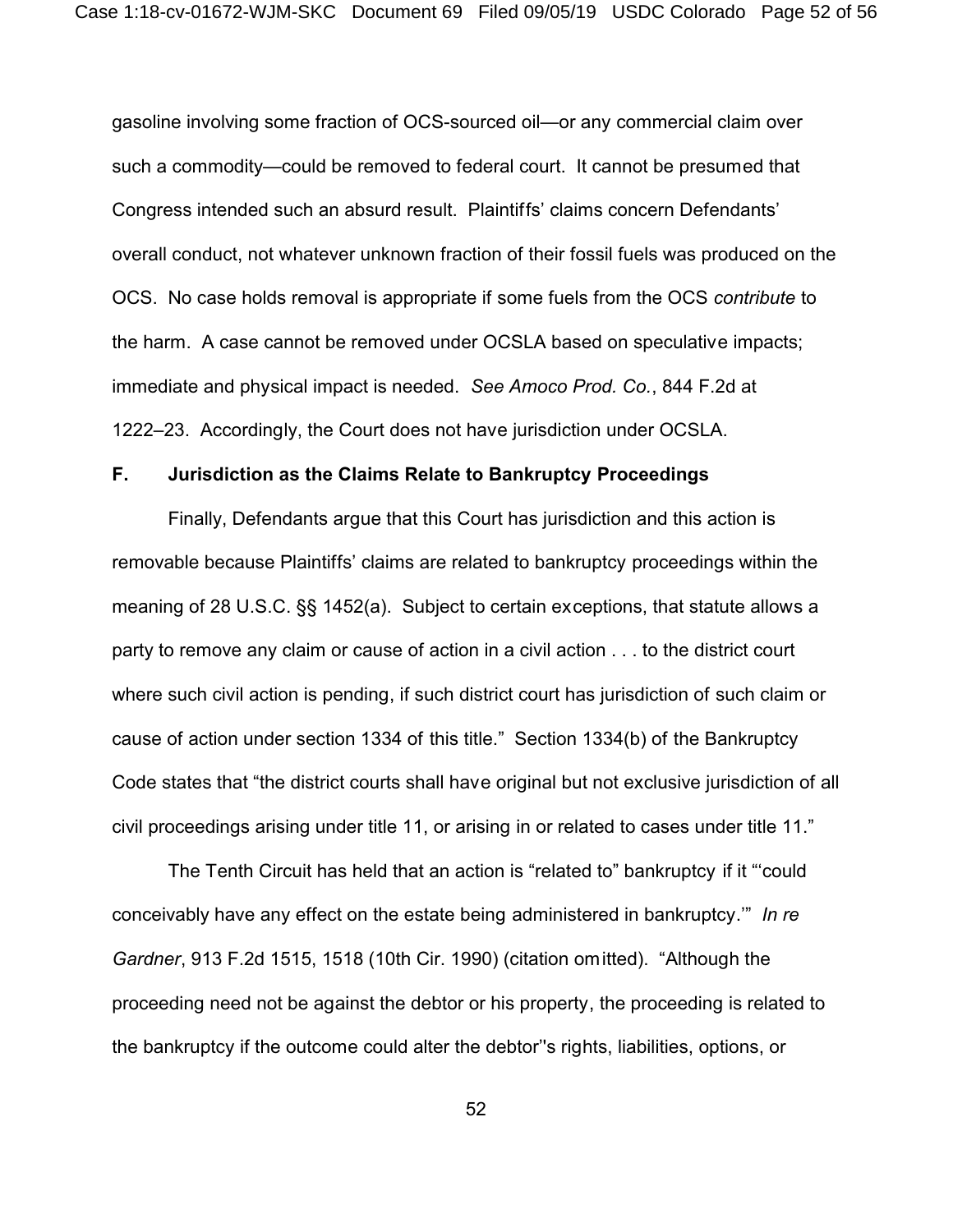freedom of action in any way, thereby impacting on the handling and administration of the bankruptcy estate." *Id*. Removal is proper even after a bankruptcy plan has been confirmed if the case would impact a creditor's recovery under the reorganization plan. *In re CF & I Fabricators of Utah, Inc.*, 150 F.3d 1233, 1237 (10th Cir. 1998).

Defendants assert that Plaintiffs' claims relate to ongoing bankruptcy proceedings because they could impact the estates of other bankrupt entities that are necessary and indispensable parties to this case. They note in that regard that 134 oil and gas producers filed for bankruptcy in the United States between 2015 and 2017. Peabody Energy and Arch Coal ("Peabody"), in particular, is alleged to have emerged from Chapter 11 bankruptcy in 2016. Defendants argue that the types of claims brought by Plaintiffs are irreconcilable with the "implementation," "execution," and "administration" of Peabody's "confirmed plan," citing *In Re Wiltshire Courtyard*, 729 F.3d 1279, 1289 (9th Cir. 2013). Defendants thus assert that this case is related to a bankruptcy proceeding and is therefore removable.

The Court, too, rejects Defendants' final argument. As the Ninth Circuit noted in the *Wiltshire Courtyard* case, "'to support jurisdiction, there must be a close nexus connecting a proposed [bankruptcy proceeding] with some demonstrable effect on the debtor or the plan of reorganization.'" 729 F.3d at 1289 (citation omitted). "[A] close nexus exists between a post-confirmation matter and a closed bankruptcy proceeding sufficient to support jurisdiction when the matter 'affect[s] the interpretation, implementation, consummation, execution, or administration of the confirmed plan.'" *Id*. (citation omitted).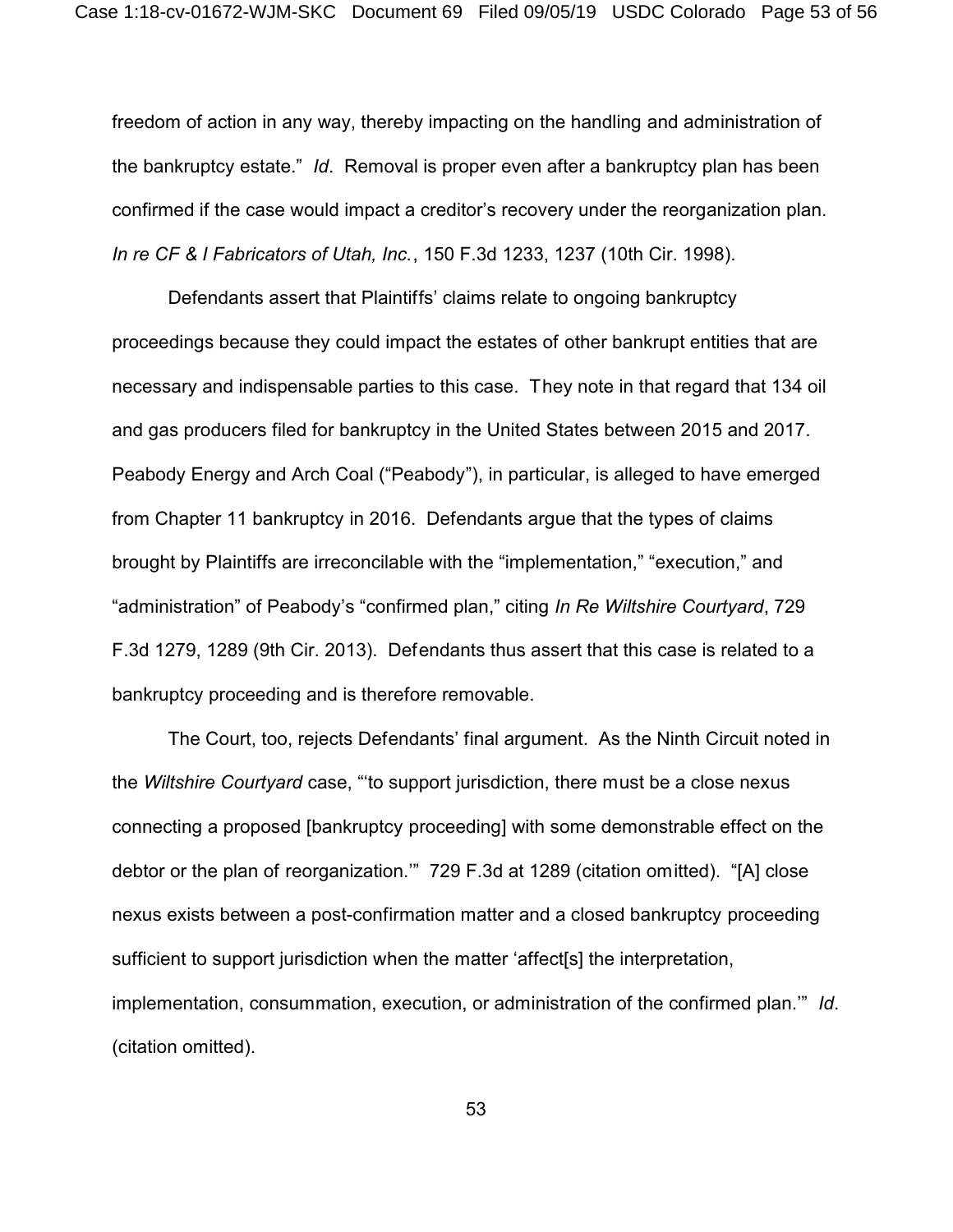Here, none of the Defendants have filed for bankruptcy. To the extent Defendants argue that this case may effect other oil and gas producers who filed for bankruptcy, including Peabody or other unspecified bankrupt entities, this is entirely speculative. Defendants have not shown any nexus, let alone a close nexus, between the claims in this case and a bankruptcy proceeding. Thus, Defendants offer no evidence of how Plaintiffs' claims relate to any estate or affect any creditor's recovery, including Peabody. Defendants suggest bankrupt entities are indispensable parties, but joint tortfeasors are not indispensable. *See Temple v. Synthes Corp.*, 498 U.S. 5, 7 (1990). Nor would it matter if Defendants have third-party claims against bankruptcy estates. *See Pacor, Inc. v. Higgins*, 743 F.2d 984, 995 (3d Cir. 1984); *Union Oil Co. of California v. Shaffer*, 563 B.R. 191, 198–200 (E.D. La. 2016). Plaintiffs do not seek any relief from a debtor in bankruptcy, advantage over creditors, or to protect any interest in the debtor's property*. City & Cnty. of San Francisco v. PG & E Corp.*, 433 F.3d 1115, 1124–25 (9th Cir. 2006). Thus, Defendants have failed to show that jurisdiction is proper under the bankruptcy removal statute.

As discussed in *Baltimore*, "Defendants fail to demonstrate that there is a 'close nexus' between this action and any bankruptcy proceedings . . . at most, defendants have only established that some day a question *might* arise as to whether a previous bankruptcy discharge precludes the enforcement of a portion of the judgment in this case against" the defendant. 2019 WL 2436848, at \*19 (emphasis in original). "This remote connection does not bring this case within the Court's "related to" jurisdiction under 28 U.S.C. § 1334(b). *Id*.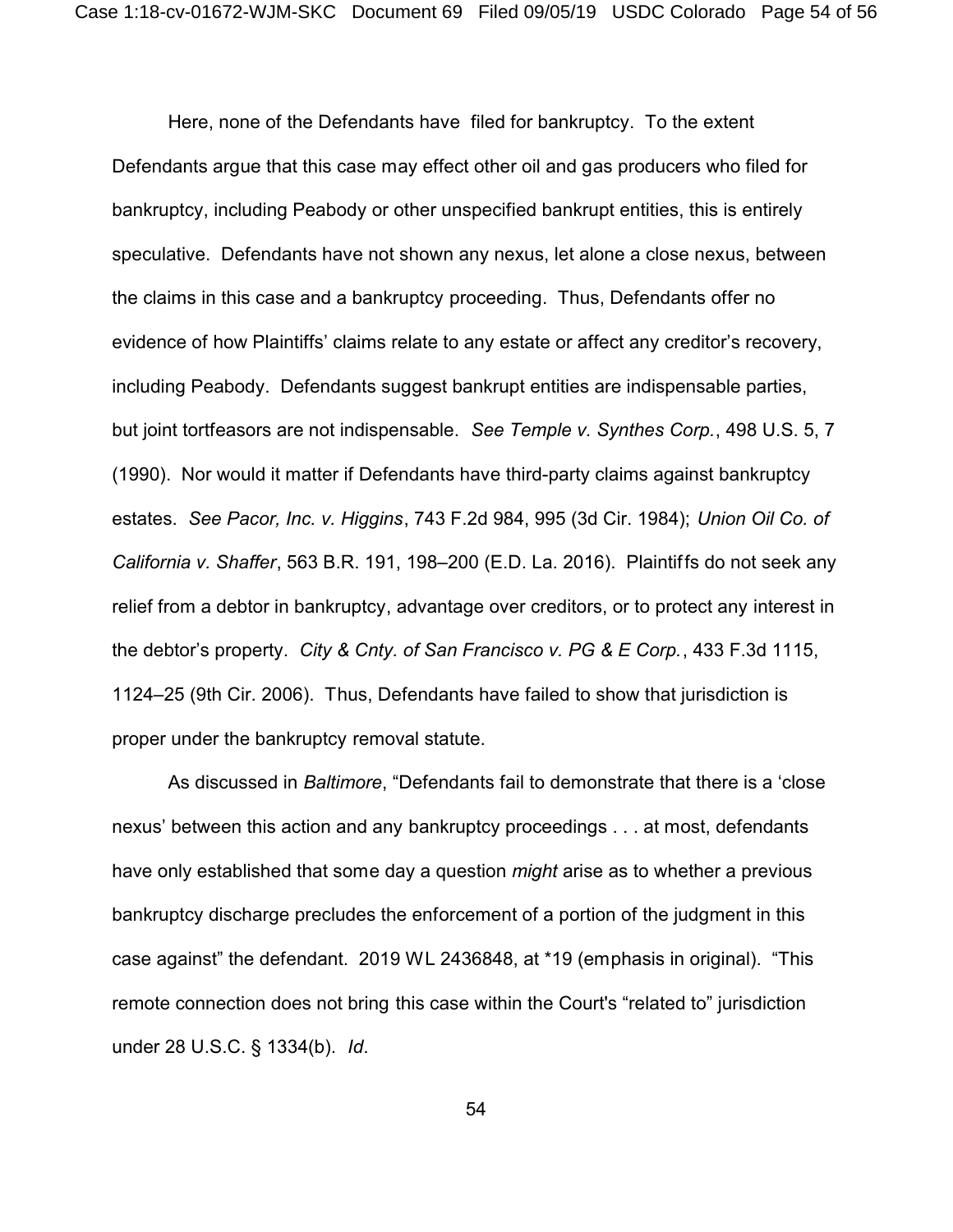Moreover, one of the exceptions to removal are proceedings "by a governmental unit to enforce such governmental unit's police or regulatory powers." 28 U.S.C. § 1452(a). *Baltimore* noted that an action such as this where the plaintiffs "assert claims for injuries stemming from climate change" are actions "on behalf of the public to remedy and prevent environmental damage, punish wrongdoers, and deter illegal activity." 2019 WL 2436848, at \*19. It found that "[a]s other courts have recognized, such an action falls squarely within the police or regulatory exception to § 1452." *Id*. *See also Rhode Island*, 2019 WL 3282007, at \*5; *San Mateo*, 294 F. Supp. 3d at 939. This Court agrees and adopts the *Baltimore* court's analysis on this point. Accordingly, removal is also inappropriate because this case is a proceeding "by a governmental unit to enforce such governmental unit's police or regulatory powers." 28 U.S.C. § 1452.

#### **IV. CONCLUSION**

Plaintiffs' claims implicate important issues involving global climate change caused in part by the burning of fossil fuels. While Defendants assert, maybe correctly, that this type of case would benefit from a uniform standard of decision, they have not met their burden of showing that federal jurisdiction exists. Accordingly, the Court ORDERS as follows:

- 1. Defendants' Motion to Reschedule Oral Argument on Plaintiffs' Motion to Remand (ECF No. 67) is DENIED.
- 2. Plaintiffs' Motion to Remand (ECF No. 34) is GRANTED; and
- 3. The Clerk shall REMAND this case to Boulder County District Court, and shall terminate this action.